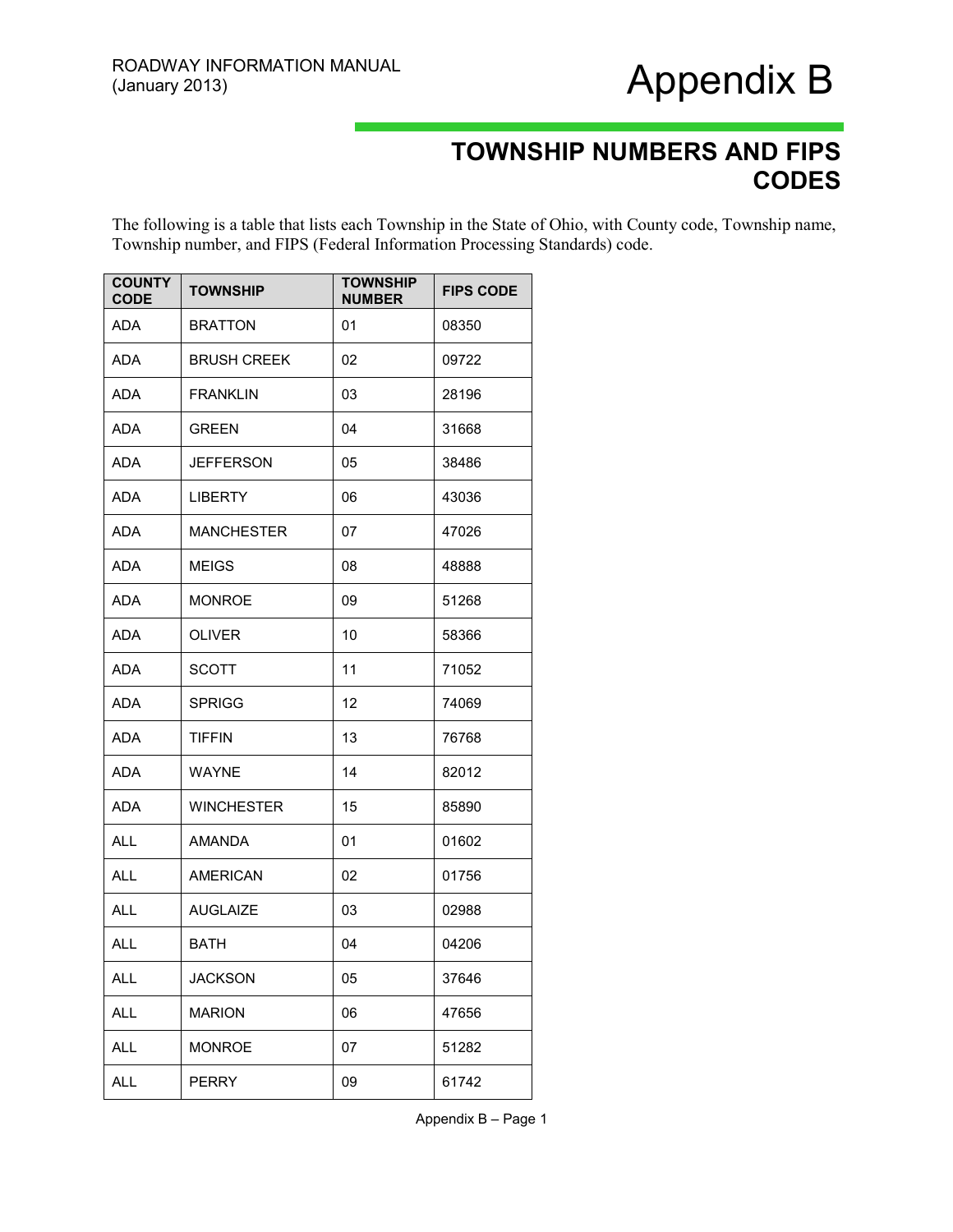| <b>COUNTY</b><br><b>CODE</b> | <b>TOWNSHIP</b>      | <b>TOWNSHIP</b><br><b>NUMBER</b> | <b>FIPS CODE</b> |
|------------------------------|----------------------|----------------------------------|------------------|
| <b>ALL</b>                   | <b>RICHLAND</b>      | 10                               | 66614            |
| <b>ALL</b>                   | <b>SHAWNEE</b>       | 11                               | 71955            |
| <b>ALL</b>                   | <b>SPENCER</b>       | 12                               | 73982            |
| ALL                          | <b>SUGAR CREEK</b>   | 13                               | 75199            |
| <b>ASD</b>                   | <b>CLEAR CREEK</b>   | 01                               | 15672            |
| <b>ASD</b>                   | <b>GREEN</b>         | 02                               | 31682            |
| ASD                          | <b>HANOVER</b>       | 03                               | 33236            |
| ASD                          | <b>JACKSON</b>       | 04                               | 37660            |
| <b>ASD</b>                   | <b>LAKE</b>          | 05                               | 41272            |
| <b>ASD</b>                   | <b>MIFFLIN</b>       | 06                               | 50050            |
| <b>ASD</b>                   | <b>MILTON</b>        | 07                               | 50610            |
| ASD                          | <b>MOHICAN</b>       | 08                               | 51086            |
| <b>ASD</b>                   | <b>MONTGOMERY</b>    | 09                               | 51688            |
| <b>ASD</b>                   | ORANGE               | 10                               | 58562            |
| <b>ASD</b>                   | <b>PERRY</b>         | 11                               | 61756            |
| <b>ASD</b>                   | <b>RUGGLES</b>       | 12                               | 68966            |
| <b>ASD</b>                   | <b>SULLIVAN</b>      | 13                               | 75357            |
| <b>ASD</b>                   | <b>TROY</b>          | 14                               | 77532            |
| <b>ASD</b>                   | <b>VERMILLION</b>    | 15                               | 79758            |
| ATB                          | <b>ANDOVER</b>       | 01                               | 02064            |
| ATB                          | <b>ASHTABULA</b>     | 02                               | 02652            |
| ATB                          | <b>AUSTINBURG</b>    | 03                               | 03156            |
| ATB                          | <b>CHERRY VALLEY</b> | 04                               | 13890            |
| <b>ATB</b>                   | <b>COLEBROOK</b>     | 05                               | 16560            |
| ATB                          | <b>DENMARK</b>       | 07                               | 21672            |
| ATB                          | DORSET               | 08                               | 22344            |
| ATB                          | <b>GENEVA</b>        | 09                               | 29624            |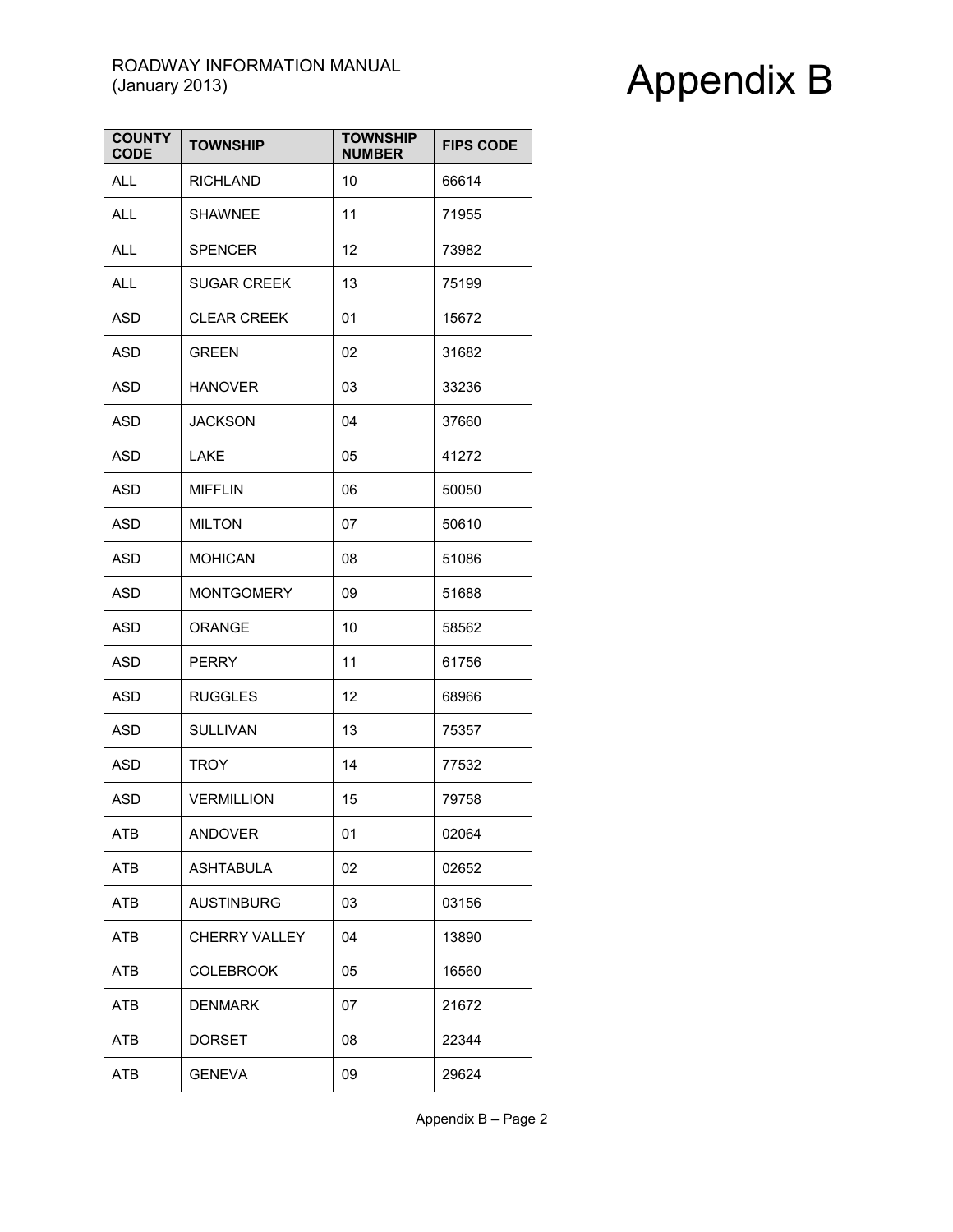| <b>COUNTY</b><br><b>CODE</b> | <b>TOWNSHIP</b>      | <b>TOWNSHIP</b><br><b>NUMBER</b> | <b>FIPS CODE</b> |
|------------------------------|----------------------|----------------------------------|------------------|
| ATB                          | <b>HARPERSFIELD</b>  | 10                               | 33642            |
| <b>ATB</b>                   | <b>HARTSGROVE</b>    | 11                               | 34300            |
| <b>ATB</b>                   | <b>JEFFERSON</b>     | 12                               | 38514            |
| <b>ATB</b>                   | <b>KINGSVILLE</b>    | 13                               | 40404            |
| ATB                          | <b>LENOX</b>         | 14                               | 42742            |
| ATB                          | <b>MONROE</b>        | 15                               | 51296            |
| ATB                          | <b>MORGAN</b>        | 16                               | 52066            |
| ATB                          | <b>NEW LYME</b>      | 17                               | 54964            |
| ATB                          | ORWELL               | 18                               | 58870            |
| <b>ATB</b>                   | <b>PIERPONT</b>      | 19                               | 62568            |
| <b>ATB</b>                   | <b>PLYMOUTH</b>      | 20                               | 63772            |
| ATB                          | <b>RICHMOND</b>      | 21                               | 66796            |
| <b>ATB</b>                   | <b>ROME</b>          | 22                               | 68224            |
| ATB                          | <b>SAYBROOK</b>      | 23                               | 70646            |
| ATB                          | <b>SHEFFIELD</b>     | 24                               | 72053            |
| <b>ATB</b>                   | <b>TRUMBULL</b>      | 25                               | 77686            |
| <b>ATB</b>                   | <b>WAYNE</b>         | 26                               | 82040            |
| ATB                          | <b>WILLIAMSFIELD</b> | 27                               | 85372            |
| <b>ATB</b>                   | <b>WINDSOR</b>       | 28                               | 85988            |
| ATH                          | ALEXANDER            | 01                               | 01112            |
| ATH                          | AMES                 | 02                               | 01770            |
| ATH                          | <b>ATHENS</b>        | 03                               | 02750            |
| ATH                          | <b>BERN</b>          | 04                               | 05942            |
| ATH                          | CANAAN               | 05                               | 11220            |
| ATH                          | <b>CARTHAGE</b>      | 06                               | 12336            |
| ATH                          | <b>DOVER</b>         | 07                               | 22414            |
| <b>ATH</b>                   | LEE                  | 08                               | 42420            |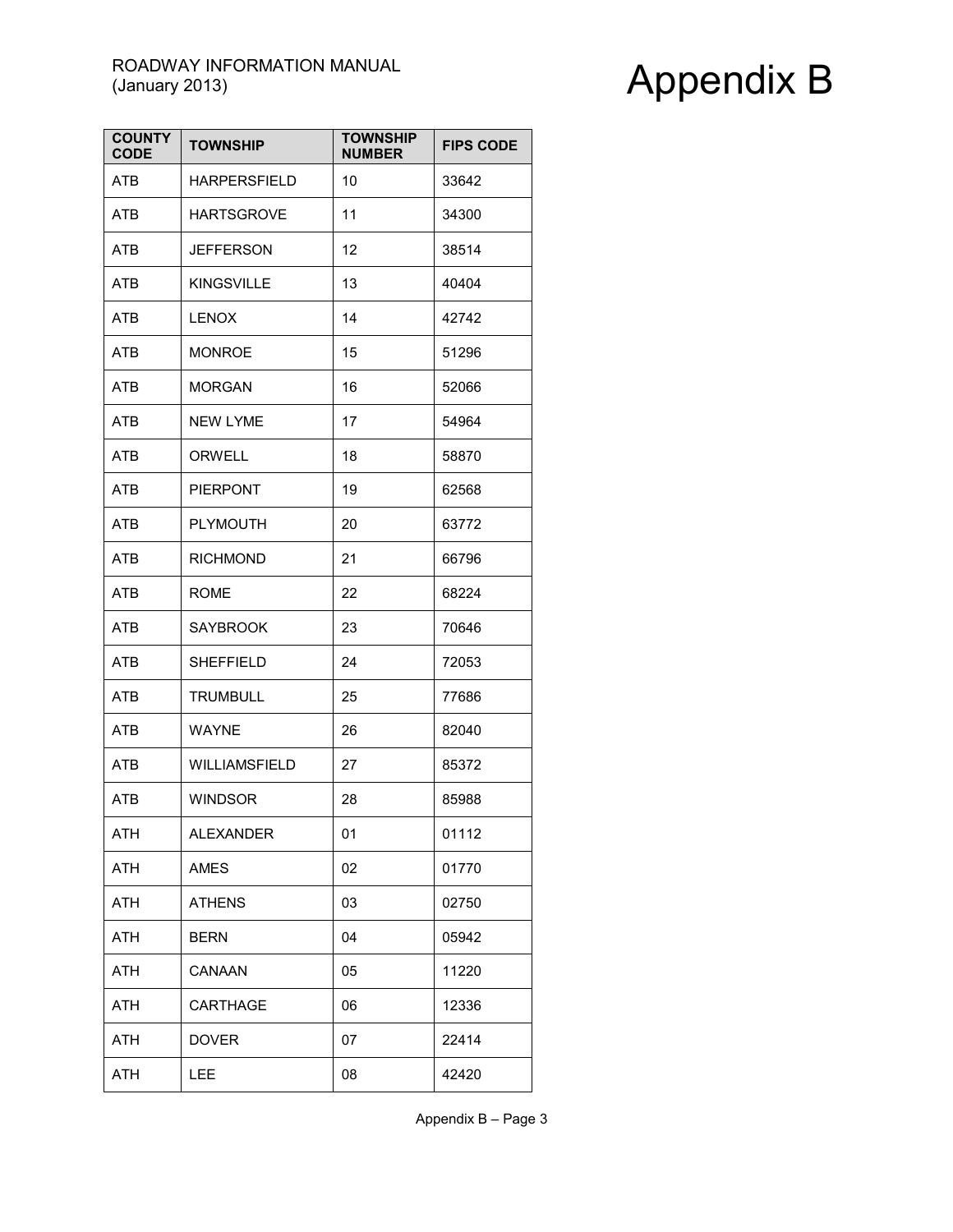| <b>COUNTY</b><br><b>CODE</b> | <b>TOWNSHIP</b>    | <b>TOWNSHIP</b><br><b>NUMBER</b> | <b>FIPS CODE</b> |
|------------------------------|--------------------|----------------------------------|------------------|
| <b>ATH</b>                   | <b>LODI</b>        | 09                               | 44590            |
| ATH                          | <b>ROME</b>        | 10                               | 68238            |
| <b>ATH</b>                   | <b>TRIMBLE</b>     | 11                               | 77420            |
| <b>ATH</b>                   | <b>TROY</b>        | 12                               | 77546            |
| ATH                          | <b>WATERLOO</b>    | 13                               | 81777            |
| ATH                          | <b>YORK</b>        | 14                               | 86982            |
| AUG                          | <b>CLAY</b>        | 01                               | 15448            |
| <b>AUG</b>                   | <b>DUCHOUQUET</b>  | 02                               | 22722            |
| <b>AUG</b>                   | <b>GERMAN</b>      | 03                               | 29848            |
| <b>AUG</b>                   | <b>GOSHEN</b>      | 04                               | 30954            |
| <b>AUG</b>                   | <b>JACKSON</b>     | 05                               | 37674            |
| <b>AUG</b>                   | <b>LOGAN</b>       | 06                               | 44618            |
| AUG                          | <b>MOULTON</b>     | 07                               | 52472            |
| <b>AUG</b>                   | <b>NOBLE</b>       | 08                               | 55986            |
| <b>AUG</b>                   | <b>PUSHETA</b>     | 09                               | 65018            |
| <b>AUG</b>                   | <b>SAINT MARYS</b> | 10                               | 69694            |
| <b>AUG</b>                   | SALEM              | 11                               | 69806            |
| <b>AUG</b>                   | <b>UNION</b>       | 12                               | 78204            |
| <b>AUG</b>                   | <b>WASHINGTON</b>  | 13                               | 81074            |
| <b>AUG</b>                   | <b>WAYNE</b>       | 14                               | 82054            |
| <b>BEL</b>                   | <b>COLERAIN</b>    | 01                               | 16602            |
| BEL                          | <b>FLUSHING</b>    | 02                               | 27566            |
| <b>BEL</b>                   | <b>GOSHEN</b>      | 03                               | 30968            |
| <b>BEL</b>                   | <b>KIRKWOOD</b>    | 04                               | 40600            |
| <b>BEL</b>                   | <b>MEAD</b>        | 05                               | 48580            |
| <b>BEL</b>                   | <b>PEASE</b>       | 06                               | 61378            |
| <b>BEL</b>                   | <b>PULTNEY</b>     | 07                               | 64962            |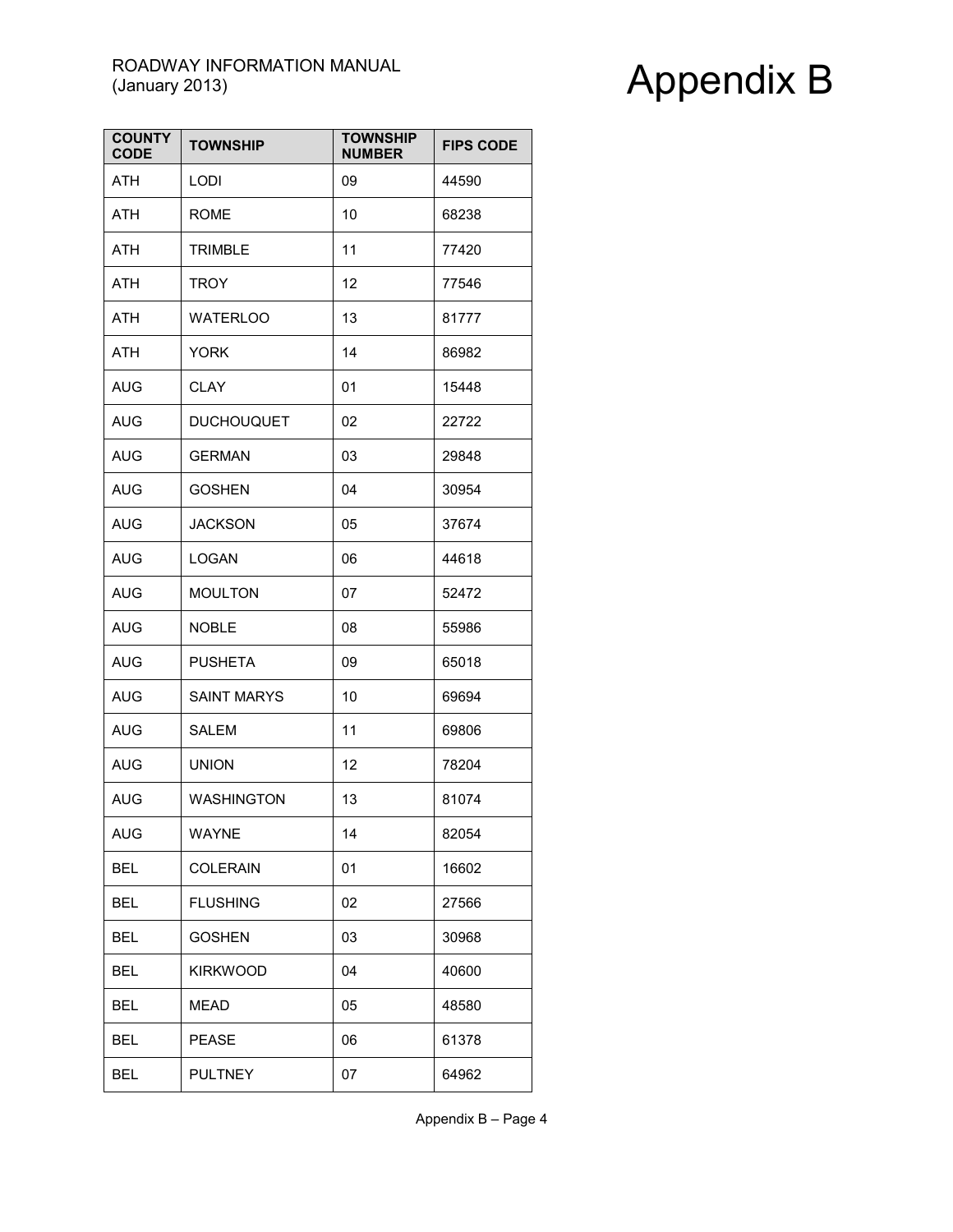| <b>COUNTY</b><br><b>CODE</b> | <b>TOWNSHIP</b>   | <b>TOWNSHIP</b><br><b>NUMBER</b> | <b>FIPS CODE</b> |
|------------------------------|-------------------|----------------------------------|------------------|
| <b>BEL</b>                   | <b>RICHLAND</b>   | 08                               | 66628            |
| <b>BEL</b>                   | <b>SMITH</b>      | 09                               | 72736            |
| <b>BEL</b>                   | <b>SOMERSET</b>   | 10                               | 72970            |
| BEL                          | <b>UNION</b>      | 11                               | 78218            |
| <b>BEL</b>                   | <b>WARREN</b>     | 12                               | 80864            |
| <b>BEL</b>                   | <b>WASHINGTON</b> | 13                               | 81088            |
| BEL                          | <b>WAYNE</b>      | 14                               | 82068            |
| BEL                          | <b>WHEELING</b>   | 15                               | 84602            |
| <b>BEL</b>                   | <b>YORK</b>       | 16                               | 86996            |
| <b>BRO</b>                   | BYRD              | 01                               | 10758            |
| <b>BRO</b>                   | <b>CLARK</b>      | 02                               | 15224            |
| <b>BRO</b>                   | <b>EAGLE</b>      | 03                               | 23072            |
| <b>BRO</b>                   | <b>FRANKLIN</b>   | 04                               | 28210            |
| <b>BRO</b>                   | <b>GREEN</b>      | 05                               | 31696            |
| <b>BRO</b>                   | <b>HUNTINGTON</b> | 06                               | 36834            |
| <b>BRO</b>                   | <b>JACKSON</b>    | 07                               | 37688            |
| <b>BRO</b>                   | <b>JEFFERSON</b>  | 08                               | 38528            |
| <b>BRO</b>                   | LEWIS             | 09                               | 42910            |
| <b>BRO</b>                   | PERRY             | 10                               | 61770            |
| <b>BRO</b>                   | <b>PIKE</b>       | 11                               | 62596            |
| <b>BRO</b>                   | <b>PLEASANT</b>   | 12                               | 63212            |
| <b>BRO</b>                   | SCOTT             | 13                               | 71066            |
| <b>BRO</b>                   | <b>STERLING</b>   | 14                               | 74559            |
| <b>BRO</b>                   | <b>UNION</b>      | 15                               | 78232            |
| <b>BRO</b>                   | <b>WASHINGTON</b> | 16                               | 81102            |
| <b>BUT</b>                   | <b>FAIRFIELD</b>  | 01                               | 25984            |
| <b>BUT</b>                   | <b>HANOVER</b>    | 03                               | 33250            |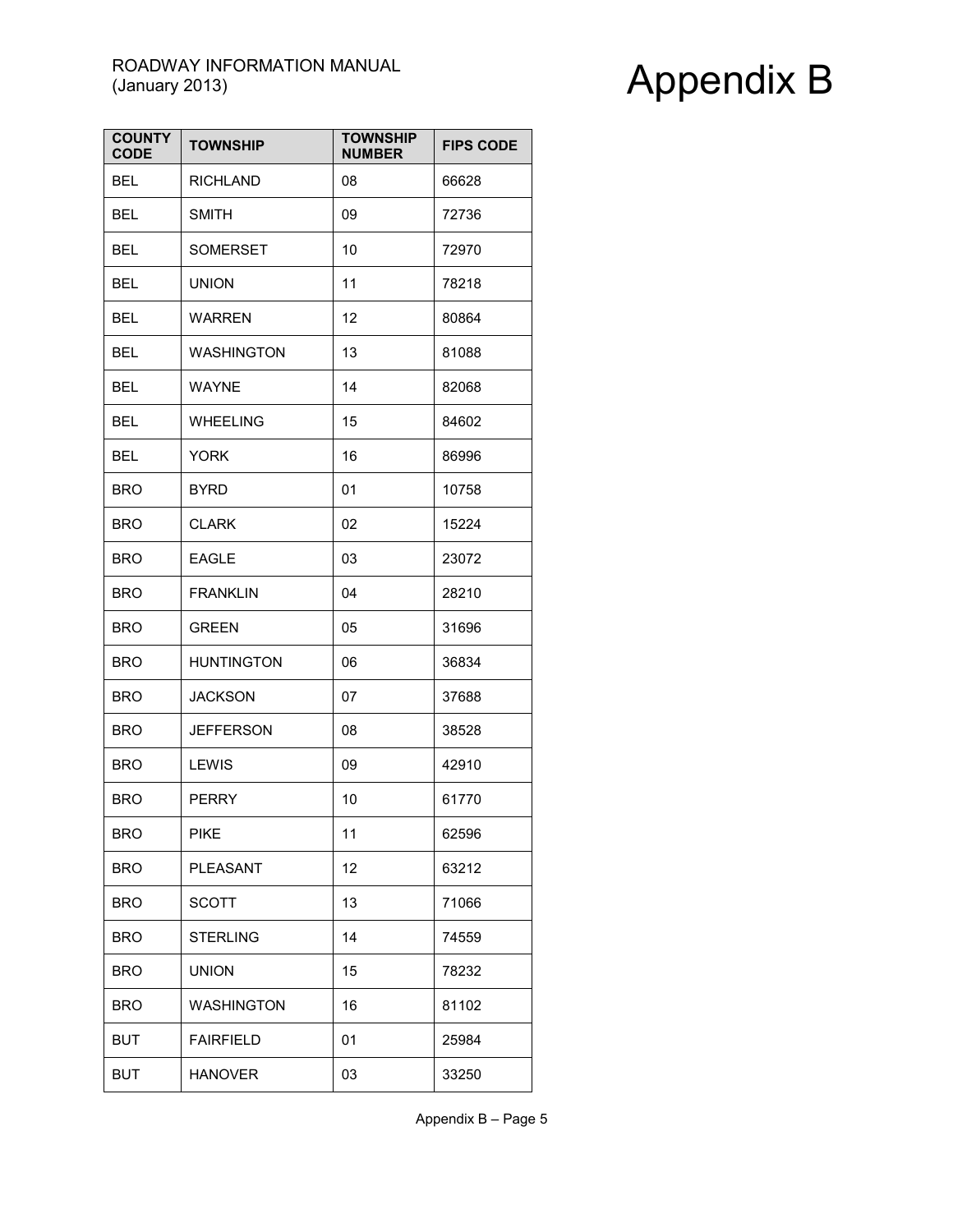| <b>COUNTY</b><br><b>CODE</b> | <b>TOWNSHIP</b>     | <b>TOWNSHIP</b><br><b>NUMBER</b> | <b>FIPS CODE</b> |
|------------------------------|---------------------|----------------------------------|------------------|
| <b>BUT</b>                   | <b>LEMON</b>        | 04                               | 42672            |
| <b>BUT</b>                   | <b>LIBERTY</b>      | 05                               | 43050            |
| <b>BUT</b>                   | <b>MADISON</b>      | 06                               | 46340            |
| <b>BUT</b>                   | <b>MILFORD</b>      | 07                               | 50162            |
| <b>BUT</b>                   | <b>MORGAN</b>       | 08                               | 52080            |
| <b>BUT</b>                   | <b>OXFORD</b>       | 09                               | 59241            |
| <b>BUT</b>                   | <b>REILY</b>        | 10                               | 66096            |
| <b>BUT</b>                   | <b>ROSS</b>         | 11                               | 68616            |
| <b>BUT</b>                   | <b>SAINT CLAIR</b>  | 12                               | 69498            |
| <b>BUT</b>                   | <b>WEST CHESTER</b> | 13                               | 83150            |
| <b>BUT</b>                   | <b>WAYNE</b>        | 14                               | 82082            |
| <b>CAR</b>                   | <b>AUGUSTA</b>      | 01                               | 03030            |
| CAR                          | <b>BROWN</b>        | 02                               | 09400            |
| <b>CAR</b>                   | <b>CENTER</b>       | 03                               | 12896            |
| CAR                          | <b>EAST</b>         | 04                               | 23226            |
| CAR                          | <b>FOX</b>          | 05                               | 28126            |
| CAR                          | <b>HARRISON</b>     | 06                               | 33782            |
| CAR                          | LEE                 | 07                               | 42434            |
| <b>CAR</b>                   | <b>LOUDON</b>       | 08                               | 45038            |
| CAR                          | <b>MONROE</b>       | 09                               | 51324            |
| CAR                          | <b>ORANGE</b>       | 10                               | 58576            |
| CAR                          | <b>PERRY</b>        | 11                               | 61784            |
| CAR                          | <b>ROSE</b>         | 12                               | 68420            |
| CAR                          | <b>UNION</b>        | 13                               | 78260            |
| CAR                          | <b>WASHINGTON</b>   | 14                               | 81116            |
| <b>CHP</b>                   | <b>ADAMS</b>        | 01                               | 00212            |
| <b>CHP</b>                   | CONCORD             | 02                               | 18126            |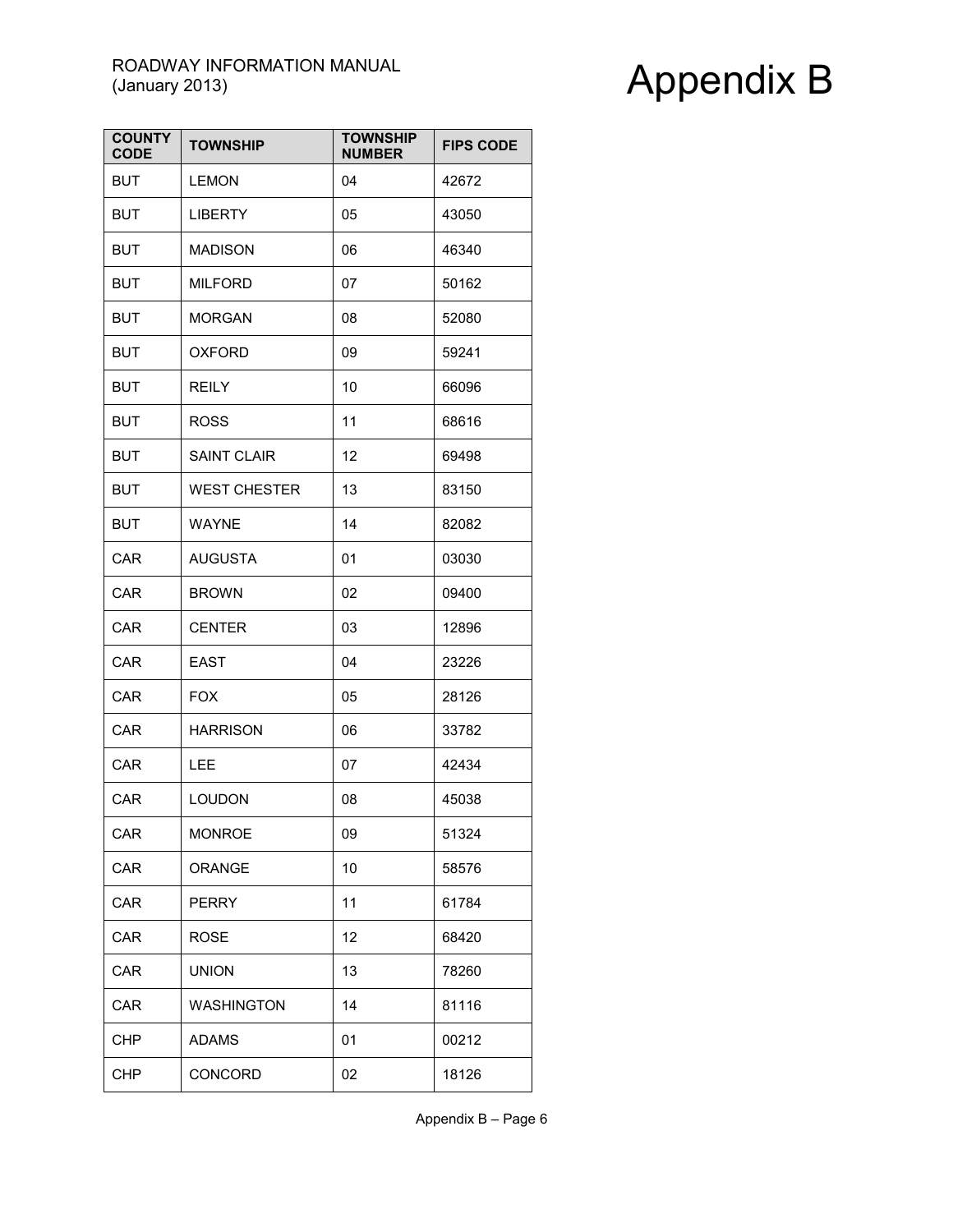| <b>COUNTY</b><br><b>CODE</b> | <b>TOWNSHIP</b>   | <b>TOWNSHIP</b><br><b>NUMBER</b> | <b>FIPS CODE</b> |
|------------------------------|-------------------|----------------------------------|------------------|
| <b>CHP</b>                   | <b>GOSHEN</b>     | 03                               | 30982            |
| <b>CHP</b>                   | <b>HARRISON</b>   | 04                               | 33796            |
| <b>CHP</b>                   | JACKSON           | 05                               | 37702            |
| <b>CHP</b>                   | <b>JOHNSON</b>    | 06                               | 39228            |
| <b>CHP</b>                   | <b>MAD RIVER</b>  | 07                               | 46760            |
| <b>CHP</b>                   | <b>RUSH</b>       | 08                               | 69078            |
| <b>CHP</b>                   | SALEM             | 09                               | 69820            |
| <b>CHP</b>                   | <b>UNION</b>      | 10                               | 78274            |
| <b>CHP</b>                   | <b>URBANA</b>     | 11                               | 79086            |
| <b>CHP</b>                   | <b>WAYNE</b>      | 12                               | 82096            |
| <b>CLA</b>                   | <b>BETHEL</b>     | 01                               | 06054            |
| <b>CLA</b>                   | <b>GERMAN</b>     | 02                               | 29862            |
| <b>CLA</b>                   | <b>GREEN</b>      | 03                               | 31703            |
| <b>CLA</b>                   | <b>HARMONY</b>    | 04                               | 33586            |
| <b>CLA</b>                   | <b>MADISON</b>    | 05                               | 46354            |
| <b>CLA</b>                   | <b>MAD RIVER</b>  | 06                               | 46788            |
| <b>CLA</b>                   | <b>MOOREFIELD</b> | 07                               | 51912            |
| <b>CLA</b>                   | <b>PIKE</b>       | 08                               | 62610            |
| <b>CLA</b>                   | <b>PLEASANT</b>   | 09                               | 63226            |
| <b>CLA</b>                   | SPRINGFIELD       | 10                               | 74119            |
| <b>CLE</b>                   | <b>BATAVIA</b>    | 01                               | 04157            |
| <b>CLE</b>                   | <b>FRANKLIN</b>   | 02                               | 28224            |
| <b>CLE</b>                   | <b>GOSHEN</b>     | 03                               | 31010            |
| <b>CLE</b>                   | <b>JACKSON</b>    | 04                               | 37716            |
| <b>CLE</b>                   | MIAMI             | 05                               | 49322            |
| <b>CLE</b>                   | <b>MONROE</b>     | 06                               | 51338            |
| <b>CLE</b>                   | OHIO              | 07                               | 57960            |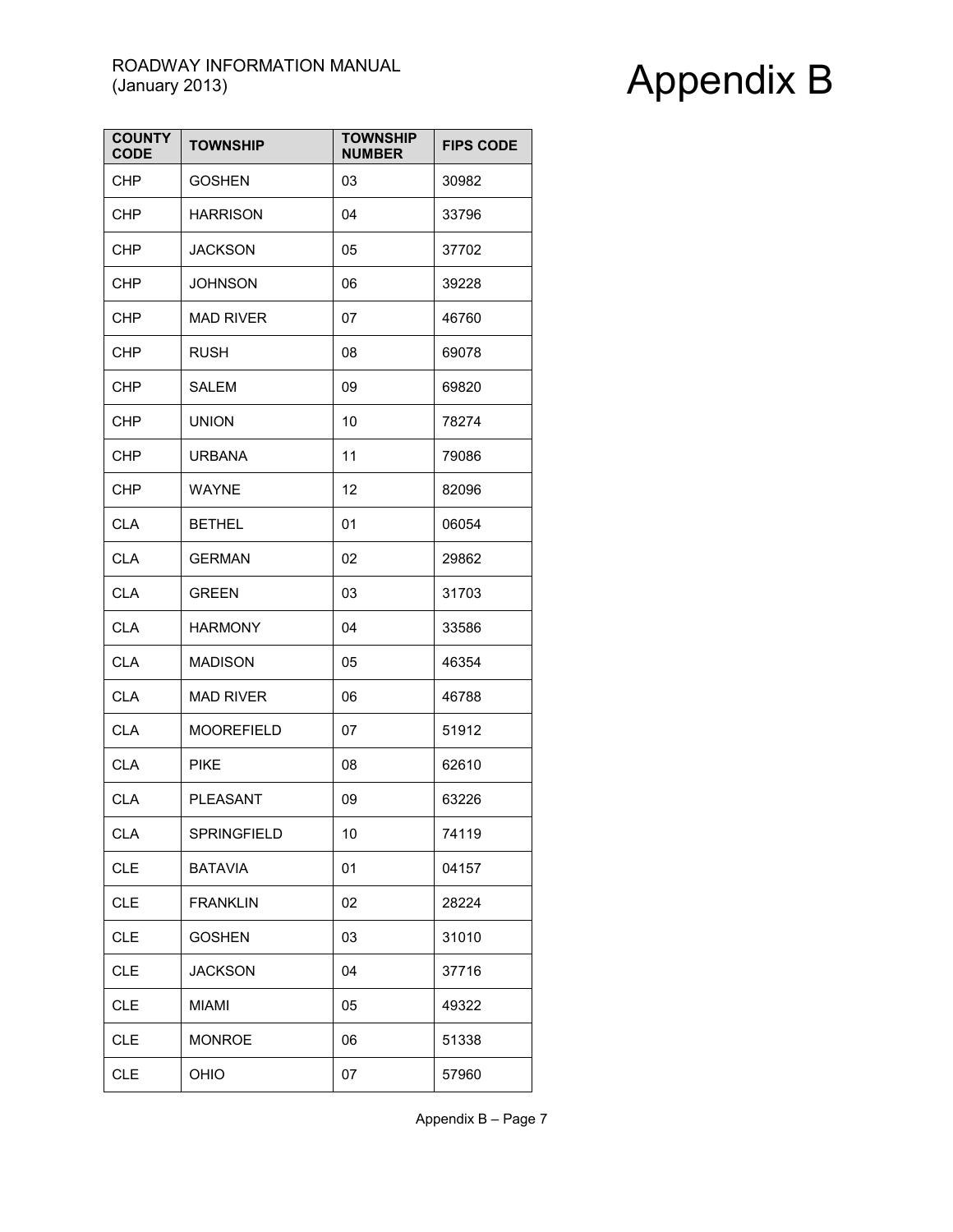| <b>COUNTY</b><br><b>CODE</b> | <b>TOWNSHIP</b>     | <b>TOWNSHIP</b><br><b>NUMBER</b> | <b>FIPS CODE</b> |
|------------------------------|---------------------|----------------------------------|------------------|
| <b>CLE</b>                   | <b>PIERCE</b>       | 08                               | 62540            |
| <b>CLE</b>                   | <b>STONELICK</b>    | 09                               | 74825            |
| <b>CLE</b>                   | <b>TATE</b>         | 10                               | 76155            |
| <b>CLE</b>                   | <b>UNION</b>        | 11                               | 78288            |
| <b>CLE</b>                   | <b>WASHINGTON</b>   | 12                               | 81130            |
| <b>CLE</b>                   | <b>WAYNE</b>        | 13                               | 82110            |
| <b>CLE</b>                   | <b>WILLIAMSBURG</b> | 14                               | 85302            |
| <b>CLI</b>                   | <b>ADAMS</b>        | 01                               | 00226            |
| <b>CLI</b>                   | <b>CHESTER</b>      | 02                               | 13974            |
| <b>CLI</b>                   | <b>CLARK</b>        | 03                               | 15238            |
| <b>CLI</b>                   | <b>GREEN</b>        | 04                               | 31710            |
| <b>CLI</b>                   | JEFFERSON           | 05                               | 38542            |
| <b>CLI</b>                   | <b>LIBERTY</b>      | 06                               | 43064            |
| <b>CLI</b>                   | <b>MARION</b>       | 07                               | 47670            |
| <b>CLI</b>                   | <b>RICHLAND</b>     | 08                               | 66642            |
| <b>CLI</b>                   | <b>UNION</b>        | 09                               | 78302            |
| <b>CLI</b>                   | <b>VERNON</b>       | 10                               | 79772            |
| <b>CLI</b>                   | <b>WASHINGTON</b>   | 11                               | 81144            |
| <b>CLI</b>                   | <b>WAYNE</b>        | 12                               | 82124            |
| <b>CLI</b>                   | WILSON              | 13                               | 85820            |
| COL                          | <b>BUTLER</b>       | 01                               | 10562            |
| COL                          | <b>CENTER</b>       | 02                               | 12910            |
| COL                          | <b>ELKRUN</b>       | 03                               | 24906            |
| COL                          | <b>FAIRFIELD</b>    | 04                               | 25998            |
| COL                          | <b>FRANKLIN</b>     | 05                               | 28238            |
| COL                          | <b>HANOVER</b>      | 06                               | 33264            |
| COL                          | <b>KNOX</b>         | 07                               | 40824            |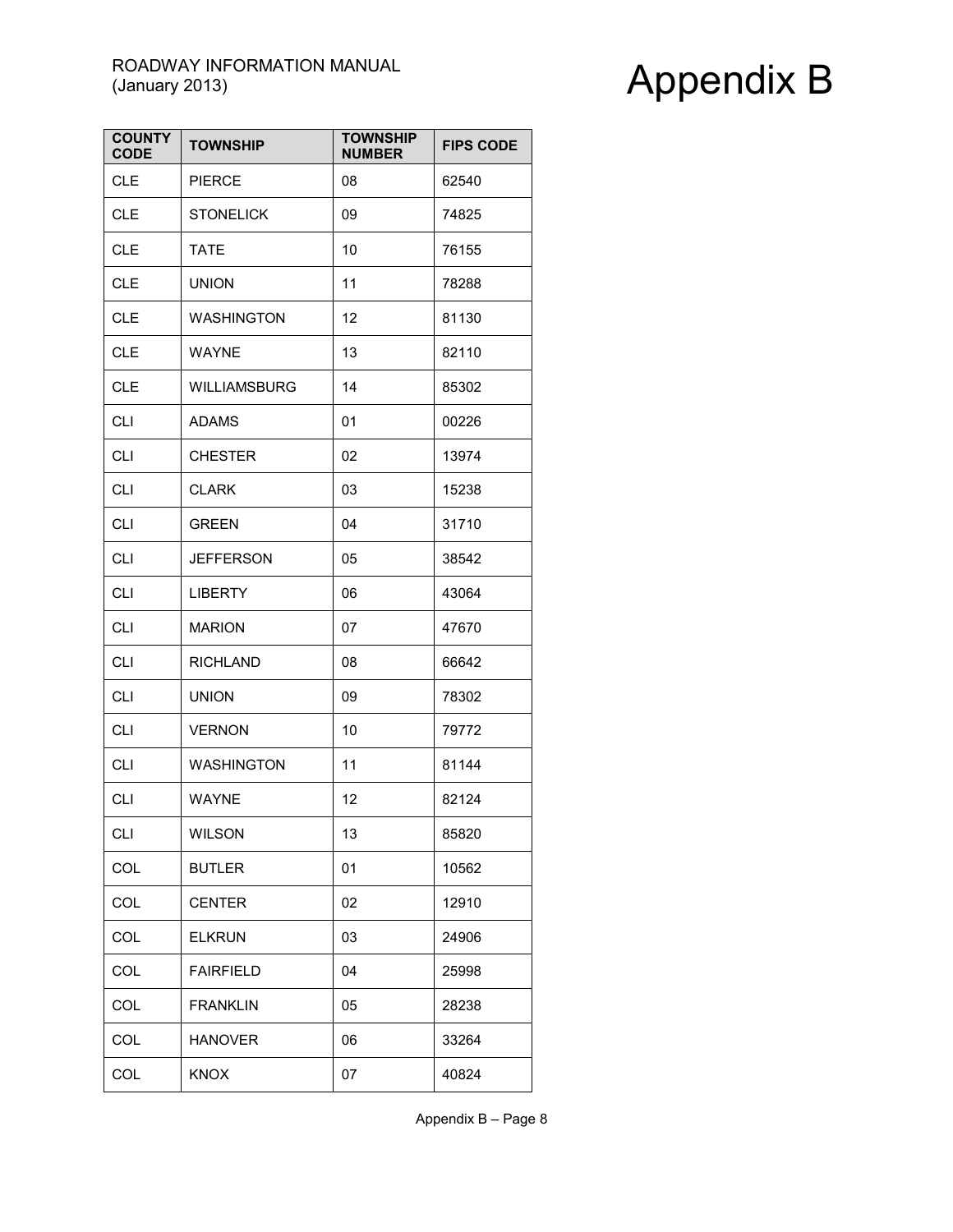| <b>COUNTY</b><br><b>CODE</b> | <b>TOWNSHIP</b>     | <b>TOWNSHIP</b><br><b>NUMBER</b> | <b>FIPS CODE</b> |
|------------------------------|---------------------|----------------------------------|------------------|
| <b>COL</b>                   | <b>LIVERPOOL</b>    | 08                               | 44226            |
| <b>COL</b>                   | <b>MADISON</b>      | 09                               | 46368            |
| <b>COL</b>                   | <b>MIDDLETON</b>    | 10                               | 49784            |
| COL                          | <b>PERRY</b>        | 11                               | 61798            |
| <b>COL</b>                   | <b>SAINT CLAIR</b>  | 12                               | 69512            |
| <b>COL</b>                   | SALEM               | 13                               | 69848            |
| <b>COL</b>                   | <b>UNITY</b>        | 14                               | 78890            |
| <b>COL</b>                   | <b>WASHINGTON</b>   | 15                               | 81158            |
| COL                          | <b>WAYNE</b>        | 16                               | 82138            |
| <b>COL</b>                   | <b>WEST</b>         | 18                               | 82852            |
| <b>COL</b>                   | <b>YELLOW CREEK</b> | 19                               | 86912            |
| COS                          | <b>ADAMS</b>        | 01                               | 00240            |
| COS                          | <b>BEDFORD</b>      | 02                               | 04864            |
| COS                          | <b>BETHLEHEM</b>    | 03                               | 06152            |
| COS                          | <b>CLARK</b>        | 04                               | 15266            |
| COS                          | <b>CRAWFORD</b>     | 05                               | 19218            |
| COS                          | <b>FRANKLIN</b>     | 06                               | 28252            |
| COS                          | <b>JACKSON</b>      | 07                               | 37730            |
| COS                          | JEFFERSON           | 08                               | 38556            |
| COS                          | <b>KEENE</b>        | 09                               | 39634            |
| COS                          | <b>LAFAYETTE</b>    | 10                               | 41132            |
| COS                          | <b>LINTON</b>       | 11                               | 43960            |
| COS                          | <b>MILL CREEK</b>   | 12                               | 50274            |
| COS                          | <b>MONROE</b>       | 13                               | 51352            |
| COS                          | <b>NEWCASTLE</b>    | 14                               | 54376            |
| COS                          | <b>OXFORD</b>       | 15                               | 59248            |
| COS                          | <b>PERRY</b>        | 16                               | 61812            |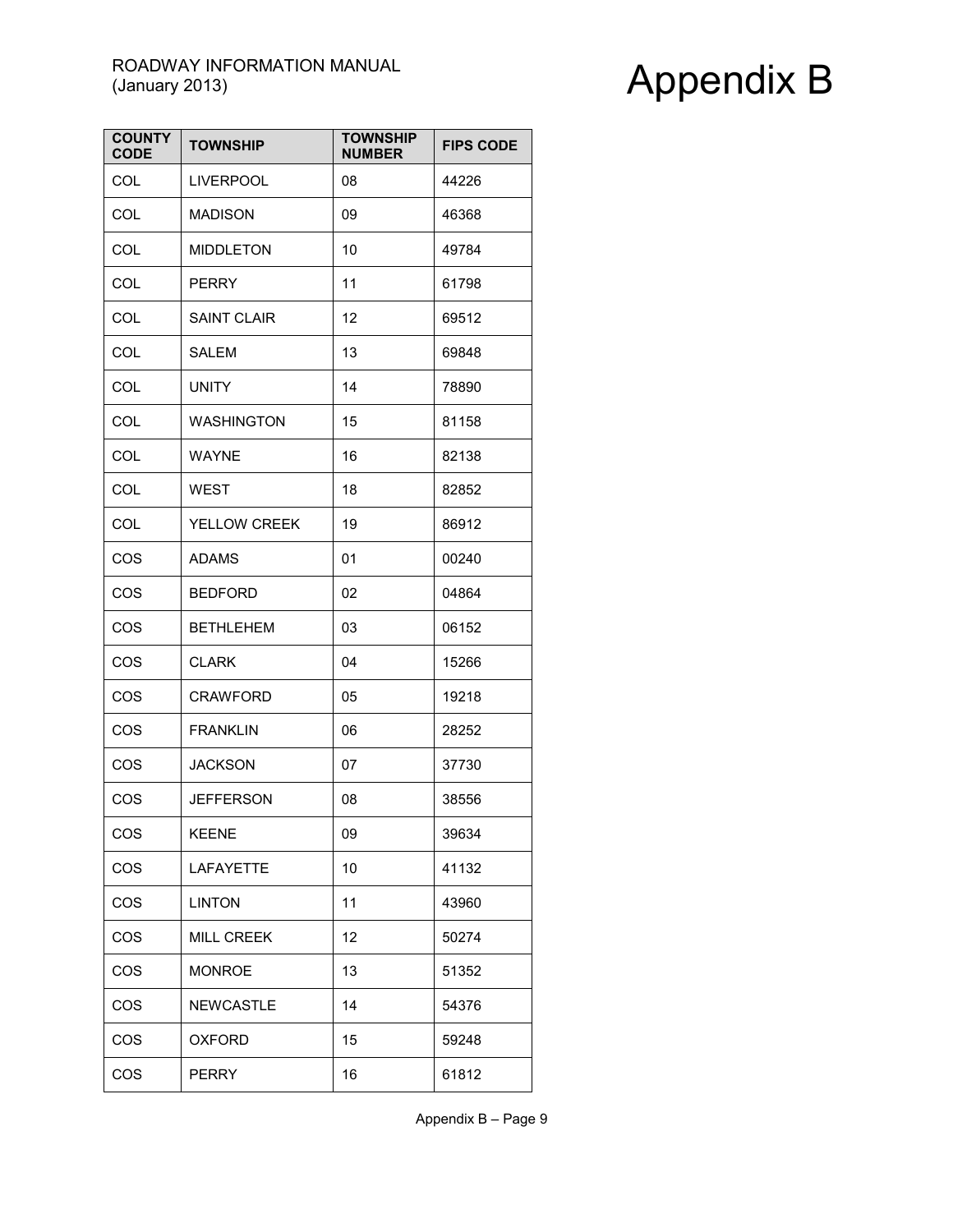| <b>COUNTY</b><br><b>CODE</b> | <b>TOWNSHIP</b>      | <b>TOWNSHIP</b><br><b>NUMBER</b> | <b>FIPS CODE</b> |
|------------------------------|----------------------|----------------------------------|------------------|
| COS                          | <b>PIKE</b>          | 17                               | 62624            |
| COS                          | <b>TIVERTON</b>      | 18                               | 76953            |
| COS                          | <b>TUSCARAWAS</b>    | 19                               | 77896            |
| COS                          | <b>VIRGINIA</b>      | 20                               | 80220            |
| COS                          | <b>WASHINGTON</b>    | 21                               | 81172            |
| COS                          | <b>WHITE EYES</b>    | 22                               | 84714            |
| <b>CRA</b>                   | <b>AUBURN</b>        | 01                               | 02890            |
| <b>CRA</b>                   | <b>BUCYRUS</b>       | 02                               | 10044            |
| <b>CRA</b>                   | <b>CHATFIELD</b>     | 03                               | 13708            |
| <b>CRA</b>                   | <b>CRANBERRY</b>     | 04                               | 19134            |
| <b>CRA</b>                   | <b>DALLAS</b>        | 05                               | 19932            |
| <b>CRA</b>                   | <b>HOLMES</b>        | 06                               | 35980            |
| <b>CRA</b>                   | <b>JACKSON</b>       | 07                               | 37744            |
| <b>CRA</b>                   | <b>JEFFERSON</b>     | 08                               | 38570            |
| <b>CRA</b>                   | <b>LIBERTY</b>       | 09                               | 43078            |
| <b>CRA</b>                   | <b>LYKENS</b>        | 10                               | 45500            |
| <b>CRA</b>                   | <b>POLK</b>          | 11                               | 64010            |
| <b>CRA</b>                   | <b>SANDUSKY</b>      | 12                               | 70366            |
| <b>CRA</b>                   | TEXAS                | 13                               | 76463            |
| <b>CRA</b>                   | TOD                  | 14                               | 76967            |
| <b>CRA</b>                   | <b>VERNON</b>        | 15                               | 79786            |
| CRA                          | <b>WHETSTONE</b>     | 16                               | 84644            |
| CUY                          | <b>CHAGRIN FALLS</b> | 11                               | 13372            |
| <b>CUY</b>                   | <b>OLMSTED</b>       | 37                               | 58408            |
| DAR                          | <b>ADAMS</b>         | 01                               | 00254            |
| <b>DAR</b>                   | ALLEN                | 02                               | 01294            |
| <b>DAR</b>                   | <b>BROWN</b>         | 03                               | 09414            |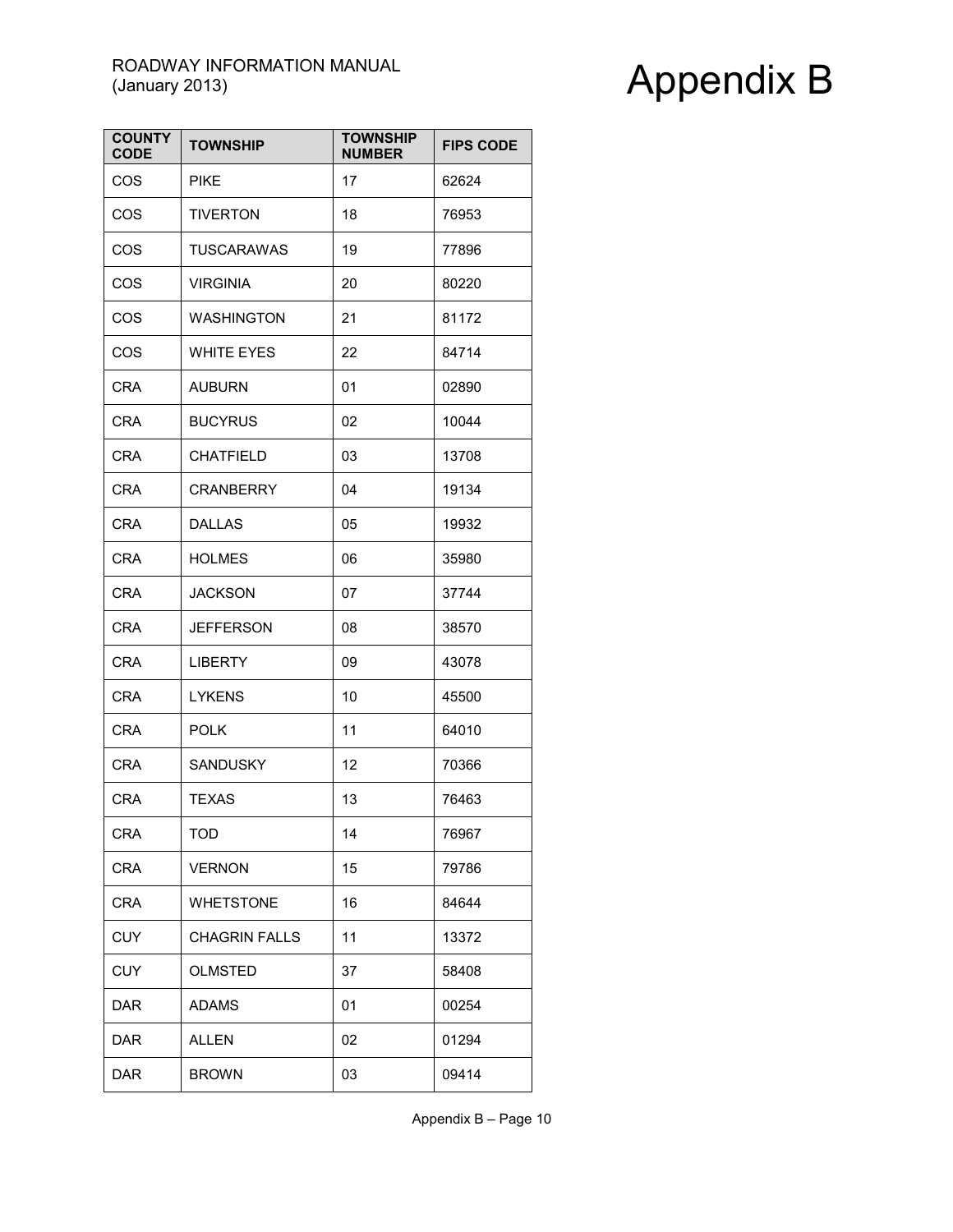| <b>COUNTY</b><br><b>CODE</b> | <b>TOWNSHIP</b>     | <b>TOWNSHIP</b><br><b>NUMBER</b> | <b>FIPS CODE</b> |
|------------------------------|---------------------|----------------------------------|------------------|
| <b>DAR</b>                   | <b>BUTLER</b>       | 04                               | 10576            |
| <b>DAR</b>                   | <b>FRANKLIN</b>     | 05                               | 28266            |
| <b>DAR</b>                   | <b>GREENVILLE</b>   | 06                               | 32354            |
| <b>DAR</b>                   | <b>HARRISON</b>     | 07                               | 33810            |
| <b>DAR</b>                   | <b>JACKSON</b>      | 08                               | 37758            |
| <b>DAR</b>                   | <b>LIBERTY</b>      | 09                               | 43092            |
| DAR                          | <b>MISSISSINAWA</b> | 10                               | 50960            |
| <b>DAR</b>                   | <b>MONROE</b>       | 11                               | 51366            |
| <b>DAR</b>                   | <b>NEAVE</b>        | 12                               | 53732            |
| <b>DAR</b>                   | <b>PATTERSON</b>    | 13                               | 61168            |
| <b>DAR</b>                   | <b>RICHLAND</b>     | 14                               | 66656            |
| <b>DAR</b>                   | TWIN                | 15                               | 77980            |
| DAR                          | VAN BUREN           | 16                               | 79380            |
| <b>DAR</b>                   | WABASH              | 17                               | 80248            |
| DAR                          | <b>WASHINGTON</b>   | 18                               | 81186            |
| <b>DAR</b>                   | <b>WAYNE</b>        | 19                               | 82152            |
| <b>DAR</b>                   | <b>YORK</b>         | 20                               | 87010            |
| <b>DEF</b>                   | <b>ADAMS</b>        | 01                               | 00268            |
| <b>DEF</b>                   | <b>DEFIANCE</b>     | 02                               | 21322            |
| DEF                          | DELAWARE            | 03                               | 21420            |
| <b>DEF</b>                   | <b>FARMER</b>       | 04                               | 26614            |
| DEF                          | <b>HICKSVILLE</b>   | 05                               | 35112            |
| DEF                          | <b>HIGHLAND</b>     | 06                               | 35196            |
| DEF                          | MARK                | 07                               | 47852            |
| <b>DEF</b>                   | <b>MILFORD</b>      | 08                               | 50190            |
| <b>DEF</b>                   | <b>NOBLE</b>        | 09                               | 56014            |
| <b>DEF</b>                   | <b>RICHLAND</b>     | 10                               | 66670            |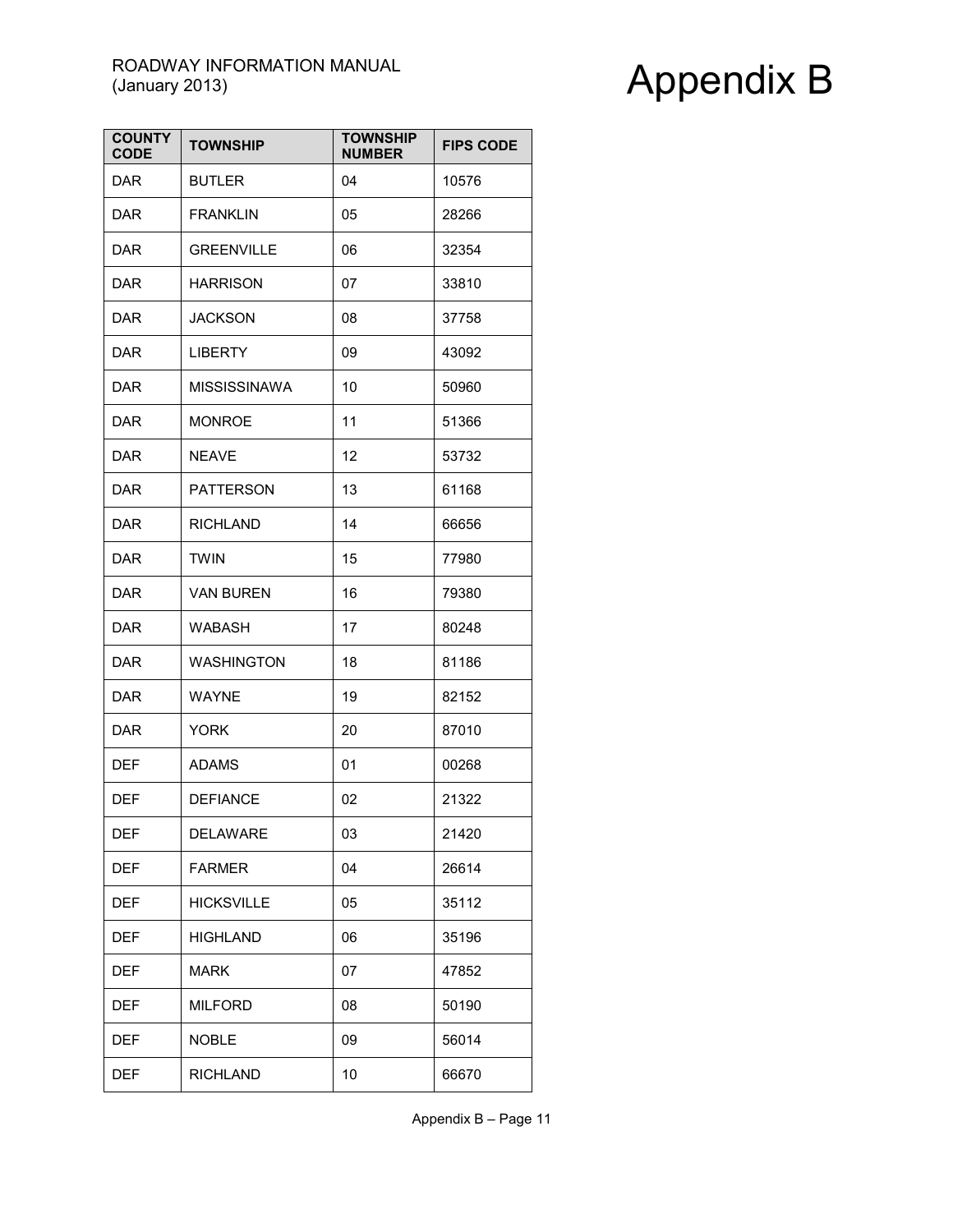| <b>COUNTY</b><br><b>CODE</b> | <b>TOWNSHIP</b>   | <b>TOWNSHIP</b><br><b>NUMBER</b> | <b>FIPS CODE</b> |
|------------------------------|-------------------|----------------------------------|------------------|
| <b>DEF</b>                   | <b>TIFFIN</b>     | 11                               | 76772            |
| <b>DEF</b>                   | <b>WASHINGTON</b> | 12                               | 81200            |
| <b>DEL</b>                   | <b>BERKSHIRE</b>  | 01                               | 05774            |
| <b>DEL</b>                   | <b>BERLIN</b>     | 02                               | 05788            |
| DEL                          | <b>BROWN</b>      | 03                               | 09428            |
| <b>DEL</b>                   | <b>CONCORD</b>    | 04                               | 18140            |
| DEL                          | <b>DELAWARE</b>   | 05                               | 21448            |
| DEL                          | <b>GENOA</b>      | 06                               | 29694            |
| DEL                          | HARLEM            | 07                               | 33516            |
| <b>DEL</b>                   | <b>KINGSTON</b>   | 08                               | 40362            |
| <b>DEL</b>                   | <b>LIBERTY</b>    | 09                               | 43106            |
| <b>DEL</b>                   | <b>MARLBORO</b>   | 10                               | 47908            |
| <b>DEL</b>                   | ORANGE            | 11                               | 58618            |
| DEL                          | <b>OXFORD</b>     | 12                               | 59262            |
| <b>DEL</b>                   | <b>PORTER</b>     | 13                               | 64178            |
| <b>DEL</b>                   | <b>RADNOR</b>     | 14                               | 65312            |
| <b>DEL</b>                   | <b>SCIOTO</b>     | 15                               | 70842            |
| <b>DEL</b>                   | <b>THOMPSON</b>   | 16                               | 76617            |
| <b>DEL</b>                   | <b>TRENTON</b>    | 17                               | 77336            |
| DEL                          | TROY              | 18                               | 77560            |
| <b>ERI</b>                   | <b>BERLIN</b>     | 01                               | 05802            |
| ERI                          | <b>FLORENCE</b>   | 02                               | 27482            |
| ERI                          | <b>GROTON</b>     | 03                               | 32578            |
| ERI                          | <b>HURON</b>      | 04                               | 37030            |
| ERI                          | <b>MARGARETTA</b> | 06                               | 47572            |
| ERI                          | MILAN             | 07                               | 50148            |
| ERI                          | <b>OXFORD</b>     | 08                               | 59276            |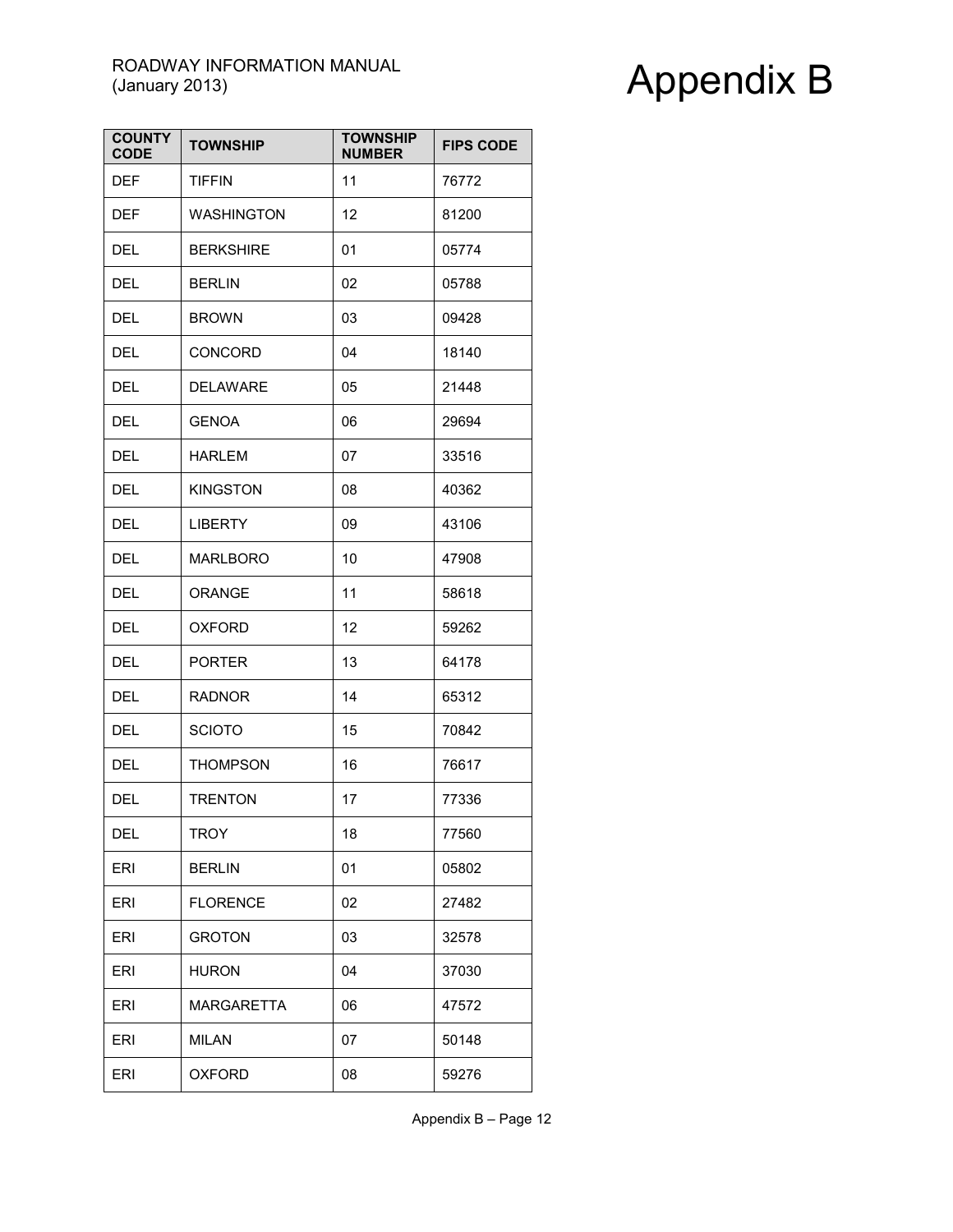| <b>COUNTY</b><br><b>CODE</b> | <b>TOWNSHIP</b>    | <b>TOWNSHIP</b><br><b>NUMBER</b> | <b>FIPS CODE</b> |
|------------------------------|--------------------|----------------------------------|------------------|
| <b>ERI</b>                   | <b>PERKINS</b>     | 09                               | 61714            |
| <b>ERI</b>                   | <b>VERMILION</b>   | 11                               | 79730            |
| FAI                          | <b>AMANDA</b>      | 01                               | 01637            |
| FAI                          | <b>BERNE</b>       | 02                               | 05956            |
| FAI                          | <b>BLOOM</b>       | 03                               | 06950            |
| FAI                          | <b>CLEAR CREEK</b> | 04                               | 15686            |
| FAI                          | <b>GREENFIELD</b>  | 05                               | 32060            |
| FAI                          | <b>HOCKING</b>     | 06                               | 35812            |
| FAI                          | <b>LIBERTY</b>     | 08                               | 43120            |
| FAI                          | <b>MADISON</b>     | 09                               | 46382            |
| FAI                          | PLEASANT           | 10                               | 63240            |
| FAI                          | <b>RICHLAND</b>    | 11                               | 66684            |
| FAI                          | <b>RUSH CREEK</b>  | 12                               | 69120            |
| FAI                          | <b>VIOLET</b>      | 13                               | 80206            |
| FAI                          | <b>WALNUT</b>      | 14                               | 80570            |
| <b>FAY</b>                   | CONCORD            | 01                               | 18154            |
| <b>FAY</b>                   | <b>GREEN</b>       | 02                               | 31724            |
| <b>FAY</b>                   | <b>JASPER</b>      | 03                               | 38388            |
| <b>FAY</b>                   | JEFFERSON          | 04                               | 38598            |
| FAY                          | MADISON            | 05                               | 46396            |
| <b>FAY</b>                   | <b>MARION</b>      | 06                               | 47684            |
| <b>FAY</b>                   | <b>PAINT</b>       | 07                               | 59486            |
| <b>FAY</b>                   | <b>PERRY</b>       | 08                               | 61826            |
| <b>FAY</b>                   | <b>UNION</b>       | 09                               | 78316            |
| <b>FAY</b>                   | <b>WAYNE</b>       | 11                               | 82166            |
| <b>FRA</b>                   | <b>BLENDON</b>     | 02                               | 06922            |
| <b>FRA</b>                   | <b>BROWN</b>       | 03                               | 09442            |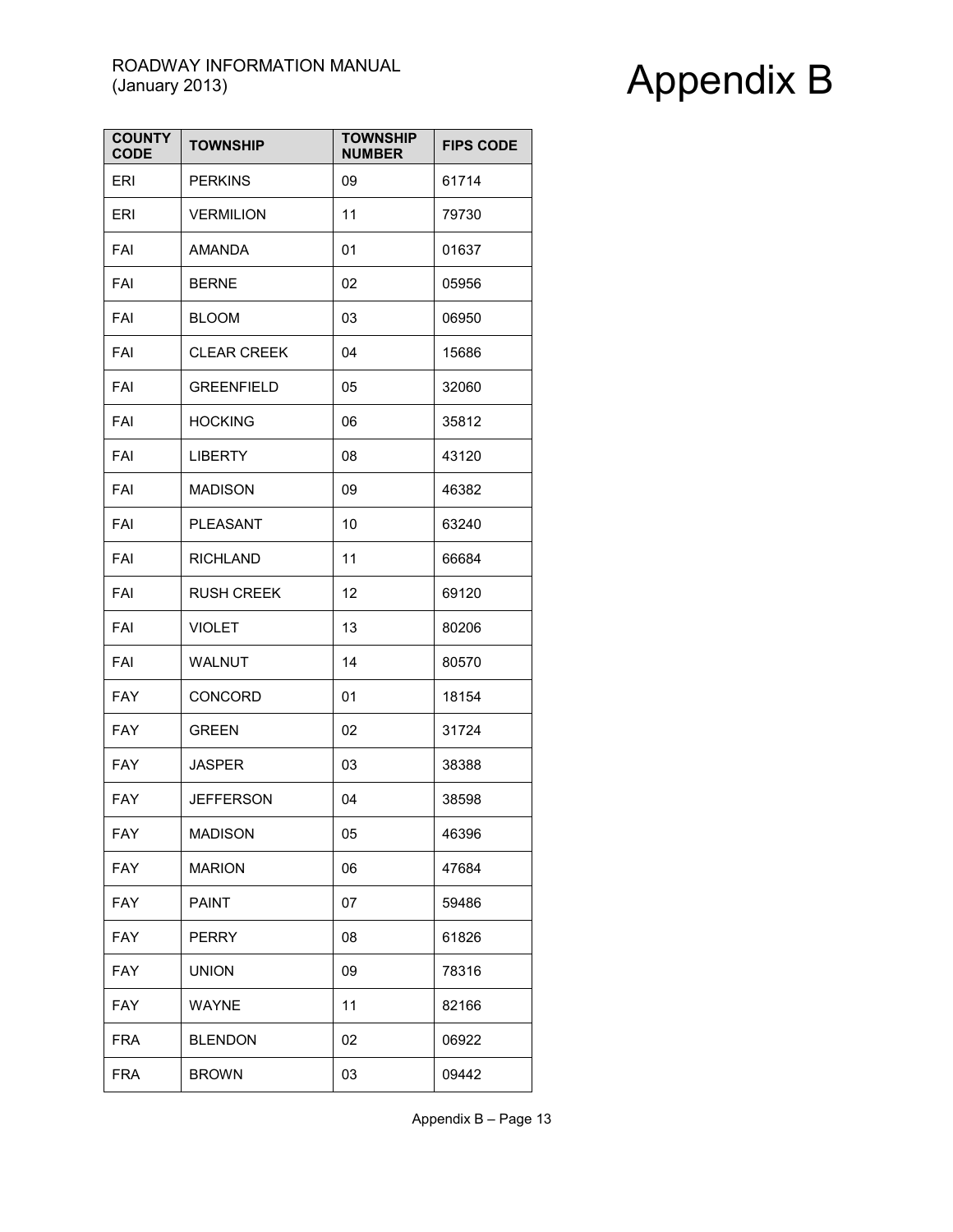| <b>COUNTY</b><br><b>CODE</b> | <b>TOWNSHIP</b>     | <b>TOWNSHIP</b><br><b>NUMBER</b> | <b>FIPS CODE</b> |
|------------------------------|---------------------|----------------------------------|------------------|
| <b>FRA</b>                   | <b>CLINTON</b>      | 04                               | 16112            |
| FRA                          | <b>FRANKLIN</b>     | 05                               | 28280            |
| <b>FRA</b>                   | <b>HAMILTON</b>     | 06                               | 33026            |
| <b>FRA</b>                   | <b>JACKSON</b>      | 07                               | 37772            |
| <b>FRA</b>                   | JEFFERSON           | 08                               | 38612            |
| <b>FRA</b>                   | <b>MADISON</b>      | 09                               | 46410            |
| <b>FRA</b>                   | <b>MIFFLIN</b>      | 11                               | 50064            |
| <b>FRA</b>                   | <b>NORWICH</b>      | 12                               | 57344            |
| <b>FRA</b>                   | <b>PERRY</b>        | 13                               | 61840            |
| <b>FRA</b>                   | <b>PLAIN</b>        | 14                               | 62974            |
| <b>FRA</b>                   | <b>PLEASANT</b>     | 15                               | 63254            |
| <b>FRA</b>                   | <b>PRAIRIE</b>      | 16                               | 64570            |
| <b>FRA</b>                   | <b>SHARON</b>       | 17                               | 71787            |
| <b>FRA</b>                   | TRURO               | 18                               | 77714            |
| <b>FRA</b>                   | <b>WASHINGTON</b>   | 19                               | 81242            |
| <b>FUL</b>                   | <b>AMBOY</b>        | 01                               | 01728            |
| <b>FUL</b>                   | <b>CHESTERFIELD</b> | 02                               | 14072            |
| <b>FUL</b>                   | <b>CLINTON</b>      | 03                               | 16126            |
| <b>FUL</b>                   | <b>DOVER</b>        | 04                               | 22442            |
| FUL                          | FRANKLIN            | 05                               | 28294            |
| <b>FUL</b>                   | <b>FULTON</b>       | 06                               | 29036            |
| <b>FUL</b>                   | <b>GERMAN</b>       | 07                               | 29876            |
| <b>FUL</b>                   | <b>GORHAM</b>       | 08                               | 30940            |
| <b>FUL</b>                   | PIKE                | 09                               | 62638            |
| <b>FUL</b>                   | <b>ROYALTON</b>     | 10                               | 68896            |
| <b>FUL</b>                   | <b>SWAN CREEK</b>   | 11                               | 75861            |
| <b>FUL</b>                   | YORK                | 12                               | 87024            |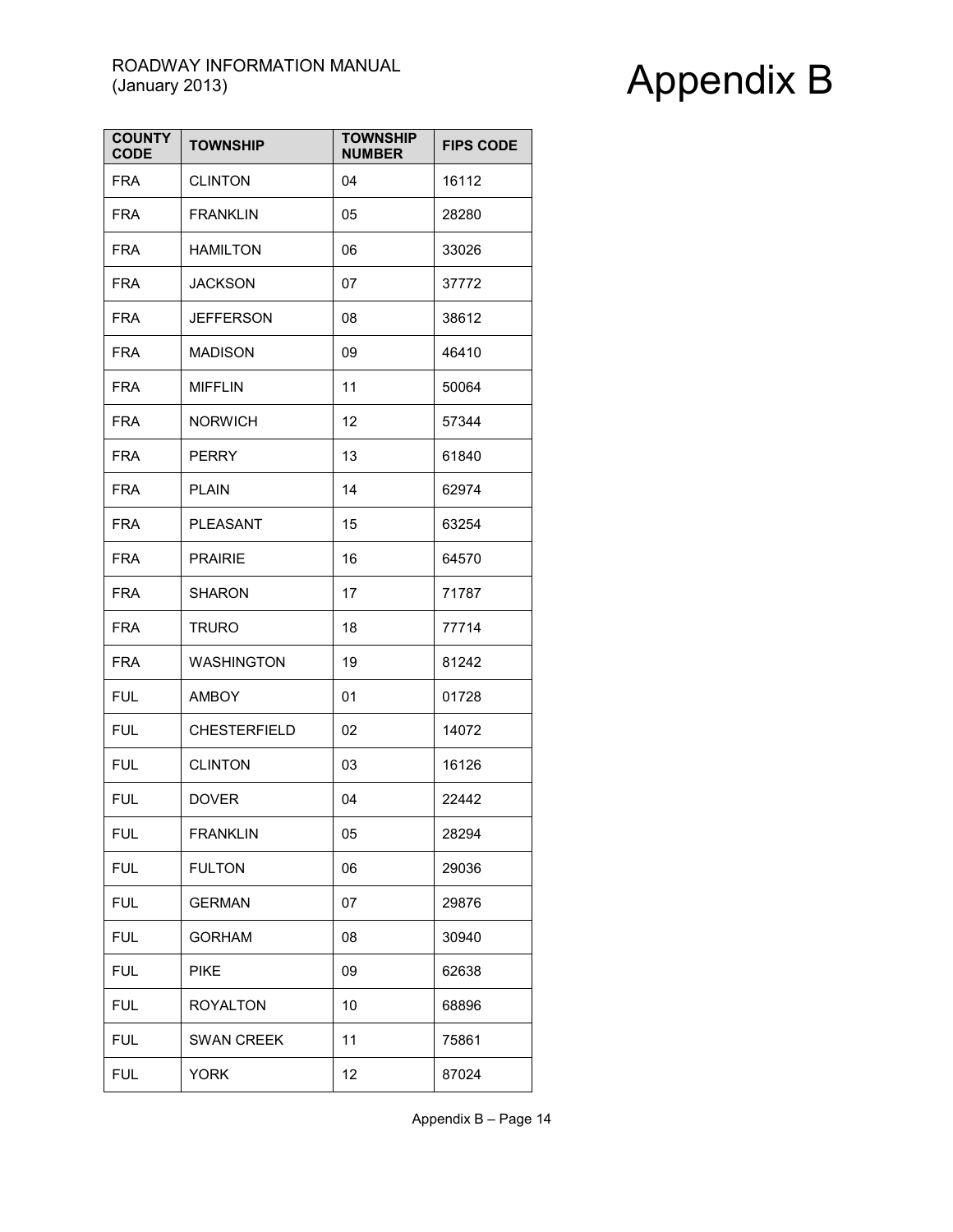| <b>COUNTY</b><br><b>CODE</b> | <b>TOWNSHIP</b>    | <b>TOWNSHIP</b><br><b>NUMBER</b> | <b>FIPS CODE</b> |
|------------------------------|--------------------|----------------------------------|------------------|
| GAL                          | <b>ADDISON</b>     | 01                               | 00422            |
| GAL                          | <b>CHESHIRE</b>    | 02                               | 13946            |
| GAL                          | <b>CLAY</b>        | 03                               | 15462            |
| GAL                          | GALLIPOLIS         | 04                               | 29218            |
| GAL                          | <b>GREEN</b>       | 05                               | 31738            |
| GAL                          | <b>GREENFIELD</b>  | 06                               | 32074            |
| GAL                          | <b>GUYAN</b>       | 07                               | 32760            |
| GAL                          | <b>HARRISON</b>    | 08                               | 33824            |
| GAL                          | <b>HUNTINGTON</b>  | 09                               | 36848            |
| <b>GAL</b>                   | <b>MORGAN</b>      | 10                               | 52094            |
| GAL                          | OHIO               | 11                               | 57974            |
| GAL                          | PERRY              | 12                               | 61854            |
| GAL                          | <b>RACCOON</b>     | 13                               | 65228            |
| GAL                          | <b>SPRINGFIELD</b> | 14                               | 74120            |
| GAL                          | WALNUT             | 15                               | 80584            |
| <b>GEA</b>                   | <b>AUBURN</b>      | 01                               | 02904            |
| <b>GEA</b>                   | <b>BAINBRIDGE</b>  | 02                               | 03590            |
| <b>GEA</b>                   | <b>BURTON</b>      | 03                               | 10464            |
| <b>GEA</b>                   | CHARDON            | 04                               | 13561            |
| GEA                          | <b>CHESTER</b>     | 05                               | 13988            |
| <b>GEA</b>                   | <b>CLARIDON</b>    | 06                               | 15168            |
| GEA                          | <b>HAMBDEN</b>     | 07                               | 32914            |
| <b>GEA</b>                   | <b>HUNTSBURG</b>   | 08                               | 36946            |
| GEA                          | MIDDLEFIELD        | 09                               | 49714            |
| <b>GEA</b>                   | <b>MONTVILLE</b>   | 10                               | 51842            |
| GEA                          | <b>MUNSON</b>      | 11                               | 53340            |
| <b>GEA</b>                   | <b>NEWBURY</b>     | 12                               | 54292            |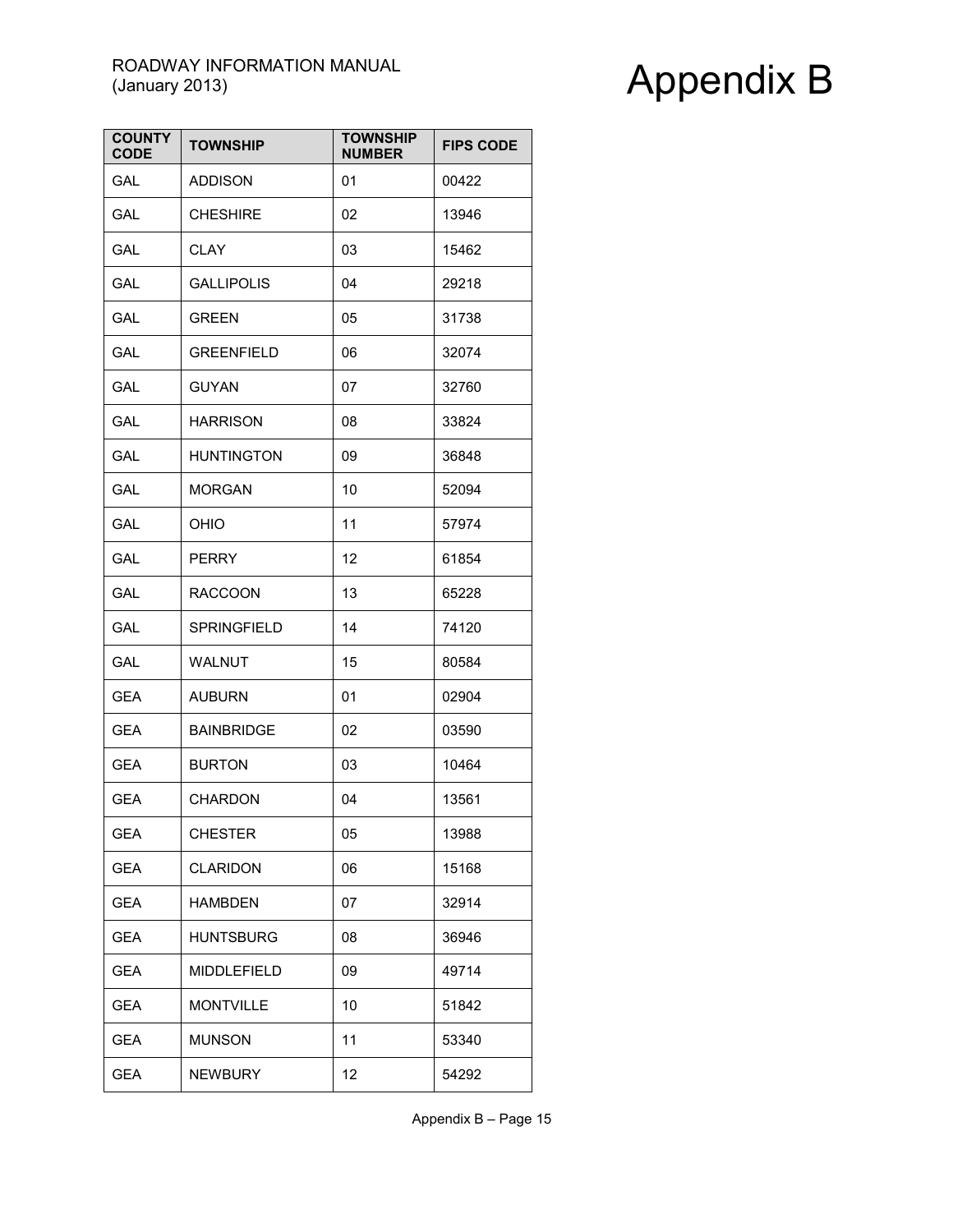| <b>COUNTY</b><br><b>CODE</b> | <b>TOWNSHIP</b>    | <b>TOWNSHIP</b><br><b>NUMBER</b> | <b>FIPS CODE</b> |
|------------------------------|--------------------|----------------------------------|------------------|
| <b>GEA</b>                   | PARKMAN            | 13                               | 59948            |
| <b>GEA</b>                   | <b>RUSSELL</b>     | 14                               | 69232            |
| <b>GEA</b>                   | <b>THOMPSON</b>    | 15                               | 76628            |
| GEA                          | <b>TROY</b>        | 16                               | 77574            |
| <b>GRE</b>                   | BATH               | 01                               | 04220            |
| <b>GRE</b>                   | <b>BEAVERCREEK</b> | 02                               | 04724            |
| <b>GRE</b>                   | <b>CAESARCREEK</b> | 03                               | 10856            |
| <b>GRE</b>                   | <b>CEDARVILLE</b>  | 04                               | 12798            |
| <b>GRE</b>                   | <b>JEFFERSON</b>   | 05                               | 38626            |
| <b>GRE</b>                   | <b>MIAMI</b>       | 06                               | 49336            |
| <b>GRE</b>                   | <b>NEW JASPER</b>  | 07                               | 54810            |
| <b>GRE</b>                   | <b>ROSS</b>        | 08                               | 68630            |
| <b>GRE</b>                   | <b>SILVERCREEK</b> | 09                               | 72473            |
| <b>GRE</b>                   | SPRING VALLEY      | 10                               | 74223            |
| <b>GRE</b>                   | <b>SUGARCREEK</b>  | 11                               | 75201            |
| <b>GRE</b>                   | <b>XENIA</b>       | 12                               | 86786            |
| <b>GUE</b>                   | <b>ADAMS</b>       | 01                               | 00282            |
| <b>GUE</b>                   | <b>CAMBRIDGE</b>   | 02                               | 11003            |
| <b>GUE</b>                   | <b>CENTER</b>      | 03                               | 12938            |
| GUE                          | JACKSON            | 04                               | 37786            |
| <b>GUE</b>                   | <b>JEFFERSON</b>   | 05                               | 38640            |
| <b>GUE</b>                   | <b>KNOX</b>        | 06                               | 40838            |
| <b>GUE</b>                   | <b>LIBERTY</b>     | 07                               | 43134            |
| <b>GUE</b>                   | <b>LONDONDERRY</b> | 08                               | 44716            |
| <b>GUE</b>                   | <b>MADISON</b>     | 09                               | 46424            |
| <b>GUE</b>                   | <b>MILLWOOD</b>    | 10                               | 50568            |
| <b>GUE</b>                   | <b>MONROE</b>      | 11                               | 51380            |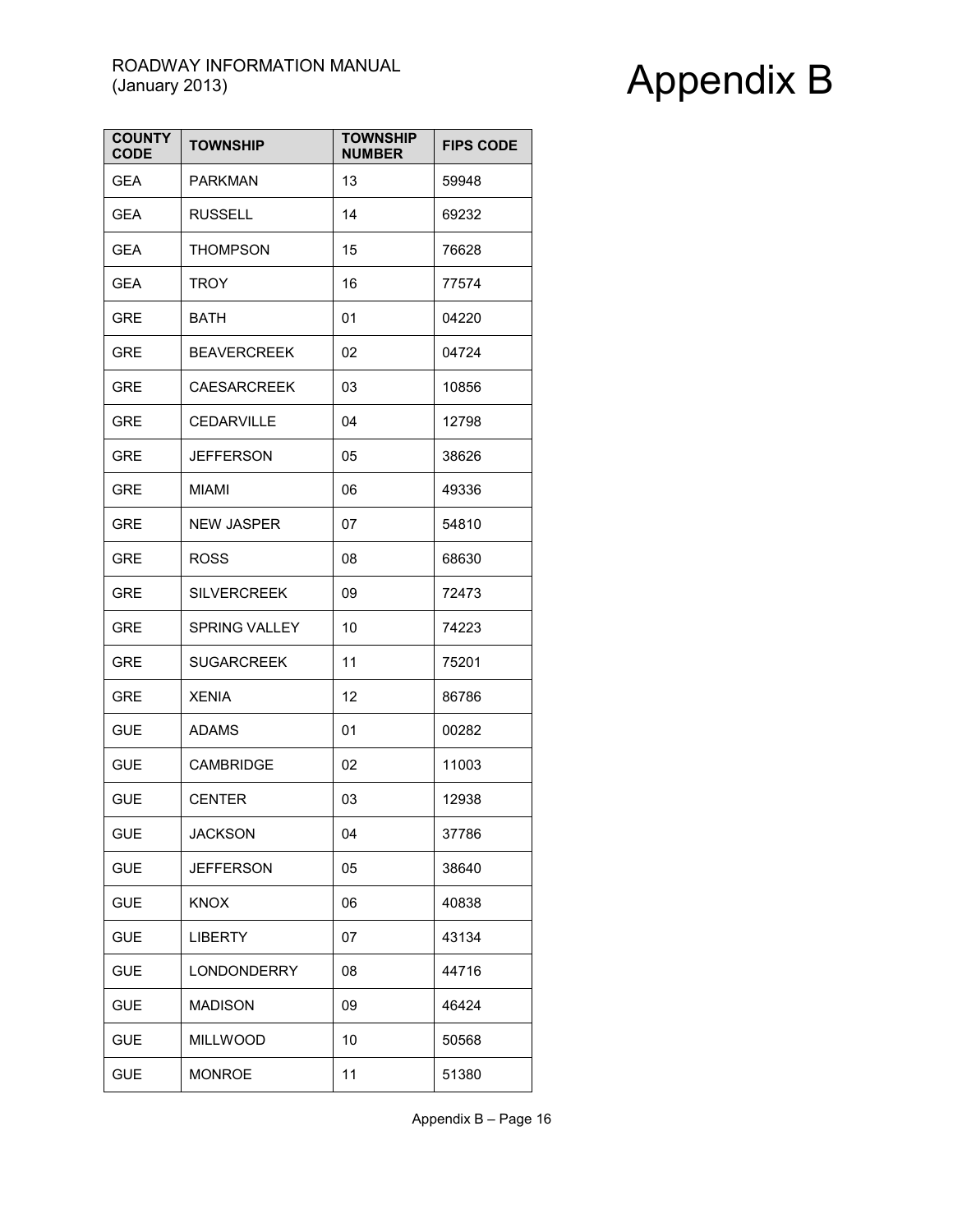| <b>COUNTY</b><br><b>CODE</b> | <b>TOWNSHIP</b>   | <b>TOWNSHIP</b><br><b>NUMBER</b> | <b>FIPS CODE</b> |
|------------------------------|-------------------|----------------------------------|------------------|
| <b>GUE</b>                   | <b>OXFORD</b>     | 12                               | 59290            |
| <b>GUE</b>                   | <b>RICHLAND</b>   | 13                               | 66698            |
| <b>GUE</b>                   | <b>SPENCER</b>    | 14                               | 73986            |
| <b>GUE</b>                   | VALLEY            | 15                               | 79156            |
| <b>GUE</b>                   | <b>WASHINGTON</b> | 16                               | 81256            |
| <b>GUE</b>                   | <b>WESTLAND</b>   | 17                               | 83664            |
| <b>GUE</b>                   | WHEELING          | 18                               | 84616            |
| <b>GUE</b>                   | <b>WILLS</b>      | 19                               | 85708            |
| HAM                          | <b>ANDERSON</b>   | 01                               | 01980            |
| <b>HAM</b>                   | <b>COLERAIN</b>   | 02                               | 16616            |
| HAM                          | <b>COLUMBIA</b>   | 03                               | 16882            |
| HAM                          | <b>CROSBY</b>     | 04                               | 19470            |
| HAM                          | DELHI             | 05                               | 21504            |
| HAM                          | <b>GREEN</b>      | 06                               | 31752            |
| HAM                          | <b>HARRISON</b>   | 07                               | 33852            |
| HAM                          | MIAMI             | 09                               | 49364            |
| HAM                          | SPRINGFIELD       | 12                               | 74121            |
| HAM                          | <b>SYCAMORE</b>   | 13                               | 75973            |
| HAM                          | <b>SYMMES</b>     | 14                               | 76028            |
| <b>HAM</b>                   | <b>WHITEWATER</b> | 15                               | 84938            |
| <b>HAN</b>                   | <b>ALLEN</b>      | 01                               | 01308            |
| <b>HAN</b>                   | <b>AMANDA</b>     | 02                               | 01644            |
| <b>HAN</b>                   | <b>BIGLICK</b>    | 03                               | 06362            |
| <b>HAN</b>                   | <b>BLANCHARD</b>  | 04                               | 06838            |
| <b>HAN</b>                   | <b>CASS</b>       | 05                               | 12392            |
| HAN                          | DELAWARE          | 06                               | 21462            |
| <b>HAN</b>                   | <b>EAGLE</b>      | 07                               | 23086            |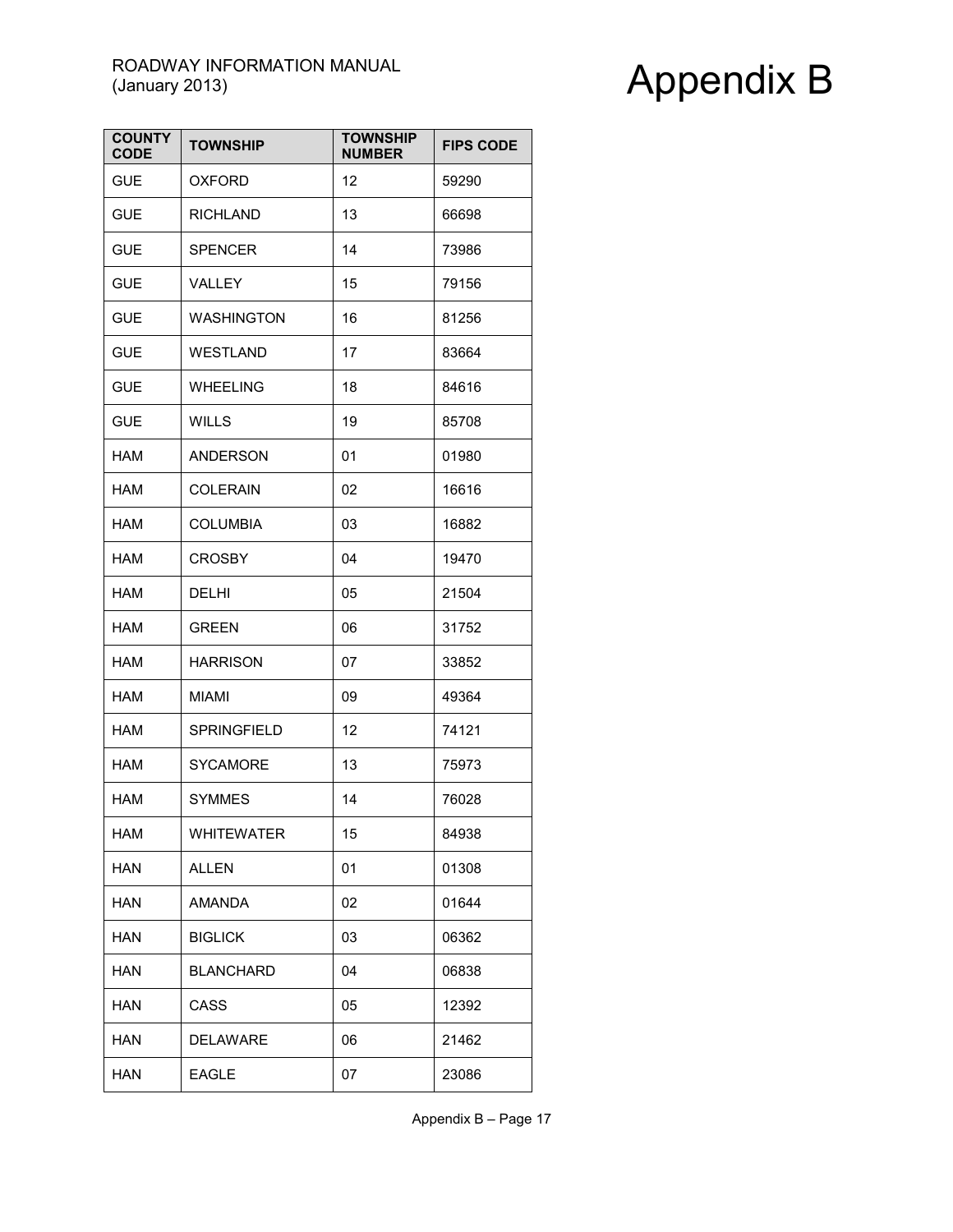| <b>COUNTY</b><br><b>CODE</b> | <b>TOWNSHIP</b>     | <b>TOWNSHIP</b><br><b>NUMBER</b> | <b>FIPS CODE</b> |
|------------------------------|---------------------|----------------------------------|------------------|
| HAN                          | <b>JACKSON</b>      | 09                               | 37800            |
| HAN                          | <b>LIBERTY</b>      | 10                               | 43148            |
| HAN                          | <b>MADISON</b>      | 11                               | 46438            |
| HAN                          | <b>MARION</b>       | 12                               | 47698            |
| HAN                          | <b>ORANGE</b>       | 13                               | 58632            |
| <b>HAN</b>                   | PLEASANT            | 14                               | 63268            |
| HAN                          | <b>PORTAGE</b>      | 15                               | 64066            |
| HAN                          | <b>UNION</b>        | 16                               | 78330            |
| HAN                          | <b>VAN BUREN</b>    | 17                               | 79408            |
| HAN                          | <b>WASHINGTON</b>   | 18                               | 81284            |
| <b>HAR</b>                   | <b>BLANCHARD</b>    | 01                               | 06866            |
| <b>HAR</b>                   | <b>BUCK</b>         | 02                               | 09848            |
| <b>HAR</b>                   | <b>CESSNA</b>       | 03                               | 13316            |
| <b>HAR</b>                   | <b>DUDLEY</b>       | 04                               | 22736            |
| <b>HAR</b>                   | <b>GOSHEN</b>       | 05                               | 31024            |
| <b>HAR</b>                   | HALE                | 06                               | 32837            |
| <b>HAR</b>                   | <b>JACKSON</b>      | 07                               | 37814            |
| <b>HAR</b>                   | <b>LIBERTY</b>      | 08                               | 43162            |
| <b>HAR</b>                   | <b>LYNN</b>         | 09                               | 45598            |
| <b>HAR</b>                   | Marion              | 10                               | 47712            |
| <b>HAR</b>                   | <b>MCDONALD</b>     | 11                               | 45920            |
| <b>HAR</b>                   | PLEASANT            | 12                               | 63282            |
| <b>HAR</b>                   | <b>ROUNDHEAD</b>    | 13                               | 68784            |
| <b>HAR</b>                   | <b>TAYLOR CREEK</b> | 14                               | 76198            |
| <b>HAR</b>                   | <b>WASHINGTON</b>   | 15                               | 81298            |
| HAS                          | <b>ARCHER</b>       | 01                               | 02358            |
| <b>HAS</b>                   | <b>ATHENS</b>       | 02                               | 02764            |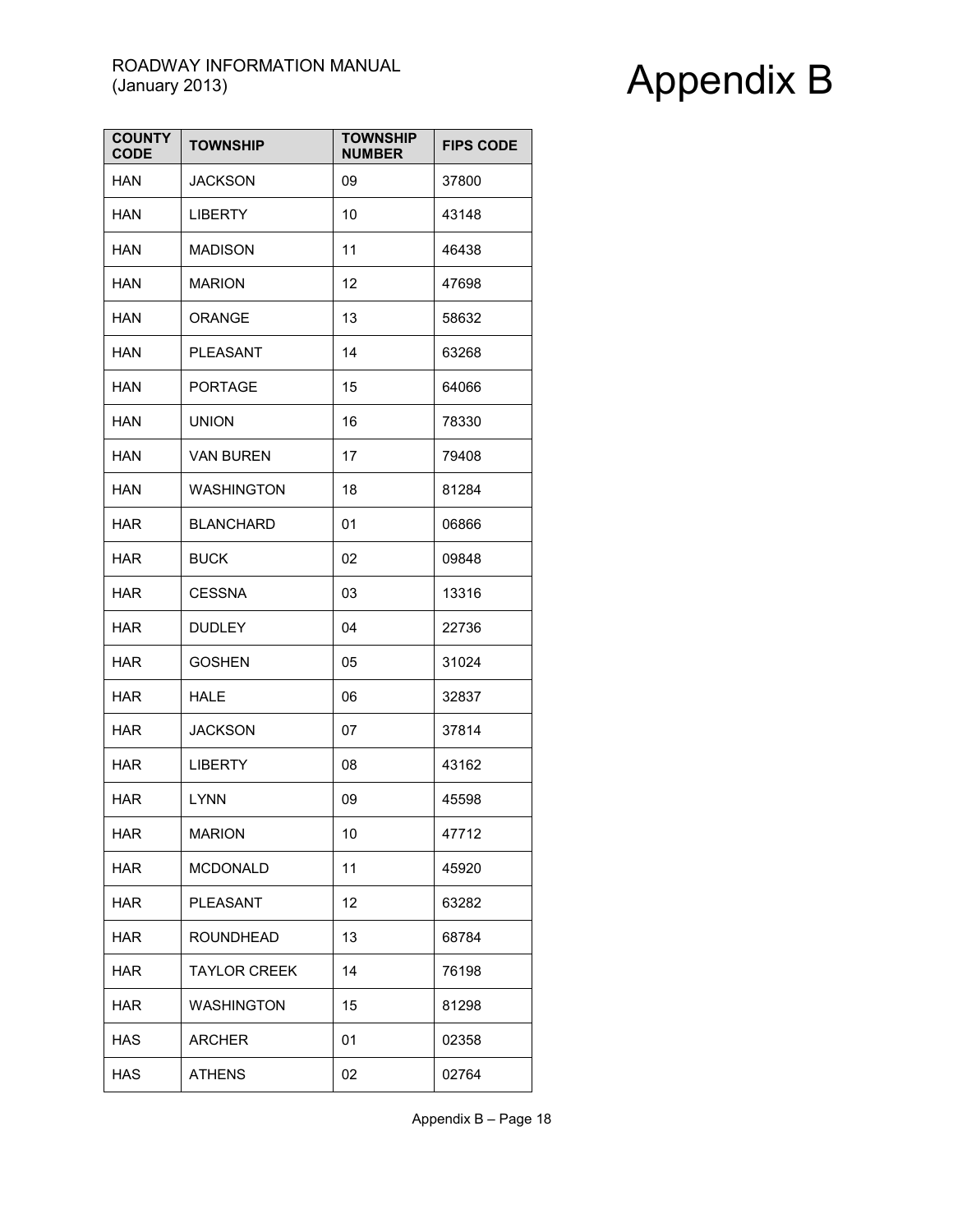| <b>COUNTY</b><br><b>CODE</b> | <b>TOWNSHIP</b>    | <b>TOWNSHIP</b><br><b>NUMBER</b> | <b>FIPS CODE</b> |
|------------------------------|--------------------|----------------------------------|------------------|
| <b>HAS</b>                   | CADIZ              | 03                               | 10814            |
| <b>HAS</b>                   | <b>FRANKLIN</b>    | 04                               | 28308            |
| <b>HAS</b>                   | <b>FREEPORT</b>    | 05                               | 28812            |
| HAS                          | <b>GERMAN</b>      | 06                               | 29890            |
| HAS                          | <b>GREEN</b>       | 07                               | 31766            |
| HAS                          | <b>MONROE</b>      | 08                               | 51394            |
| <b>HAS</b>                   | <b>MOOREFIELD</b>  | 09                               | 51940            |
| <b>HAS</b>                   | <b>NORTH</b>       | 10                               | 56084            |
| <b>HAS</b>                   | <b>NOTTINGHAM</b>  | 11                               | 57456            |
| HAS                          | <b>RUMLEY</b>      | 12                               | 68994            |
| <b>HAS</b>                   | <b>SHORT CREEK</b> | 13                               | 72361            |
| <b>HAS</b>                   | <b>STOCK</b>       | 14                               | 74724            |
| <b>HAS</b>                   | <b>WASHINGTON</b>  | 15                               | 81312            |
| HEN                          | <b>BARTLOW</b>     | 01                               | 04052            |
| HEN                          | <b>DAMASCUS</b>    | 02                               | 20016            |
| HEN                          | <b>FLATROCK</b>    | 03                               | 27342            |
| <b>HEN</b>                   | <b>FREEDOM</b>     | 04                               | 28700            |
| <b>HEN</b>                   | <b>HARRISON</b>    | 05                               | 33866            |
| <b>HEN</b>                   | <b>LIBERTY</b>     | 06                               | 43176            |
| HEN                          | Marion             | 07                               | 47726            |
| <b>HEN</b>                   | <b>MONROE</b>      | 08                               | 51408            |
| <b>HEN</b>                   | <b>NAPOLEON</b>    | 09                               | 53564            |
| <b>HEN</b>                   | <b>PLEASANT</b>    | 10                               | 63296            |
| <b>HEN</b>                   | <b>RICHFIELD</b>   | 11                               | 66502            |
| <b>HEN</b>                   | <b>RIDGEVILLE</b>  | 12                               | 67062            |
| <b>HEN</b>                   | <b>WASHINGTON</b>  | 13                               | 81326            |
| <b>HIG</b>                   | <b>BRUSH CREEK</b> | 01                               | 09736            |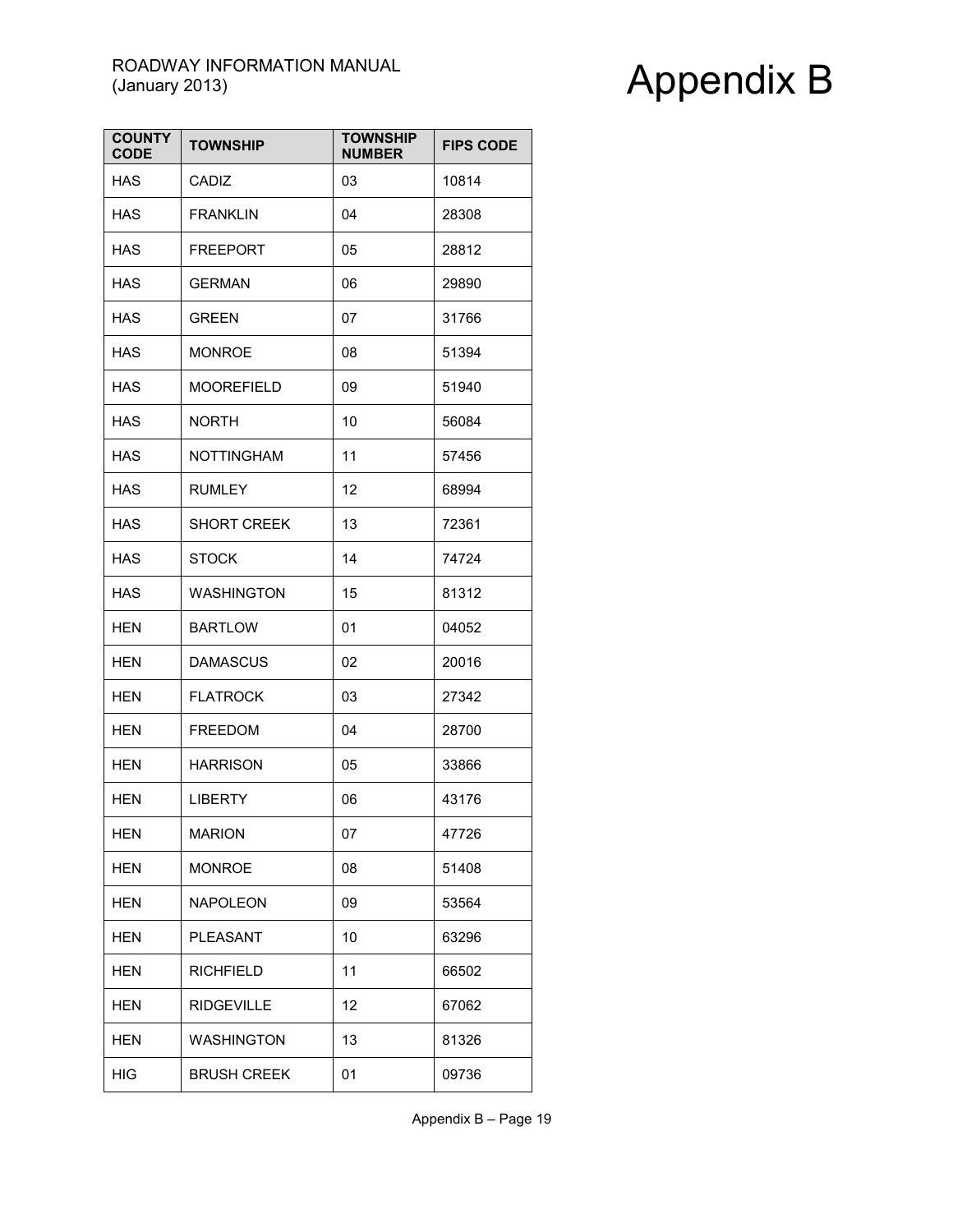| <b>COUNTY</b><br><b>CODE</b> | <b>TOWNSHIP</b>   | <b>TOWNSHIP</b><br><b>NUMBER</b> | <b>FIPS CODE</b> |
|------------------------------|-------------------|----------------------------------|------------------|
| <b>HIG</b>                   | <b>CLAY</b>       | 02                               | 15476            |
| HIG                          | CONCORD           | 03                               | 18168            |
| HIG                          | <b>DODSON</b>     | 04                               | 22204            |
| HIG                          | <b>FAIRFIELD</b>  | 05                               | 26026            |
| <b>HIG</b>                   | <b>HAMER</b>      | 06                               | 32970            |
| HIG                          | <b>JACKSON</b>    | 07                               | 37828            |
| HIG                          | <b>LIBERTY</b>    | 08                               | 43190            |
| <b>HIG</b>                   | <b>MADISON</b>    | 09                               | 46452            |
| <b>HIG</b>                   | <b>MARSHALL</b>   | 10                               | 48034            |
| <b>HIG</b>                   | <b>NEW MARKET</b> | 11                               | 55048            |
| <b>HIG</b>                   | <b>PAINT</b>      | 12                               | 59500            |
| <b>HIG</b>                   | <b>PENN</b>       | 13                               | 61588            |
| HIG                          | SALEM             | 14                               | 69862            |
| HIG                          | <b>UNION</b>      | 15                               | 78344            |
| HIG                          | <b>WASHINGTON</b> | 16                               | 81340            |
| <b>HIG</b>                   | <b>WHITE OAK</b>  | 17                               | 84826            |
| <b>HOC</b>                   | <b>BENTON</b>     | 01                               | 05578            |
| <b>HOC</b>                   | <b>FALLS</b>      | 02                               | 26488            |
| <b>HOC</b>                   | <b>GOOD HOPE</b>  | 03                               | 30842            |
| <b>HOC</b>                   | <b>GREEN</b>      | 04                               | 31780            |
| <b>HOC</b>                   | <b>LAUREL</b>     | 05                               | 42056            |
| HOC                          | <b>MARION</b>     | 06                               | 47740            |
| HOC                          | <b>PERRY</b>      | 07                               | 61868            |
| <b>HOC</b>                   | <b>SALT CREEK</b> | 08                               | 70142            |
| <b>HOC</b>                   | <b>STARR</b>      | 09                               | 74405            |
| HOC                          | WARD              | 10                               | 80780            |
| <b>HOC</b>                   | <b>WASHINGTON</b> | 11                               | 81354            |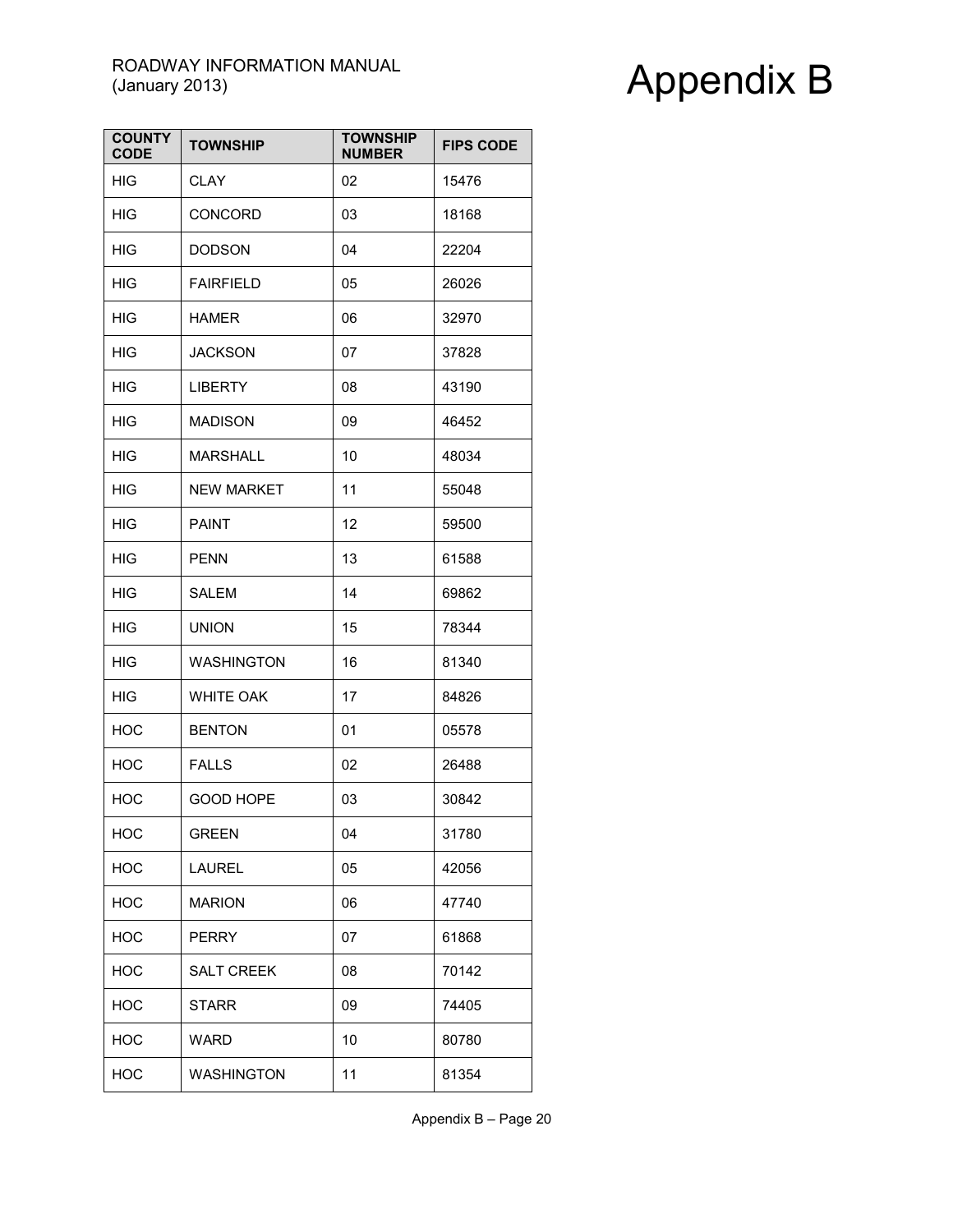| <b>COUNTY</b><br><b>CODE</b> | <b>TOWNSHIP</b>     | <b>TOWNSHIP</b><br><b>NUMBER</b> | <b>FIPS CODE</b> |
|------------------------------|---------------------|----------------------------------|------------------|
| <b>HOL</b>                   | <b>BERLIN</b>       | 01                               | 05830            |
| <b>HOL</b>                   | <b>CLARK</b>        | 02                               | 15280            |
| <b>HOL</b>                   | <b>HARDY</b>        | 03                               | 33460            |
| <b>HOL</b>                   | <b>KILLBUCK</b>     | 04                               | 40194            |
| <b>HOL</b>                   | <b>KNOX</b>         | 05                               | 40852            |
| <b>HOL</b>                   | <b>MECHANIC</b>     | 06                               | 48692            |
| HOL                          | <b>MONROE</b>       | 07                               | 51422            |
| <b>HOL</b>                   | <b>PAINT</b>        | 08                               | 59514            |
| <b>HOL</b>                   | <b>PRAIRIE</b>      | 09                               | 64584            |
| <b>HOL</b>                   | <b>RICHLAND</b>     | 10                               | 66712            |
| <b>HOL</b>                   | <b>RIPLEY</b>       | 11                               | 67286            |
| <b>HOL</b>                   | <b>SALT CREEK</b>   | 12                               | 70156            |
| <b>HOL</b>                   | <b>WALNUT CREEK</b> | 13                               | 80626            |
| <b>HOL</b>                   | <b>WASHINGTON</b>   | 14                               | 81368            |
| HUR                          | <b>BRONSON</b>      | 02                               | 09148            |
| <b>HUR</b>                   | <b>CLARKSFIELD</b>  | 03                               | 15364            |
| <b>HUR</b>                   | <b>FAIRFIELD</b>    | 04                               | 26040            |
| <b>HUR</b>                   | <b>FITCHVILLE</b>   | 05                               | 27216            |
| <b>HUR</b>                   | <b>GREENFIELD</b>   | 06                               | 32102            |
| <b>HUR</b>                   | <b>GREENWICH</b>    | 07                               | 32382            |
| <b>HUR</b>                   | <b>HARTLAND</b>     | 08                               | 34258            |
| HUR                          | LYME                | 09                               | 45514            |
| HUR                          | <b>NEW HAVEN</b>    | 10                               | 54712            |
| <b>HUR</b>                   | <b>NEW LONDON</b>   | 11                               | 54922            |
| <b>HUR</b>                   | <b>NORWALK</b>      | 12                               | 57316            |
| HUR                          | <b>NORWICH</b>      | 13                               | 57358            |
| <b>HUR</b>                   | PERU                | 14                               | 62246            |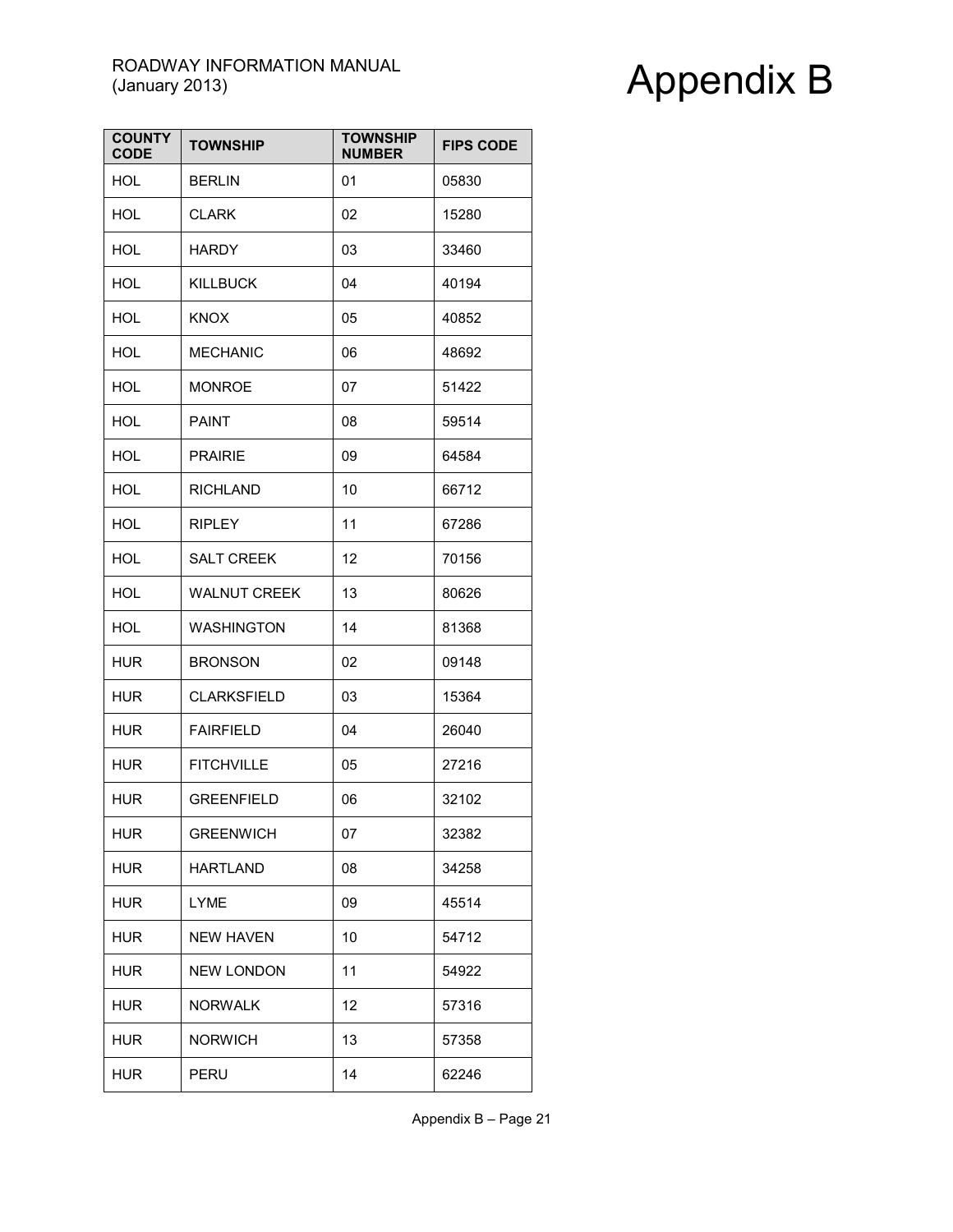| <b>COUNTY</b><br><b>CODE</b> | <b>TOWNSHIP</b>       | <b>TOWNSHIP</b><br><b>NUMBER</b> | <b>FIPS CODE</b> |
|------------------------------|-----------------------|----------------------------------|------------------|
| <b>HUR</b>                   | <b>RICHMOND</b>       | 15                               | 66810            |
| HUR                          | <b>RIDGEFIELD</b>     | 16                               | 67006            |
| <b>HUR</b>                   | <b>RIPLEY</b>         | 17                               | 67300            |
| <b>HUR</b>                   | <b>SHERMAN</b>        | 18                               | 72193            |
| <b>HUR</b>                   | <b>TOWNSEND</b>       | 19                               | 77158            |
| <b>HUR</b>                   | <b>WAKEMAN</b>        | 20                               | 80472            |
| <b>JAC</b>                   | <b>BLOOMFIELD</b>     | 01                               | 07090            |
| <b>JAC</b>                   | COAL                  | 02                               | 16336            |
| <b>JAC</b>                   | <b>FRANKLIN</b>       | 03                               | 28322            |
| <b>JAC</b>                   | <b>HAMILTON</b>       | 04                               | 33040            |
| <b>JAC</b>                   | <b>JACKSON</b>        | 05                               | 37856            |
| <b>JAC</b>                   | JEFFERSON             | 06                               | 38654            |
| JAC                          | <b>LIBERTY</b>        | 07                               | 43204            |
| JAC                          | <b>LICK</b>           | 08                               | 43442            |
| <b>JAC</b>                   | <b>MADISON</b>        | 09                               | 46466            |
| <b>JAC</b>                   | <b>MILTON</b>         | 10                               | 50624            |
| <b>JAC</b>                   | <b>SCIOTO</b>         | 11                               | 70856            |
| <b>JAC</b>                   | <b>WASHINGTON</b>     | 12                               | 81382            |
| JEF                          | <b>BRUSH CREEK</b>    | 01                               | 09750            |
| JEF                          | <b>CROSS CREEK</b>    | 02                               | 19484            |
| JEF                          | <b>ISLAND CREEK</b>   | 03                               | 37534            |
| JEF                          | <b>KNOX</b>           | 04                               | 40866            |
| JEF                          | <b>MOUNT PLEASANT</b> | 05                               | 52990            |
| JEF                          | <b>ROSS</b>           | 06                               | 68644            |
| JEF                          | SALEM                 | 07                               | 69876            |
| JEF                          | <b>SALINE</b>         | 08                               | 70086            |
| JEF                          | <b>SMITHFIELD</b>     | 09                               | 72767            |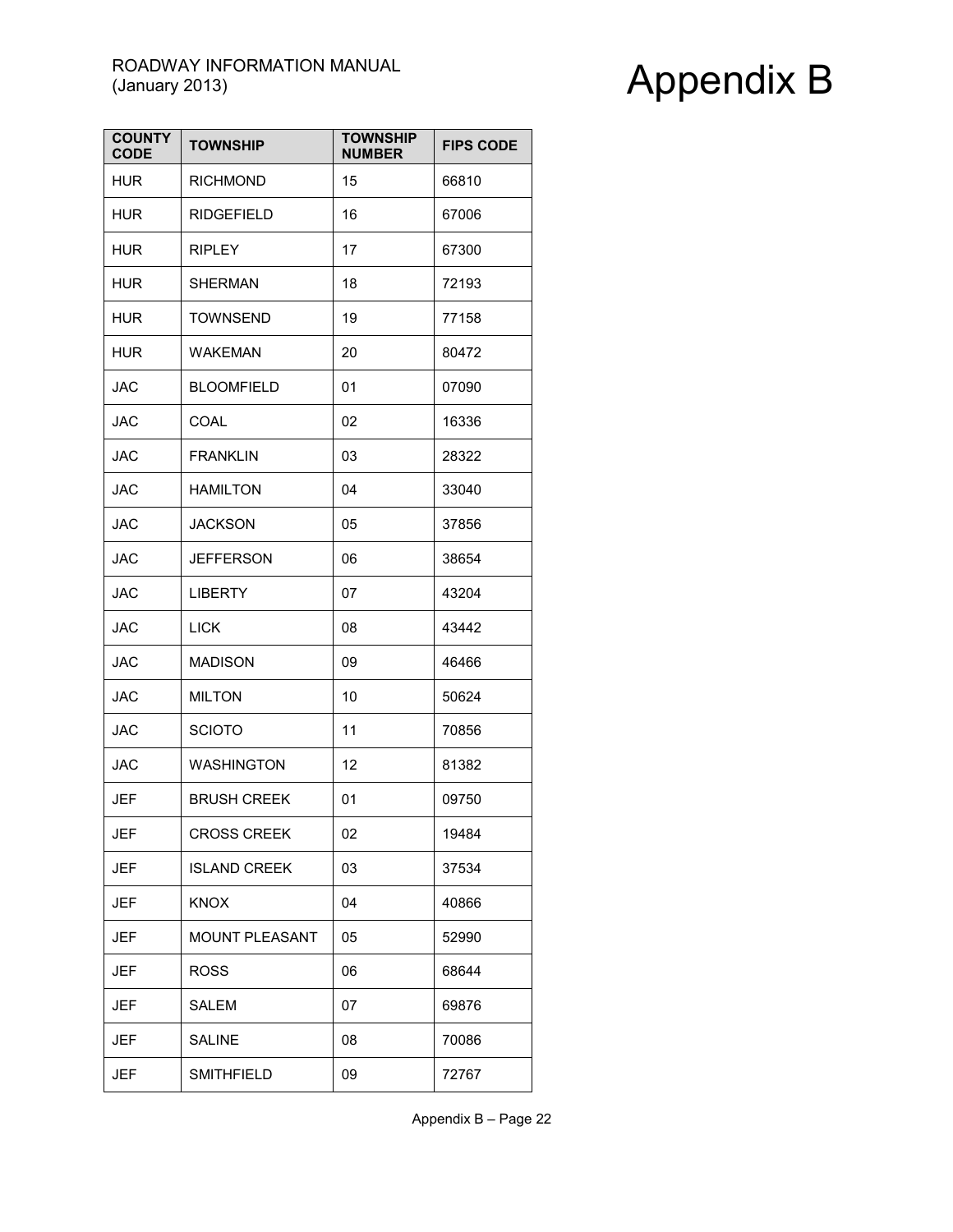| <b>COUNTY</b><br><b>CODE</b> | <b>TOWNSHIP</b>     | <b>TOWNSHIP</b><br><b>NUMBER</b> | <b>FIPS CODE</b> |
|------------------------------|---------------------|----------------------------------|------------------|
| JEF                          | <b>SPRINGFIELD</b>  | 10                               | 74122            |
| JEF                          | <b>STEUBENVILLE</b> | 11                               | 74615            |
| JEF                          | <b>WARREN</b>       | 12                               | 80878            |
| <b>JEF</b>                   | <b>WAYNE</b>        | 13                               | 82180            |
| JEF                          | WELLS               | 14                               | 82698            |
| <b>KNO</b>                   | <b>BERLIN</b>       | 01                               | 05844            |
| <b>KNO</b>                   | <b>BROWN</b>        | 02                               | 09470            |
| KNO                          | <b>BUTLER</b>       | 03                               | 10590            |
| <b>KNO</b>                   | CLAY                | 04                               | 15504            |
| <b>KNO</b>                   | <b>CLINTON</b>      | 05                               | 16140            |
| <b>KNO</b>                   | <b>COLLEGE</b>      | 06                               | 16686            |
| <b>KNO</b>                   | <b>HARRISON</b>     | 07                               | 33880            |
| <b>KNO</b>                   | <b>HILLIAR</b>      | 08                               | 35462            |
| <b>KNO</b>                   | <b>HOWARD</b>       | 09                               | 36526            |
| <b>KNO</b>                   | <b>JACKSON</b>      | 10                               | 37870            |
| <b>KNO</b>                   | <b>JEFFERSON</b>    | 11                               | 38668            |
| <b>KNO</b>                   | <b>LIBERTY</b>      | 12                               | 43218            |
| <b>KNO</b>                   | <b>MIDDLEBURY</b>   | 13                               | 49658            |
| <b>KNO</b>                   | <b>MILFORD</b>      | 14                               | 50204            |
| <b>KNO</b>                   | MILLER              | 15                               | 50330            |
| <b>KNO</b>                   | <b>MONROE</b>       | 16                               | 51436            |
| <b>KNO</b>                   | <b>MORGAN</b>       | 17                               | 52108            |
| <b>KNO</b>                   | <b>MORRIS</b>       | 18                               | 52290            |
| <b>KNO</b>                   | <b>PIKE</b>         | 19                               | 62652            |
| <b>KNO</b>                   | <b>PLEASANT</b>     | 20                               | 63310            |
| <b>KNO</b>                   | <b>UNION</b>        | 21                               | 78358            |
| <b>KNO</b>                   | WAYNE               | 22                               | 82194            |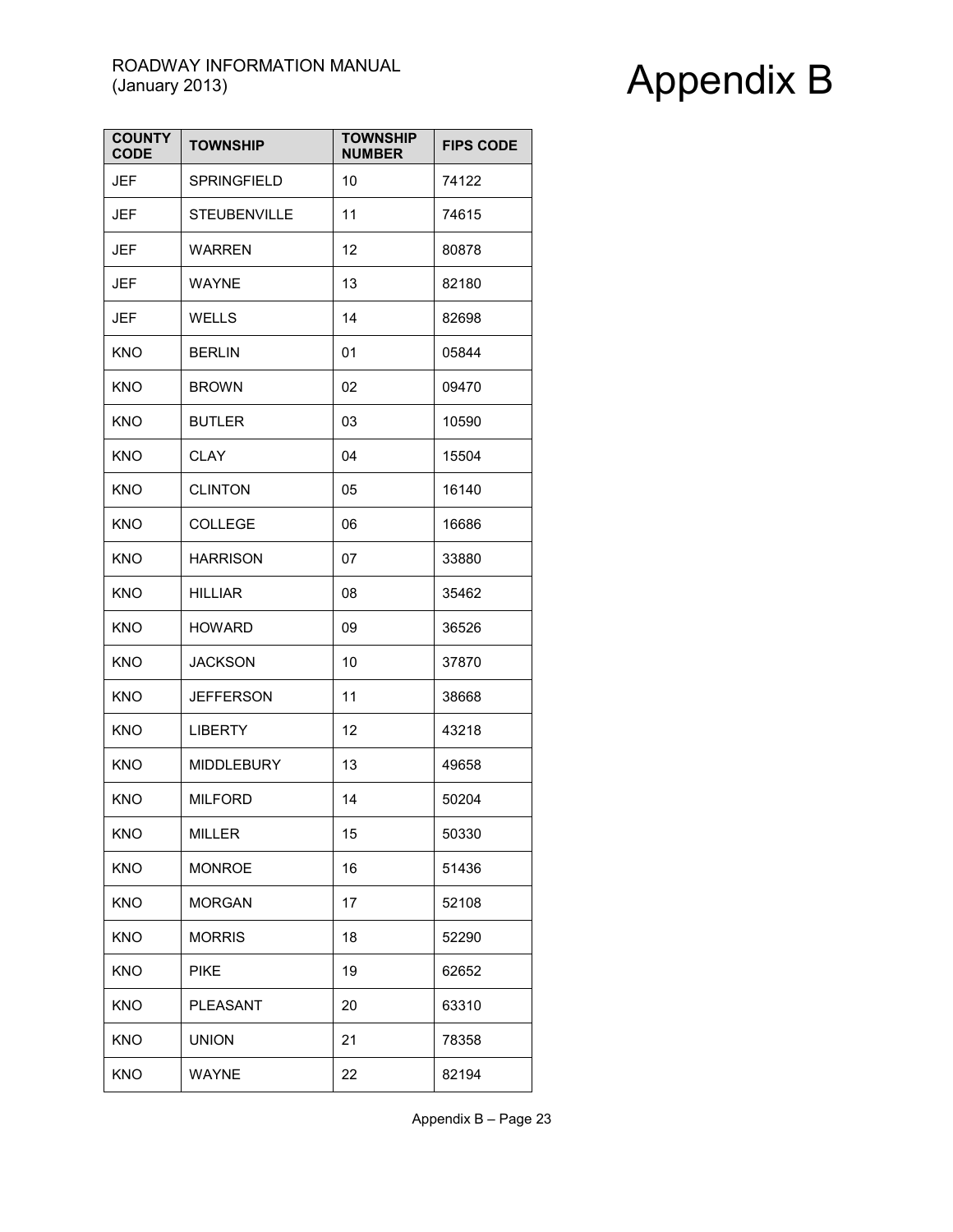| <b>COUNTY</b><br><b>CODE</b> | <b>TOWNSHIP</b>      | <b>TOWNSHIP</b><br><b>NUMBER</b> | <b>FIPS CODE</b> |
|------------------------------|----------------------|----------------------------------|------------------|
| <b>LAK</b>                   | <b>CONCORD</b>       | 01                               | 18196            |
| LAK.                         | <b>KIRTLAND</b>      | 02                               | 40656            |
| <b>LAK</b>                   | <b>LEROY</b>         | 03                               | 42812            |
| LAK                          | <b>MADISON</b>       | 04                               | 46494            |
| <b>LAK</b>                   | <b>PAINESVILLE</b>   | 06                               | 59430            |
| <b>LAK</b>                   | PERRY                | 07                               | 61896            |
| LAW                          | AID                  | 01                               | 00562            |
| LAW                          | <b>DECATUR</b>       | 02                               | 21084            |
| LAW                          | <b>ELIZABETH</b>     | 03                               | 24822            |
| LAW                          | <b>FAYETTE</b>       | 04                               | 26782            |
| LAW                          | <b>HAMILTON</b>      | 05                               | 33054            |
| LAW                          | LAWRENCE             | 06                               | 42154            |
| LAW                          | MASON                | 07                               | 48174            |
| LAW                          | <b>PERRY</b>         | 08                               | 61910            |
| LAW                          | <b>ROME</b>          | 09                               | 68280            |
| LAW                          | <b>SYMMES</b>        | 10                               | 76031            |
| LAW                          | <b>UNION</b>         | 11                               | 78372            |
| LAW                          | <b>UPPER</b>         | 12                               | 78974            |
| LAW                          | <b>WASHINGTON</b>    | 13                               | 81396            |
| LAW                          | WINDSOR              | 14                               | 86002            |
| <b>LIC</b>                   | <b>BENNINGTON</b>    | 01                               | 05494            |
| LIC                          | <b>BOWLING GREEN</b> | 02                               | 07944            |
| LIC                          | <b>BURLINGTON</b>    | 03                               | 10366            |
| <b>LIC</b>                   | <b>EDEN</b>          | 04                               | 24332            |
| <b>LIC</b>                   | <b>ETNA</b>          | 05                               | 25690            |
| <b>LIC</b>                   | <b>FALLSBURY</b>     | 06                               | 26530            |
| LIC                          | <b>FRANKLIN</b>      | 07                               | 28336            |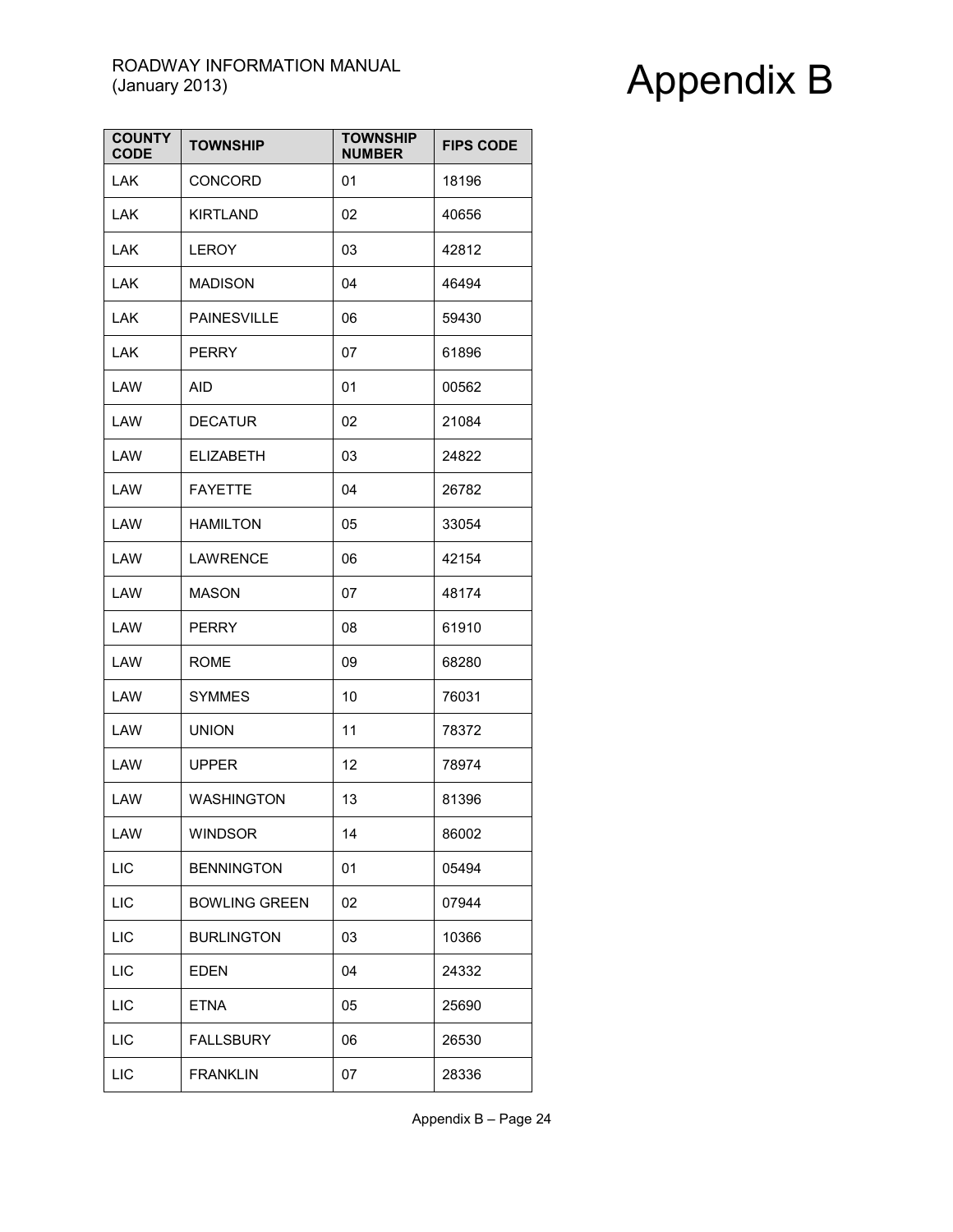| <b>COUNTY</b><br><b>CODE</b> | <b>TOWNSHIP</b>     | <b>TOWNSHIP</b><br><b>NUMBER</b> | <b>FIPS CODE</b> |
|------------------------------|---------------------|----------------------------------|------------------|
| LIC                          | <b>GRANVILLE</b>    | 08                               | 31416            |
| <b>LIC</b>                   | <b>HANOVER</b>      | 09                               | 33299            |
| <b>LIC</b>                   | <b>HARRISON</b>     | 10                               | 33894            |
| LIC                          | <b>HARTFORD</b>     | 11                               | 34188            |
| LIC                          | HOPEWELL            | 12                               | 36316            |
| <b>LIC</b>                   | <b>JERSEY</b>       | 13                               | 39102            |
| LIC                          | <b>LIBERTY</b>      | 14                               | 43232            |
| LIC                          | <b>LICKING</b>      | 15                               | 43456            |
| LIC                          | <b>MADISON</b>      | 17                               | 46508            |
| <b>LIC</b>                   | <b>MARY ANN</b>     | 18                               | 48132            |
| <b>LIC</b>                   | <b>MCKEAN</b>       | 19                               | 46116            |
| LIC                          | <b>MONROE</b>       | 20                               | 51450            |
| LIC                          | <b>NEWARK</b>       | 21                               | 54054            |
| <b>LIC</b>                   | <b>NEWTON</b>       | 22                               | 55580            |
| LIC                          | <b>PERRY</b>        | 23                               | 61924            |
| LIC                          | <b>SAINT ALBANS</b> | 24                               | 69456            |
| <b>LIC</b>                   | <b>UNION</b>        | 25                               | 78400            |
| <b>LIC</b>                   | <b>WASHINGTON</b>   | 26                               | 81410            |
| LOG                          | <b>BLOOMFIELD</b>   | 01                               | 07118            |
| LOG                          | <b>BOKES CREEK</b>  | 02                               | 07552            |
| LOG                          | <b>HARRISON</b>     | 03                               | 33908            |
| LOG                          | <b>JEFFERSON</b>    | 04                               | 38682            |
| LOG                          | LAKE                | 05                               | 41286            |
| LOG                          | <b>LIBERTY</b>      | 06                               | 43246            |
| LOG                          | <b>MCARTHUR</b>     | 07                               | 45682            |
| LOG                          | MIAMI               | 08                               | 49378            |
| LOG                          | <b>MONROE</b>       | 09                               | 51464            |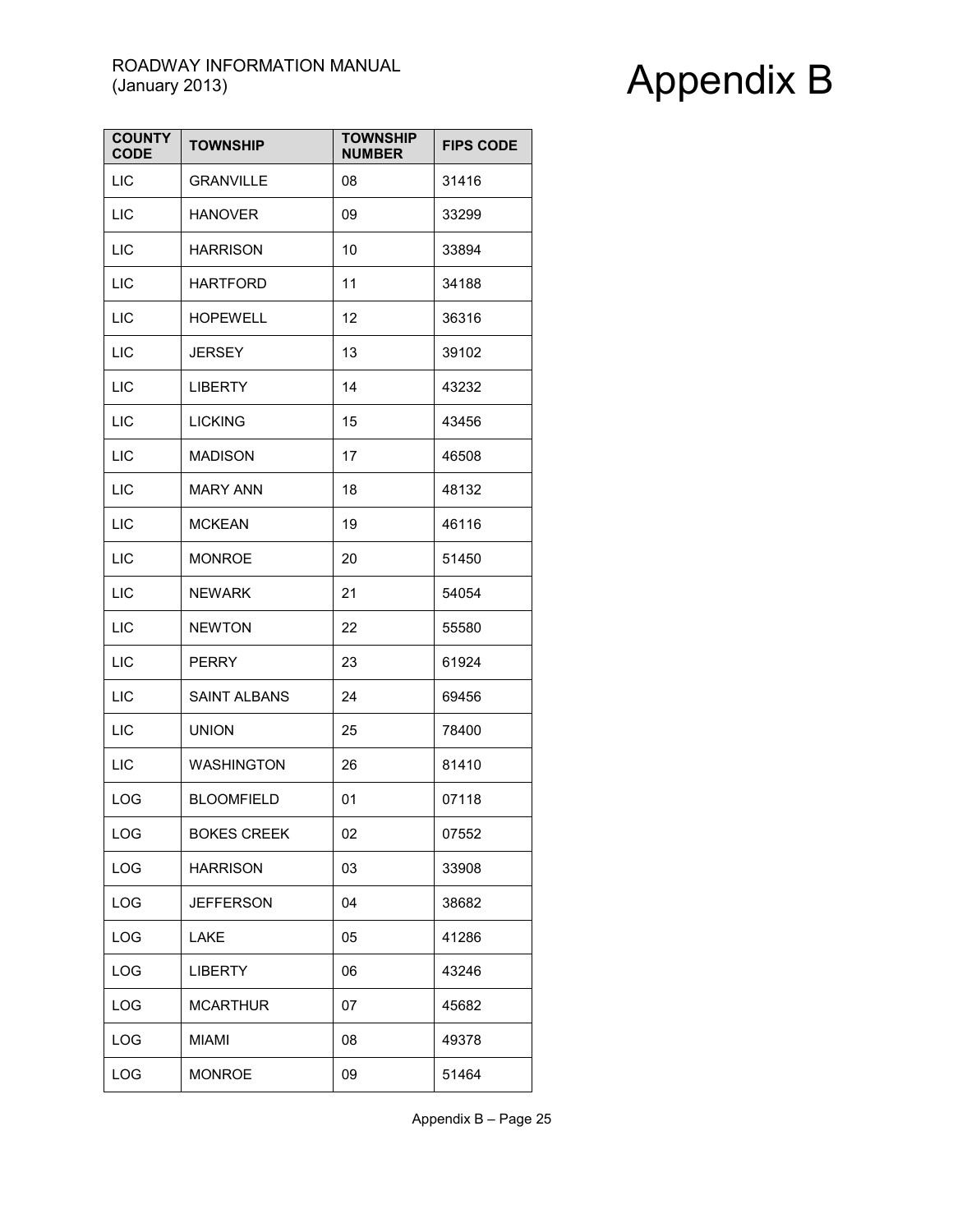| <b>COUNTY</b><br><b>CODE</b> | <b>TOWNSHIP</b>   | <b>TOWNSHIP</b><br><b>NUMBER</b> | <b>FIPS CODE</b> |
|------------------------------|-------------------|----------------------------------|------------------|
| LOG                          | <b>PERRY</b>      | 10                               | 61938            |
| LOG                          | PLEASANT          | 11                               | 63324            |
| LOG                          | <b>RICHLAND</b>   | 12                               | 66740            |
| LOG                          | <b>RUSHCREEK</b>  | 13                               | 69134            |
| LOG                          | <b>STOKES</b>     | 14                               | 74780            |
| <b>LOG</b>                   | <b>UNION</b>      | 15                               | 78414            |
| LOG                          | <b>WASHINGTON</b> | 16                               | 81424            |
| LOG                          | ZANE              | 17                               | 88042            |
| <b>LOR</b>                   | <b>AMHERST</b>    | 01                               | 01812            |
| <b>LOR</b>                   | <b>BRIGHTON</b>   | 05                               | 08770            |
| <b>LOR</b>                   | <b>BROWNHELM</b>  | 07                               | 09568            |
| <b>LOR</b>                   | <b>CAMDEN</b>     | 08                               | 11010            |
| LOR                          | <b>CARLISLE</b>   | 09                               | 12140            |
| <b>LOR</b>                   | <b>COLUMBIA</b>   | 10                               | 16910            |
| <b>LOR</b>                   | <b>EATON</b>      | 11                               | 24220            |
| <b>LOR</b>                   | <b>ELYRIA</b>     | 12                               | 25270            |
| <b>LOR</b>                   | <b>GRAFTON</b>    | 13                               | 31164            |
| <b>LOR</b>                   | <b>HENRIETTA</b>  | 14                               | 34972            |
| <b>LOR</b>                   | <b>HUNTINGTON</b> | 15                               | 36876            |
| LOR                          | LAGRANGE          | 16                               | 41244            |
| <b>LOR</b>                   | <b>PENFIELD</b>   | 17                               | 61532            |
| <b>LOR</b>                   | <b>PITTSFIELD</b> | 18                               | 62960            |
| <b>LOR</b>                   | <b>ROCHESTER</b>  | 20                               | 67776            |
| LOR                          | <b>NEW RUSSIA</b> | 21                               | 55446            |
| <b>LOR</b>                   | <b>SHEFFIELD</b>  | 22                               | 72067            |
| <b>LOR</b>                   | <b>WELLINGTON</b> | 23                               | 82656            |
| LUC                          | <b>HARDING</b>    | 02                               | 33418            |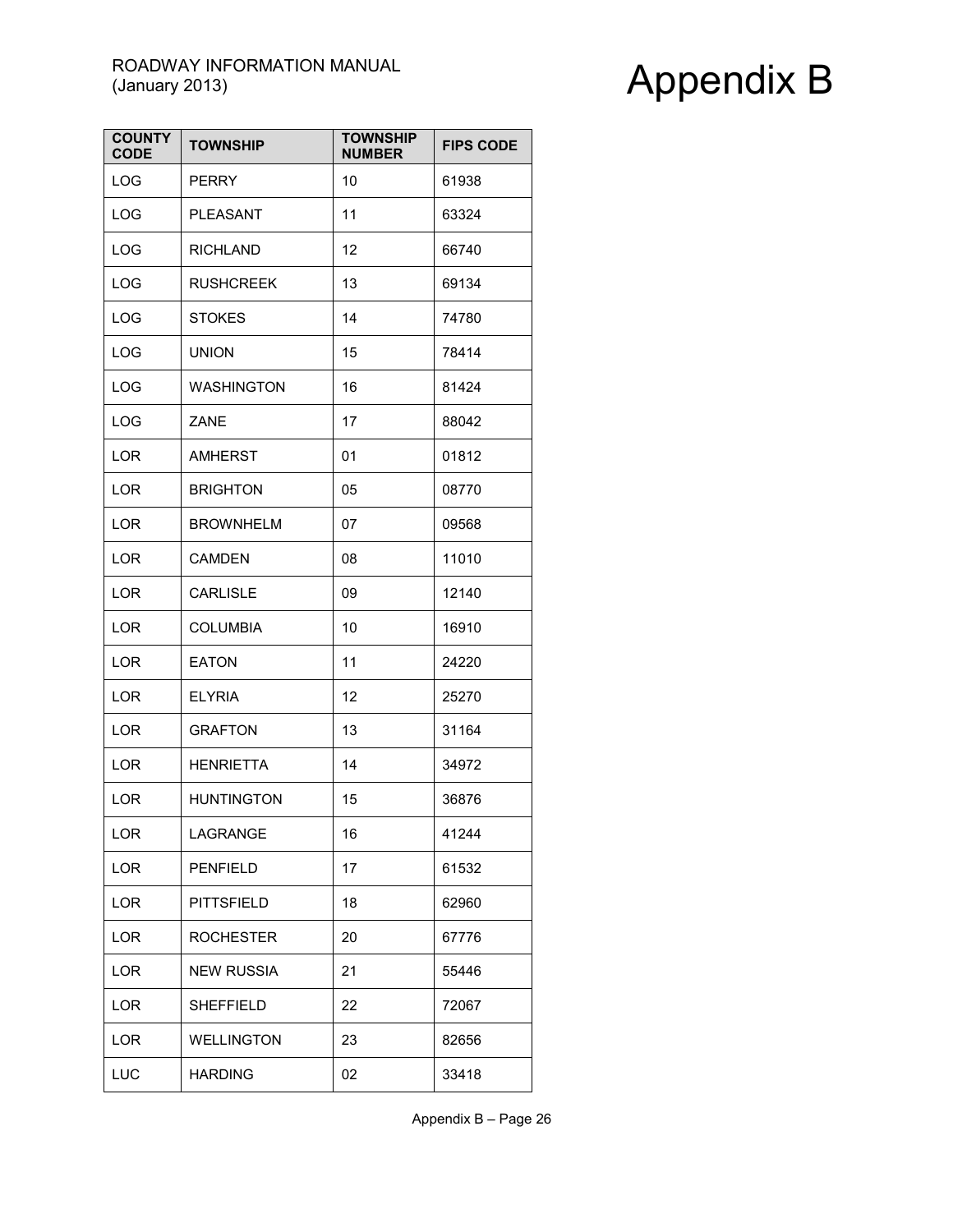| <b>COUNTY</b><br><b>CODE</b> | <b>TOWNSHIP</b>    | <b>TOWNSHIP</b><br><b>NUMBER</b> | <b>FIPS CODE</b> |
|------------------------------|--------------------|----------------------------------|------------------|
| LUC                          | <b>JERUSALEM</b>   | 03                               | 39116            |
| LUC                          | <b>MONCLOVA</b>    | 04                               | 51156            |
| LUC                          | <b>PROVIDENCE</b>  | 08                               | 64836            |
| LUC                          | <b>RICHFIELD</b>   | 09                               | 66516            |
| LUC                          | <b>SPENCER</b>     | 10                               | 73990            |
| LUC                          | <b>SPRINGFIELD</b> | 11                               | 74123            |
| LUC                          | <b>SWANTON</b>     | 12                               | 75903            |
| LUC                          | <b>SYLVANIA</b>    | 13                               | 76025            |
| LUC                          | <b>WASHINGTON</b>  | 14                               | 81438            |
| LUC                          | <b>WATERVILLE</b>  | 15                               | 81872            |
| <b>MAD</b>                   | CANAAN             | 01                               | 11234            |
| MAD                          | <b>DARBY</b>       | 02                               | 20142            |
| MAD                          | <b>DEER CREEK</b>  | 03                               | 21154            |
| MAD                          | <b>FAIRFIELD</b>   | 04                               | 26068            |
| MAD                          | <b>JEFFERSON</b>   | 05                               | 38696            |
| MAD                          | <b>MONROE</b>      | 06                               | 51478            |
| MAD                          | OAK RUN            | 07                               | 57708            |
| <b>MAD</b>                   | <b>PAINT</b>       | 08                               | 59528            |
| <b>MAD</b>                   | PIKE               | 09                               | 62666            |
| MAD                          | PLEASANT           | 10                               | 63338            |
| <b>MAD</b>                   | <b>RANGE</b>       | 11                               | 65480            |
| <b>MAD</b>                   | SOMERFORD          | 12                               | 72960            |
| <b>MAD</b>                   | <b>STOKES</b>      | 13                               | 74784            |
| <b>MAD</b>                   | <b>UNION</b>       | 14                               | 78428            |
| <b>MAH</b>                   | <b>AUSTINTOWN</b>  | 01                               | 03198            |
| <b>MAH</b>                   | <b>BEAVER</b>      | 02                               | 04668            |
| <b>MAH</b>                   | <b>BERLIN</b>      | 03                               | 05858            |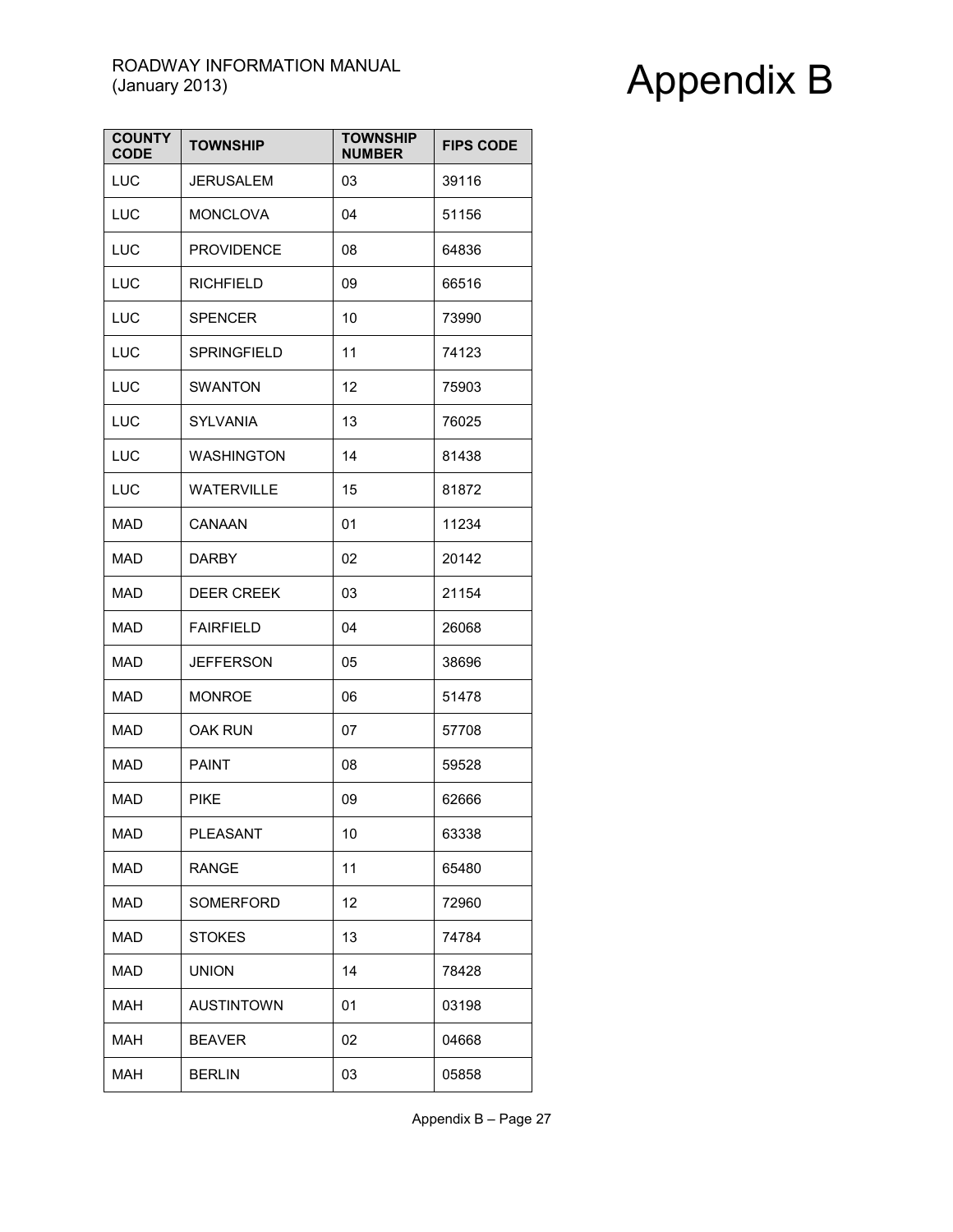| <b>COUNTY</b><br><b>CODE</b> | <b>TOWNSHIP</b>        | <b>TOWNSHIP</b><br><b>NUMBER</b> | <b>FIPS CODE</b> |
|------------------------------|------------------------|----------------------------------|------------------|
| MAH                          | <b>BOARDMAN</b>        | 04                               | 07468            |
| MAH                          | CANFIELD               | 05                               | 11374            |
| <b>MAH</b>                   | <b>COITSVILLE</b>      | 06                               | 16476            |
| MAH                          | <b>ELLSWORTH</b>       | 07                               | 25088            |
| MAH                          | <b>GOSHEN</b>          | 08                               | 31038            |
| MAH                          | <b>GREEN</b>           | 09                               | 31794            |
| MAH                          | <b>JACKSON</b>         | 10                               | 37884            |
| MAH                          | <b>MILTON</b>          | 11                               | 50638            |
| MAH                          | <b>POLAND</b>          | 12                               | 63968            |
| MAH                          | <b>SMITH</b>           | 13                               | 72740            |
| <b>MAH</b>                   | <b>SPRINGFIELD</b>     | 14                               | 74124            |
| <b>MAR</b>                   | <b>BIG ISLAND</b>      | 01                               | 06348            |
| MAR                          | <b>BOWLING GREEN</b>   | 02                               | 07958            |
| MAR                          | <b>CLARIDON</b>        | 03                               | 15196            |
| MAR                          | GRAND                  | 04                               | 31178            |
| MAR                          | <b>GRAND PRAIRIE</b>   | 05                               | 31192            |
| MAR                          | <b>GREEN CAMP</b>      | 06                               | 31962            |
| <b>MAR</b>                   | <b>MARION</b>          | 07                               | 47768            |
| <b>MAR</b>                   | <b>MONTGOMERY</b>      | 08                               | 51730            |
| MAR                          | PLEASANT               | 09                               | 63352            |
| <b>MAR</b>                   | <b>PROSPECT</b>        | 10                               | 64794            |
| <b>MAR</b>                   | <b>RICHLAND</b>        | 11                               | 66754            |
| <b>MAR</b>                   | <b>SALT ROCK</b>       | 12                               | 70240            |
| <b>MAR</b>                   | SCOTT                  | 13                               | 71073            |
| <b>MAR</b>                   | <b>TULLY</b>           | 14                               | 77742            |
| MAR                          | <b>WALDO</b>           | 15                               | 80514            |
| <b>MED</b>                   | <b>BRUNSWICK HILLS</b> | 01                               | 09708            |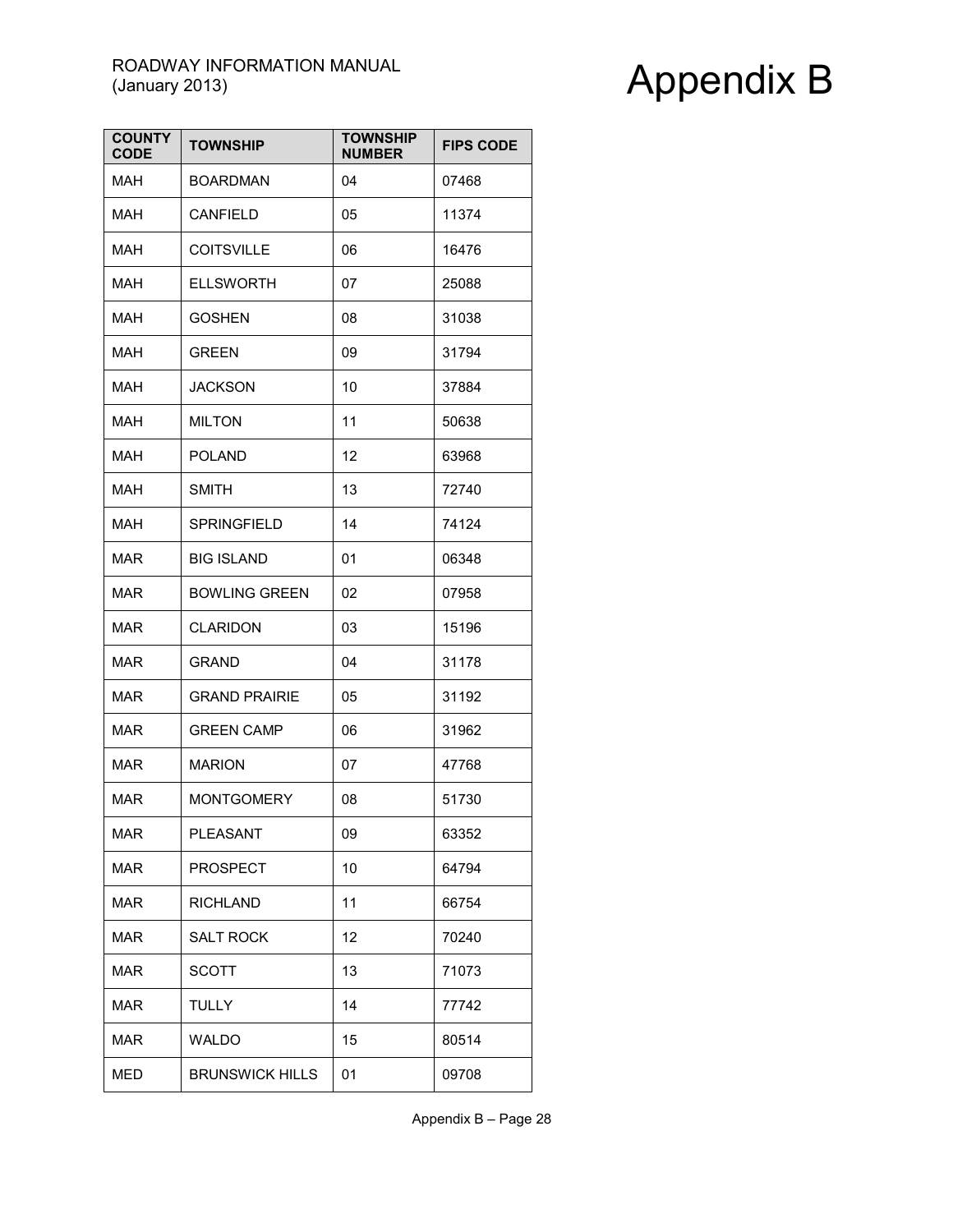| <b>COUNTY</b><br><b>CODE</b> | <b>TOWNSHIP</b>    | <b>TOWNSHIP</b><br><b>NUMBER</b> | <b>FIPS CODE</b> |
|------------------------------|--------------------|----------------------------------|------------------|
| MED                          | CHATHAM            | 02                               | 13750            |
| MED                          | <b>GRANGER</b>     | 03                               | 31374            |
| <b>MED</b>                   | <b>GUILFORD</b>    | 04                               | 32676            |
| <b>MED</b>                   | <b>HARRISVILLE</b> | 05                               | 34104            |
| MED                          | <b>HINCKLEY</b>    | 06                               | 35644            |
| MED                          | <b>HOMER</b>       | 07                               | 36078            |
| MED                          | <b>LAFAYETTE</b>   | 08                               | 41174            |
| MED                          | LITCHFIELD         | 09                               | 44072            |
| MED                          | <b>LIVERPOOL</b>   | 10                               | 44240            |
| <b>MED</b>                   | <b>MEDINA</b>      | 11                               | 48804            |
| <b>MED</b>                   | <b>MONTVILLE</b>   | 12                               | 51856            |
| MED                          | <b>SHARON</b>      | 13                               | 71801            |
| MED                          | SPENCER            | 14                               | 73999            |
| MED                          | <b>WADSWORTH</b>   | 15                               | 80318            |
| MED                          | <b>WESTFIELD</b>   | 16                               | 83426            |
| <b>MED</b>                   | <b>YORK</b>        | 17                               | 87052            |
| MEG                          | <b>BEDFORD</b>     | 01                               | 04906            |
| <b>MEG</b>                   | <b>CHESTER</b>     | 02                               | 14016            |
| <b>MEG</b>                   | <b>COLUMBIA</b>    | 03                               | 16924            |
| MEG                          | LEBANON            | 04                               | 42336            |
| <b>MEG</b>                   | <b>LETART</b>      | 05                               | 42868            |
| MEG                          | <b>OLIVE</b>       | 06                               | 58282            |
| MEG                          | <b>ORANGE</b>      | 07                               | 58646            |
| MEG                          | <b>RUTLAND</b>     | 08                               | 69372            |
| MEG                          | <b>SALEM</b>       | 09                               | 69904            |
| MEG                          | <b>SALISBURY</b>   | 10                               | 70114            |
| <b>MEG</b>                   | <b>SCIPIO</b>      | 11                               | 70996            |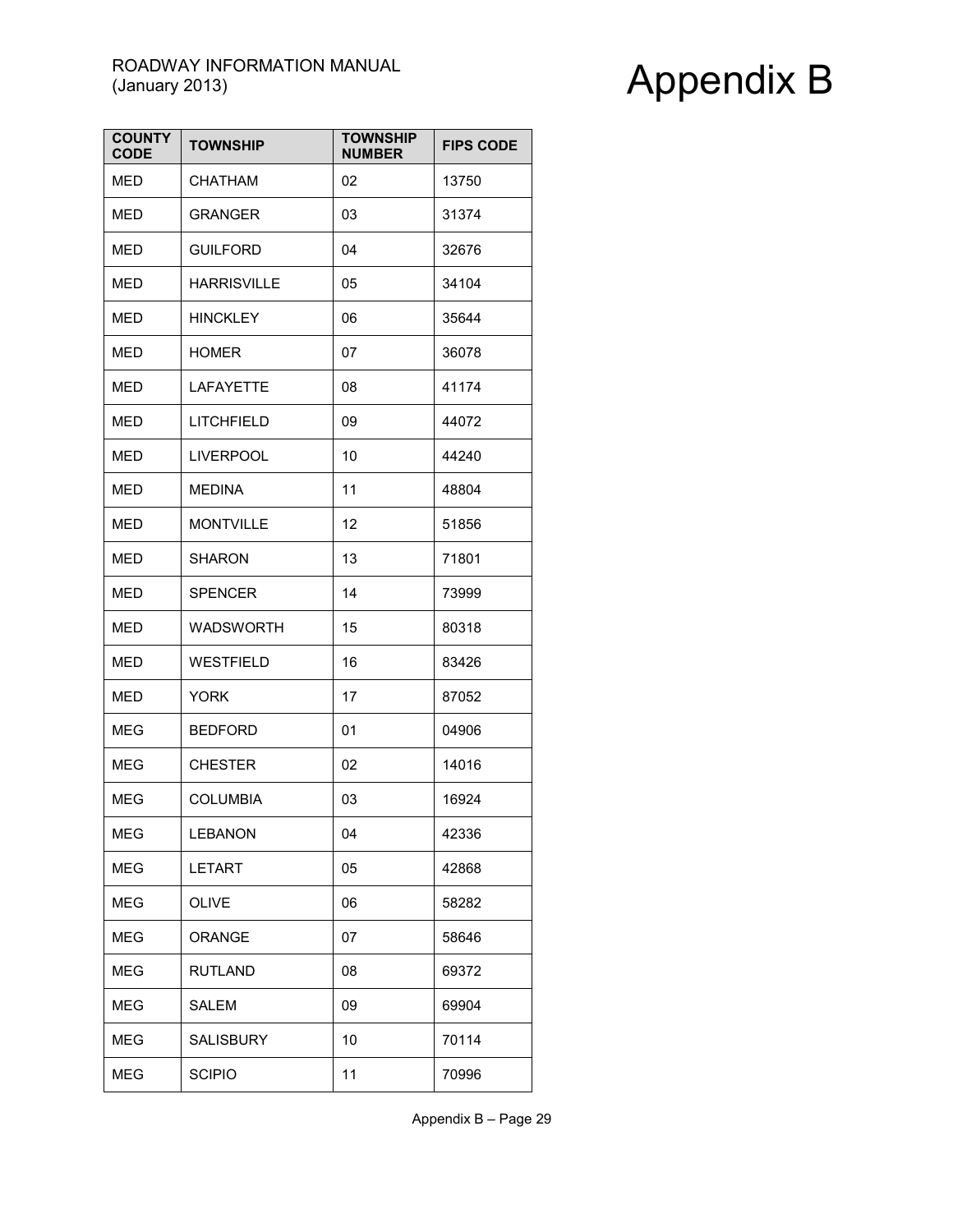| <b>COUNTY</b><br><b>CODE</b> | <b>TOWNSHIP</b>     | <b>TOWNSHIP</b><br><b>NUMBER</b> | <b>FIPS CODE</b> |
|------------------------------|---------------------|----------------------------------|------------------|
| <b>MEG</b>                   | <b>SUTTON</b>       | 12                               | 75847            |
| <b>MER</b>                   | <b>BLACK CREEK</b>  | 01                               | 06586            |
| <b>MER</b>                   | <b>BUTLER</b>       | 02                               | 10604            |
| MER                          | <b>CENTER</b>       | 03                               | 12952            |
| <b>MER</b>                   | <b>DUBLIN</b>       | 04                               | 22708            |
| <b>MER</b>                   | <b>FRANKLIN</b>     | 05                               | 28350            |
| MER                          | <b>GIBSON</b>       | 06                               | 30058            |
| MER                          | <b>GRANVILLE</b>    | 07                               | 31430            |
| <b>MER</b>                   | <b>HOPEWELL</b>     | 08                               | 36344            |
| <b>MER</b>                   | JEFFERSON           | 09                               | 38724            |
| MER                          | <b>LIBERTY</b>      | 10                               | 43260            |
| <b>MER</b>                   | <b>MARION</b>       | 11                               | 47782            |
| <b>MER</b>                   | <b>RECOVERY</b>     | 12                               | 65781            |
| MER                          | <b>UNION</b>        | 13                               | 78442            |
| <b>MER</b>                   | <b>WASHINGTON</b>   | 14                               | 81452            |
| MIA                          | <b>BETHEL</b>       | 01                               | 06110            |
| MIA                          | <b>BROWN</b>        | 02                               | 09498            |
| MIA                          | <b>CONCORD</b>      | 03                               | 18224            |
| MIA                          | ELIZABETH           | 04                               | 24836            |
| MIA                          | <b>LOST CREEK</b>   | 05                               | 44968            |
| MIA                          | <b>MONROE</b>       | 06                               | 51492            |
| MIA                          | <b>NEWBERRY</b>     | 07                               | 54138            |
| MIA                          | <b>NEWTON</b>       | 08                               | 55594            |
| <b>MIA</b>                   | <b>SPRING CREEK</b> | 09                               | 74097            |
| MIA                          | <b>STAUNTON</b>     | 10                               | 74475            |
| MIA                          | <b>UNION</b>        | 11                               | 78456            |
| MIA                          | <b>WASHINGTON</b>   | 12                               | 81466            |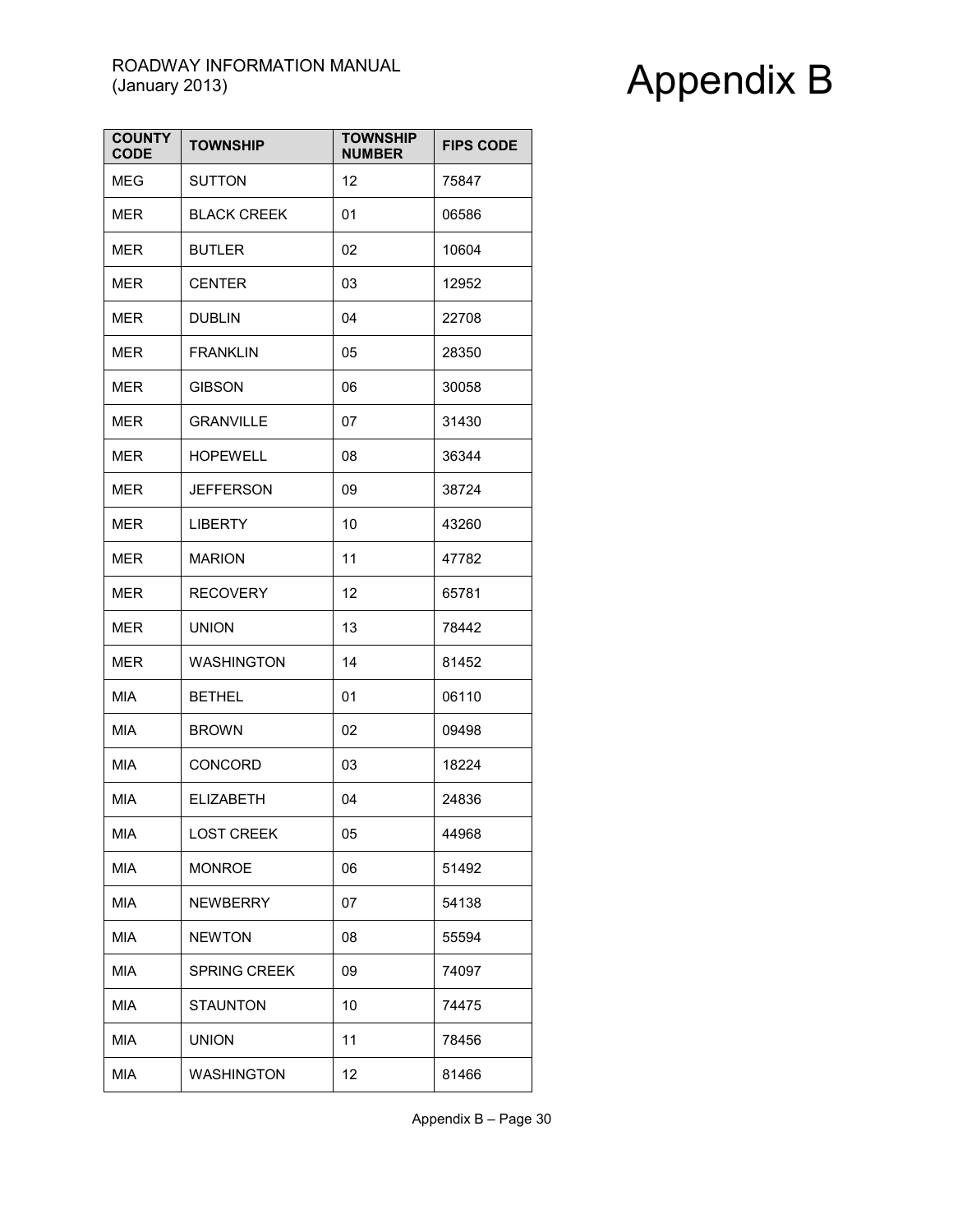| <b>COUNTY</b><br><b>CODE</b> | <b>TOWNSHIP</b>   | <b>TOWNSHIP</b><br><b>NUMBER</b> | <b>FIPS CODE</b> |
|------------------------------|-------------------|----------------------------------|------------------|
| <b>MOE</b>                   | <b>ADAMS</b>      | 01                               | 00296            |
| <b>MOE</b>                   | <b>BENTON</b>     | 02                               | 05606            |
| <b>MOE</b>                   | <b>BETHEL</b>     | 03                               | 06124            |
| <b>MOE</b>                   | <b>CENTER</b>     | 04                               | 12966            |
| <b>MOE</b>                   | <b>FRANKLIN</b>   | 05                               | 28357            |
| <b>MOE</b>                   | <b>GREEN</b>      | 06                               | 31808            |
| <b>MOE</b>                   | <b>JACKSON</b>    | 07                               | 37898            |
| <b>MOE</b>                   | LEE               | 08                               | 42448            |
| <b>MOE</b>                   | <b>MALAGA</b>     | 09                               | 46928            |
| <b>MOE</b>                   | OHIO              | 10                               | 57988            |
| <b>MOE</b>                   | <b>PERRY</b>      | 11                               | 61952            |
| <b>MOE</b>                   | SALEM             | 12                               | 69918            |
| <b>MOE</b>                   | <b>SENECA</b>     | 13                               | 71349            |
| <b>MOE</b>                   | <b>SUMMIT</b>     | 14                               | 75497            |
| <b>MOE</b>                   | <b>SUNSBURY</b>   | 15                               | 75686            |
| <b>MOE</b>                   | SWITZERLAND       | 16                               | 75945            |
| <b>MOE</b>                   | <b>WASHINGTON</b> | 17                               | 81480            |
| <b>MOE</b>                   | <b>WAYNE</b>      | 18                               | 82208            |
| <b>MOT</b>                   | <b>BUTLER</b>     | 01                               | 10618            |
| <b>MOT</b>                   | <b>CLAY</b>       | 02                               | 15518            |
| <b>MOT</b>                   | <b>GERMAN</b>     | 03                               | 29904            |
| <b>MOT</b>                   | <b>HARRISON</b>   | 04                               | 33922            |
| <b>MOT</b>                   | <b>JACKSON</b>    | 05                               | 37912            |
| <b>MOT</b>                   | JEFFERSON         | 06                               | 38738            |
| <b>MOT</b>                   | <b>MIAMI</b>      | 09                               | 49392            |
| <b>MOT</b>                   | PERRY             | 10                               | 61966            |
| <b>MOT</b>                   | <b>WASHINGTON</b> | 13                               | 81494            |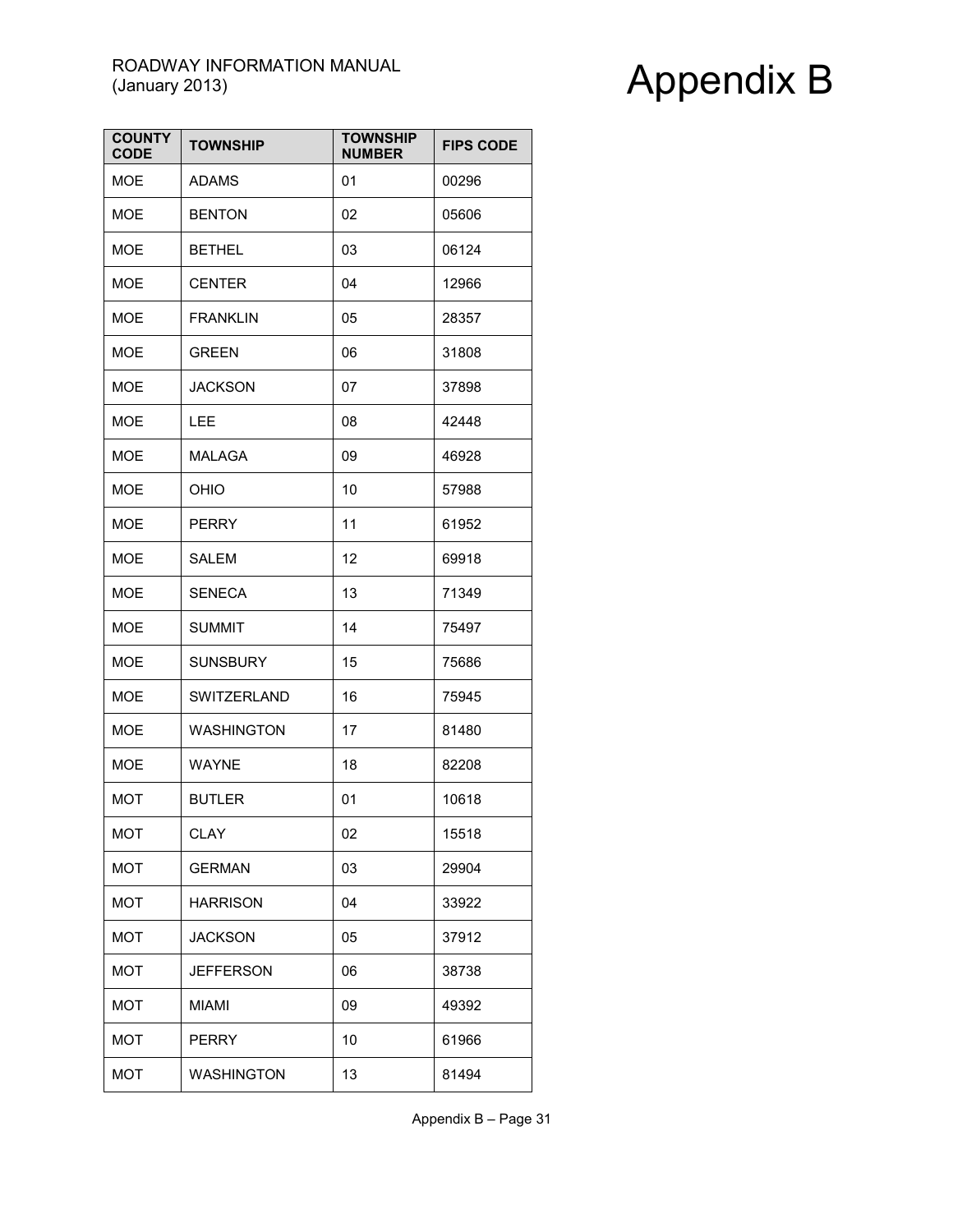| <b>COUNTY</b><br><b>CODE</b> | <b>TOWNSHIP</b>                   | TOWNSHIP<br><b>NUMBER</b> | <b>FIPS CODE</b> |
|------------------------------|-----------------------------------|---------------------------|------------------|
| <b>MRG</b>                   | <b>BLOOM</b>                      | 01                        | 06964            |
| <b>MRG</b>                   | <b>BRISTOL</b>                    | 02                        | 08910            |
| <b>MRG</b>                   | <b>CENTER</b>                     | 03                        | 12980            |
| <b>MRG</b>                   | <b>DEERFIELD</b>                  | 04                        | 21182            |
| <b>MRG</b>                   | <b>HOMER</b>                      | 05                        | 36092            |
| <b>MRG</b>                   | MALTA                             | 06                        | 46984            |
| <b>MRG</b>                   | <b>MANCHESTER</b>                 | 07                        | 47040            |
| <b>MRG</b>                   | <b>MARION</b>                     | 08                        | 47796            |
| <b>MRG</b>                   | <b>MEIGSVILLE</b>                 | 09                        | 48930            |
| MRG                          | <b>MORGAN</b>                     | 10                        | 52122            |
| <b>MRG</b>                   | <b>PENN</b>                       | 11                        | 61602            |
| <b>MRG</b>                   | <b>UNION</b>                      | 12                        | 78484            |
| <b>MRG</b>                   | WINDSOR                           | 13                        | 86016            |
| <b>MRG</b>                   | <b>YORK</b>                       | 14                        | 87066            |
| <b>MRW</b>                   | <b>BENNINGTON</b>                 | 01                        | 05508            |
| <b>MRW</b>                   | CANAAN                            | 02                        | 11248            |
| <b>MRW</b>                   | <b>CARDINGTON</b>                 | 03                        | 12098            |
| <b>MRW</b>                   | <b>CHESTER</b>                    | 04                        | 14030            |
| <b>MRW</b>                   | <b>CONGRESS</b>                   | 05                        | 18294            |
| <b>MRW</b>                   | <b>FRANKLIN</b>                   | 06                        | 28378            |
| <b>MRW</b>                   | <b>GILEAD</b>                     | 07                        | 30128            |
| <b>MRW</b>                   | <b>HARMONY</b>                    | 08                        | 33600            |
| <b>MRW</b>                   | <b>LINCOLN</b>                    | 09                        | 43680            |
| <b>MRW</b>                   | <b>NORTH</b><br><b>BLOOMFIELD</b> | 10                        | 56224            |
| <b>MRW</b>                   | <b>PERRY</b>                      | 11                        | 61980            |
| <b>MRW</b>                   | PERU                              | 12                        | 62260            |
| <b>MRW</b>                   | <b>SOUTH</b><br><b>BLOOMFIELD</b> | 13                        | 73061            |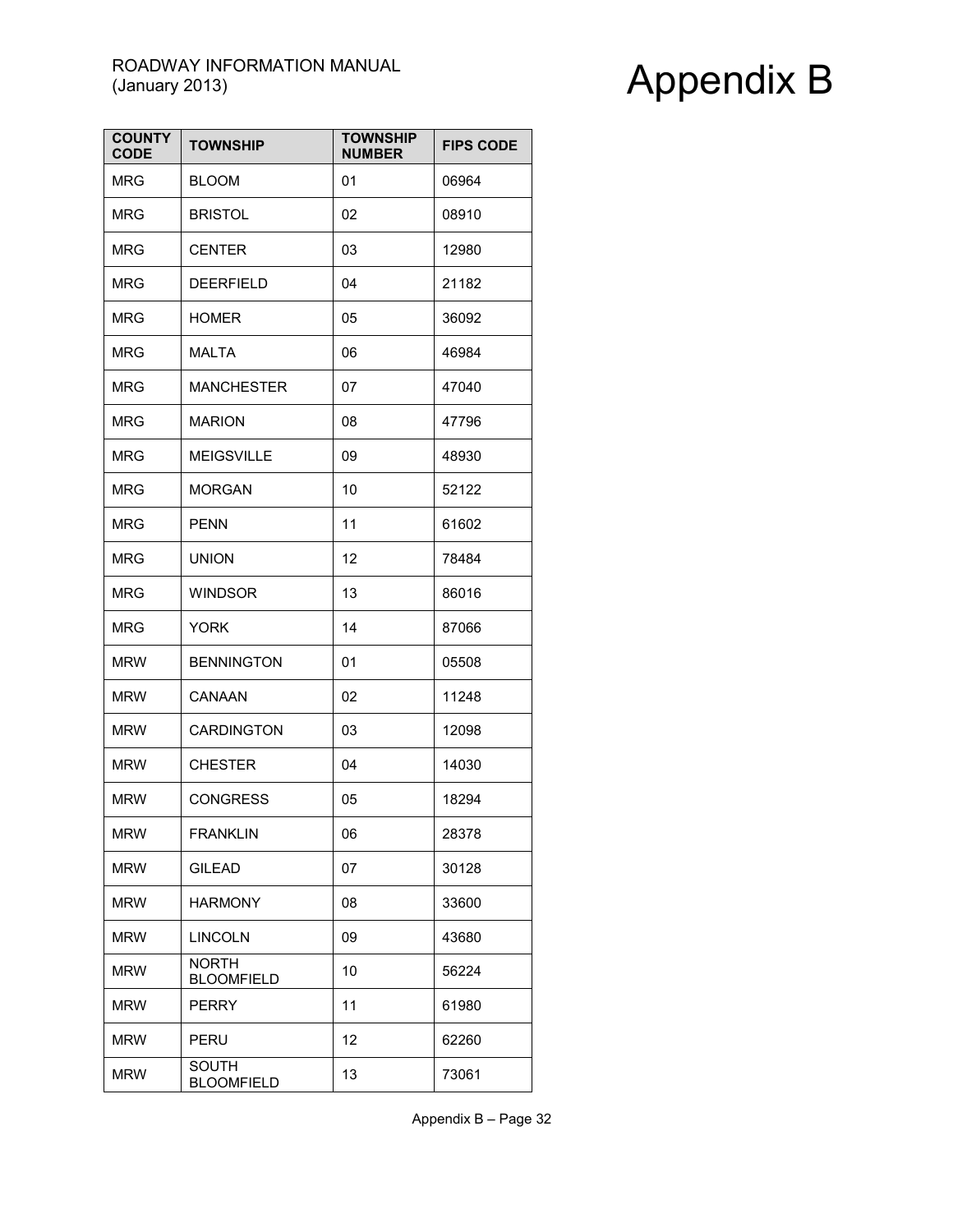| <b>COUNTY</b><br><b>CODE</b> | <b>TOWNSHIP</b>    | <b>TOWNSHIP</b><br><b>NUMBER</b> | <b>FIPS CODE</b> |
|------------------------------|--------------------|----------------------------------|------------------|
| <b>MRW</b>                   | TROY               | 14                               | 77602            |
| <b>MRW</b>                   | <b>WASHINGTON</b>  | 15                               | 81508            |
| <b>MRW</b>                   | <b>WESTFIELD</b>   | 16                               | 83454            |
| MUS                          | <b>ADAMS</b>       | 01                               | 00310            |
| <b>MUS</b>                   | <b>BLUE ROCK</b>   | 02                               | 07398            |
| <b>MUS</b>                   | <b>BRUSH CREEK</b> | 03                               | 09757            |
| <b>MUS</b>                   | CASS               | 04                               | 12406            |
| <b>MUS</b>                   | <b>CLAY</b>        | 05                               | 15532            |
| <b>MUS</b>                   | <b>FALLS</b>       | 06                               | 26502            |
| <b>MUS</b>                   | <b>HARRISON</b>    | 07                               | 33936            |
| <b>MUS</b>                   | <b>HIGHLAND</b>    | 08                               | 35238            |
| <b>MUS</b>                   | <b>HOPEWELL</b>    | 09                               | 36372            |
| <b>MUS</b>                   | <b>JACKSON</b>     | 10                               | 37926            |
| <b>MUS</b>                   | <b>JEFFERSON</b>   | 11                               | 38752            |
| <b>MUS</b>                   | <b>LICKING</b>     | 12                               | 43470            |
| <b>MUS</b>                   | <b>MADISON</b>     | 13                               | 46536            |
| <b>MUS</b>                   | <b>MEIGS</b>       | 14                               | 48916            |
| <b>MUS</b>                   | <b>MONROE</b>      | 15                               | 51506            |
| <b>MUS</b>                   | <b>MUSKINGUM</b>   | 16                               | 53438            |
| MUS                          | <b>NEWTON</b>      | 17                               | 55608            |
| <b>MUS</b>                   | <b>PERRY</b>       | 18                               | 61994            |
| <b>MUS</b>                   | RICH HILL          | 19                               | 66600            |
| <b>MUS</b>                   | SALEM              | 20                               | 69932            |
| <b>MUS</b>                   | <b>SALT CREEK</b>  | 21                               | 70170            |
| <b>MUS</b>                   | <b>SPRINGFIELD</b> | 22                               | 74125            |
| <b>MUS</b>                   | <b>UNION</b>       | 23                               | 78498            |
| <b>MUS</b>                   | <b>WASHINGTON</b>  | 24                               | 81522            |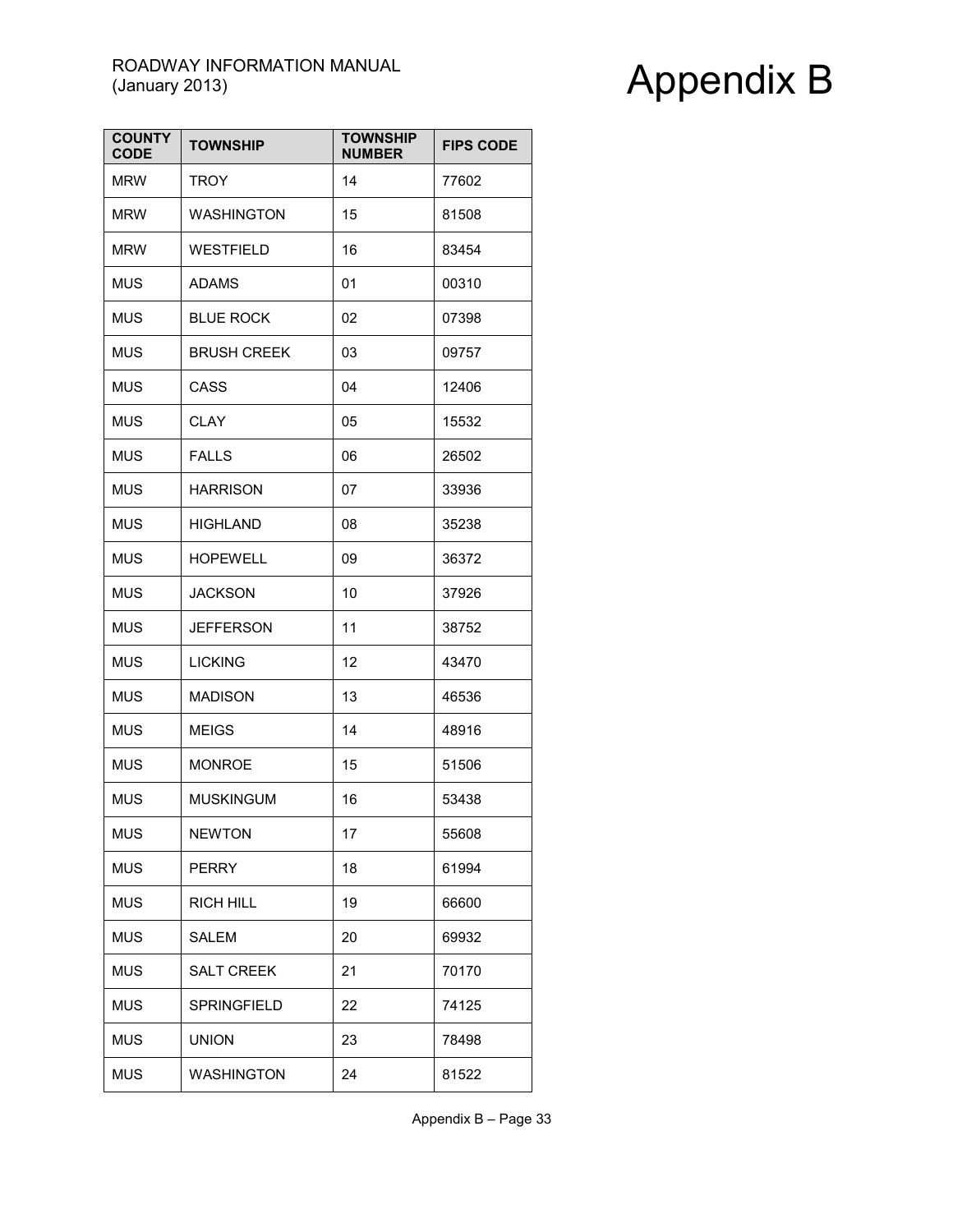| <b>COUNTY</b><br><b>CODE</b> | <b>TOWNSHIP</b>       | <b>TOWNSHIP</b><br><b>NUMBER</b> | <b>FIPS CODE</b> |
|------------------------------|-----------------------|----------------------------------|------------------|
| <b>MUS</b>                   | <b>WAYNE</b>          | 25                               | 82236            |
| <b>NOB</b>                   | <b>BEAVER</b>         | 01                               | 04682            |
| <b>NOB</b>                   | <b>BROOKFIELD</b>     | 02                               | 09162            |
| <b>NOB</b>                   | <b>BUFFALO</b>        | 03                               | 10142            |
| <b>NOB</b>                   | <b>CENTER</b>         | 04                               | 12994            |
| <b>NOB</b>                   | <b>ELK</b>            | 05                               | 24878            |
| <b>NOB</b>                   | <b>ENOCH</b>          | 06                               | 25438            |
| <b>NOB</b>                   | <b>JACKSON</b>        | 07                               | 37940            |
| <b>NOB</b>                   | <b>JEFFERSON</b>      | 08                               | 38766            |
| <b>NOB</b>                   | <b>MARION</b>         | 09                               | 47810            |
| <b>NOB</b>                   | <b>NOBLE</b>          | 10                               | 56028            |
| <b>NOB</b>                   | <b>OLIVE</b>          | 11                               | 58310            |
| <b>NOB</b>                   | <b>SENECA</b>         | 12                               | 71352            |
| <b>NOB</b>                   | <b>SHARON</b>         | 13                               | 71826            |
| <b>NOB</b>                   | <b>STOCK</b>          | 14                               | 74728            |
| <b>NOB</b>                   | <b>WAYNE</b>          | 15                               | 82250            |
| OTT                          | <b>ALLEN</b>          | 01                               | 01322            |
| OTT                          | BAY                   | 02                               | 04304            |
| <b>OTT</b>                   | <b>BENTON</b>         | 03                               | 05620            |
| OTT                          | CARROLL               | 04                               | 12266            |
| OTT                          | <b>CATAWBA ISLAND</b> | 05                               | 12588            |
| OTT                          | CLAY                  | 06                               | 15546            |
| OTT                          | <b>DANBURY</b>        | 07                               | 20058            |
| OTT                          | <b>ERIE</b>           | 08                               | 25578            |
| OTT                          | <b>HARRIS</b>         | 09                               | 33726            |
| OTT                          | <b>PORTAGE</b>        | 10                               | 64080            |
| OTT                          | PUT-IN-BAY            | 11                               | 65046            |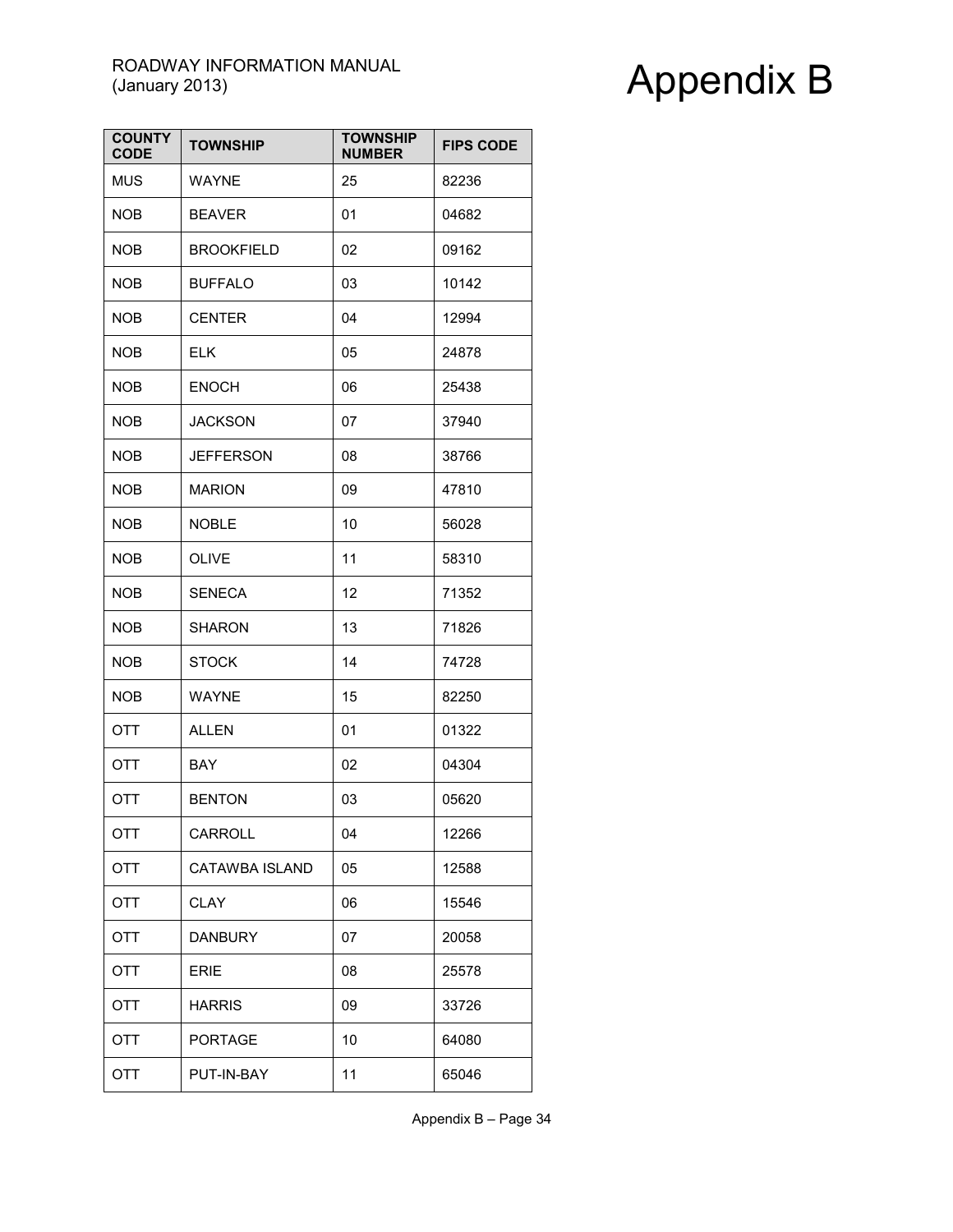| <b>COUNTY</b><br><b>CODE</b> | <b>TOWNSHIP</b>     | <b>TOWNSHIP</b><br><b>NUMBER</b> | <b>FIPS CODE</b> |
|------------------------------|---------------------|----------------------------------|------------------|
| OTT                          | SALEM               | 12                               | 69946            |
| PAU                          | <b>AUGLAIZE</b>     | 01                               | 03002            |
| PAU                          | <b>BENTON</b>       | 02                               | 05634            |
| PAU                          | <b>BLUE CREEK</b>   | 03                               | 07370            |
| PAU                          | <b>BROWN</b>        | 04                               | 09512            |
| PAU                          | CARRYALL            | 05                               | 12308            |
| PAU                          | <b>CRANE</b>        | 06                               | 19176            |
| <b>PAU</b>                   | <b>EMERALD</b>      | 07                               | 25298            |
| PAU                          | <b>HARRISON</b>     | 08                               | 33950            |
| PAU                          | <b>JACKSON</b>      | 09                               | 37954            |
| PAU                          | LATTY               | 10                               | 42000            |
| PAU                          | <b>PAULDING</b>     | 11                               | 61266            |
| PAU                          | <b>WASHINGTON</b>   | 12                               | 81536            |
| <b>PER</b>                   | <b>BEARFIELD</b>    | 01                               | 04584            |
| <b>PER</b>                   | <b>CLAYTON</b>      | 02                               | 15658            |
| <b>PER</b>                   | COAL                | 03                               | 16350            |
| <b>PER</b>                   | <b>HARRISON</b>     | 04                               | 33964            |
| <b>PER</b>                   | <b>HOPEWELL</b>     | 05                               | 36386            |
| <b>PER</b>                   | <b>JACKSON</b>      | 06                               | 37968            |
| <b>PER</b>                   | <b>MADISON</b>      | 07                               | 46550            |
| <b>PER</b>                   | <b>MONDAY CREEK</b> | 08                               | 51198            |
| <b>PER</b>                   | <b>MONROE</b>       | 09                               | 51520            |
| <b>PER</b>                   | PIKE                | 10                               | 62680            |
| <b>PER</b>                   | PLEASANT            | 11                               | 63366            |
| <b>PER</b>                   | <b>READING</b>      | 12                               | 65760            |
| <b>PER</b>                   | <b>SALT LICK</b>    | 13                               | 70226            |
| <b>PER</b>                   | <b>THORN</b>        | 14                               | 76659            |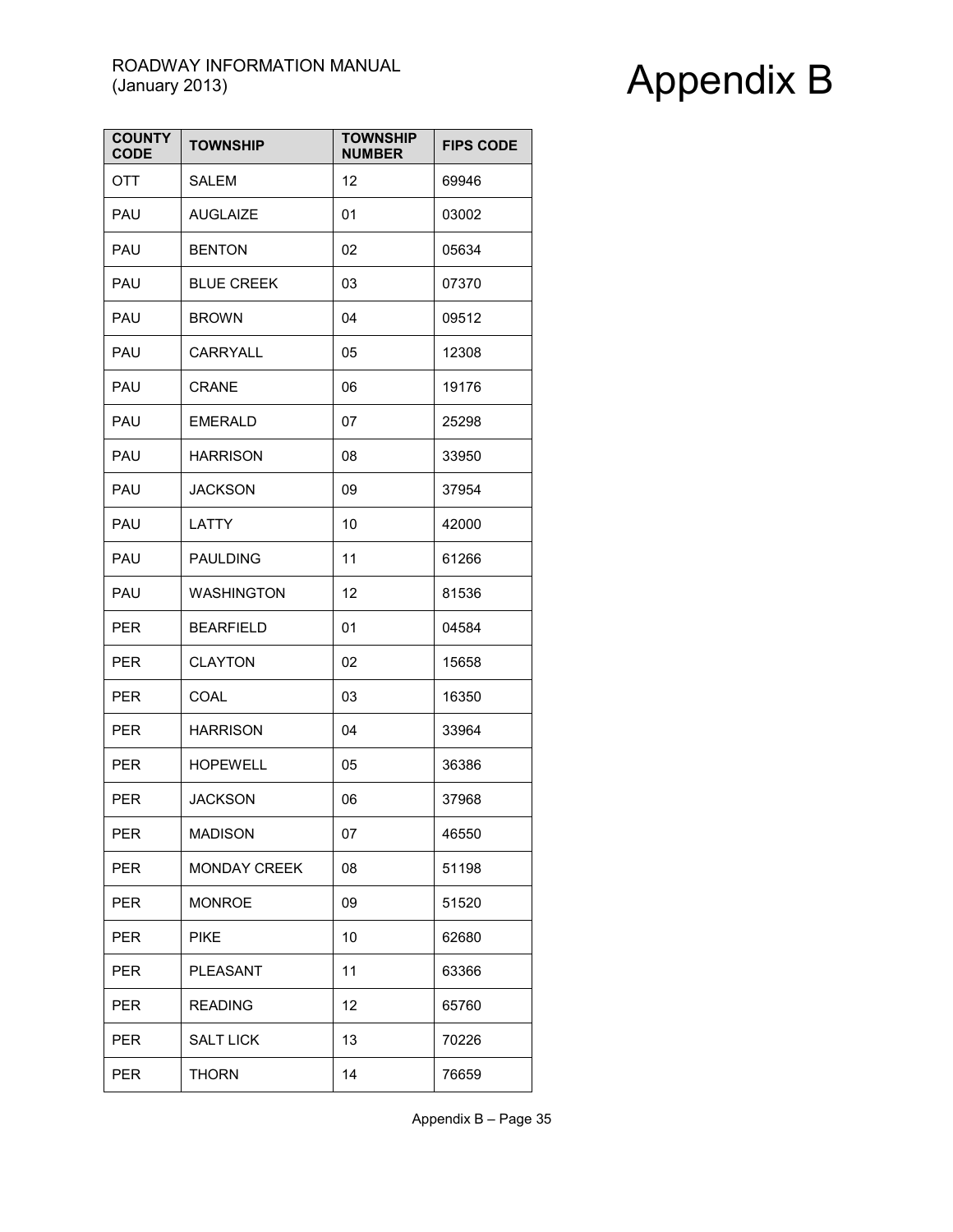| <b>COUNTY</b><br><b>CODE</b> | <b>TOWNSHIP</b>    | <b>TOWNSHIP</b><br><b>NUMBER</b> | <b>FIPS CODE</b> |
|------------------------------|--------------------|----------------------------------|------------------|
| <b>PIC</b>                   | <b>CIRCLEVILLE</b> | 01                               | 15077            |
| <b>PIC</b>                   | <b>DARBY</b>       | 02                               | 20156            |
| <b>PIC</b>                   | <b>DEER CREEK</b>  | 03                               | 21168            |
| <b>PIC</b>                   | <b>HARRISON</b>    | 04                               | 33978            |
| <b>PIC</b>                   | <b>JACKSON</b>     | 05                               | 37982            |
| <b>PIC</b>                   | <b>MADISON</b>     | 06                               | 46564            |
| PIC                          | <b>MONROE</b>      | 07                               | 51534            |
| <b>PIC</b>                   | <b>MUHLENBERG</b>  | 08                               | 53256            |
| <b>PIC</b>                   | <b>PERRY</b>       | 09                               | 62008            |
| <b>PIC</b>                   | <b>PICKAWAY</b>    | 10                               | 62484            |
| <b>PIC</b>                   | <b>SALT CREEK</b>  | 11                               | 70184            |
| <b>PIC</b>                   | <b>SCIOTO</b>      | 12                               | 70870            |
| <b>PIC</b>                   | <b>WALNUT</b>      | 13                               | 80598            |
| PIC                          | <b>WASHINGTON</b>  | 14                               | 81550            |
| PIC                          | <b>WAYNE</b>       | 15                               | 82264            |
| <b>PIK</b>                   | <b>BEAVER</b>      | 01                               | 04710            |
| <b>PIK</b>                   | <b>BENTON</b>      | 02                               | 05648            |
| <b>PIK</b>                   | <b>CAMP CREEK</b>  | 03                               | 11122            |
| <b>PIK</b>                   | <b>JACKSON</b>     | 04                               | 37996            |
| <b>PIK</b>                   | <b>MARION</b>      | 05                               | 47824            |
| <b>PIK</b>                   | <b>MIFFLIN</b>     | 06                               | 50078            |
| <b>PIK</b>                   | <b>NEWTON</b>      | 07                               | 55622            |
| <b>PIK</b>                   | <b>PEBBLE</b>      | 08                               | 61392            |
| <b>PIK</b>                   | PEE PEE            | 09                               | 61434            |
| <b>PIK</b>                   | <b>PERRY</b>       | 10                               | 62022            |
| <b>PIK</b>                   | <b>SCIOTO</b>      | 11                               | 70884            |
| <b>PIK</b>                   | <b>SEAL</b>        | 12                               | 71171            |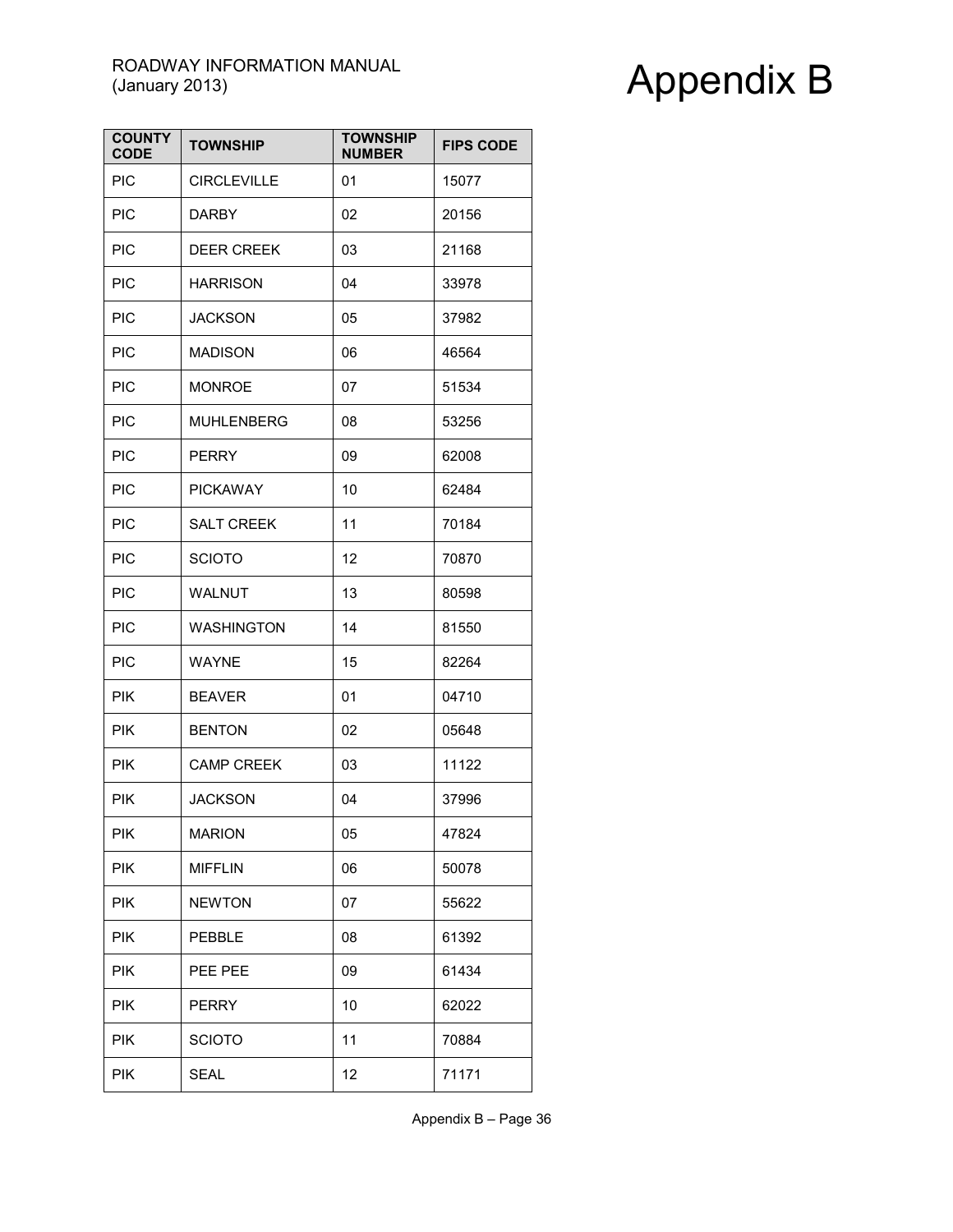| <b>COUNTY</b><br><b>CODE</b> | <b>TOWNSHIP</b>     | <b>TOWNSHIP</b><br><b>NUMBER</b> | <b>FIPS CODE</b> |
|------------------------------|---------------------|----------------------------------|------------------|
| <b>PIK</b>                   | <b>SUNFISH</b>      | 13                               | 75637            |
| <b>PIK</b>                   | <b>UNION</b>        | 14                               | 78512            |
| <b>POR</b>                   | <b>ATWATER</b>      | 01                               | 02862            |
| <b>POR</b>                   | <b>BRIMFIELD</b>    | 03                               | 08840            |
| <b>POR</b>                   | <b>CHARLESTOWN</b>  | 04                               | 13610            |
| <b>POR</b>                   | <b>DEERFIELD</b>    | 05                               | 21210            |
| <b>POR</b>                   | <b>EDINBURG</b>     | 06                               | 24584            |
| <b>POR</b>                   | <b>FRANKLIN</b>     | 07                               | 28392            |
| <b>POR</b>                   | <b>FREEDOM</b>      | 08                               | 28742            |
| <b>POR</b>                   | <b>HIRAM</b>        | 10                               | 35672            |
| <b>POR</b>                   | <b>MANTUA</b>       | 11                               | 47194            |
| <b>POR</b>                   | <b>NELSON</b>       | 12                               | 53858            |
| <b>POR</b>                   | <b>PALMYRA</b>      | 13                               | 59668            |
| <b>POR</b>                   | <b>PARIS</b>        | 14                               | 59822            |
| <b>POR</b>                   | <b>RANDOLPH</b>     | 15                               | 65452            |
| <b>POR</b>                   | <b>RAVENNA</b>      | 16                               | 65606            |
| <b>POR</b>                   | <b>ROOTSTOWN</b>    | 17                               | 68392            |
| <b>POR</b>                   | <b>SHALERSVILLE</b> | 18                               | 71731            |
| <b>POR</b>                   | <b>SUFFIELD</b>     | 20                               | 75189            |
| <b>POR</b>                   | WINDHAM             | 21                               | 85960            |
| <b>PRE</b>                   | <b>DIXON</b>        | 01                               | 22106            |
| <b>PRE</b>                   | <b>GASPER</b>       | 02                               | 29484            |
| <b>PRE</b>                   | <b>GRATIS</b>       | 03                               | 31486            |
| <b>PRE</b>                   | <b>HARRISON</b>     | 04                               | 33992            |
| <b>PRE</b>                   | <b>ISRAEL</b>       | 05                               | 37590            |
| <b>PRE</b>                   | <b>JACKSON</b>      | 06                               | 38010            |
| <b>PRE</b>                   | JEFFERSON           | 07                               | 38780            |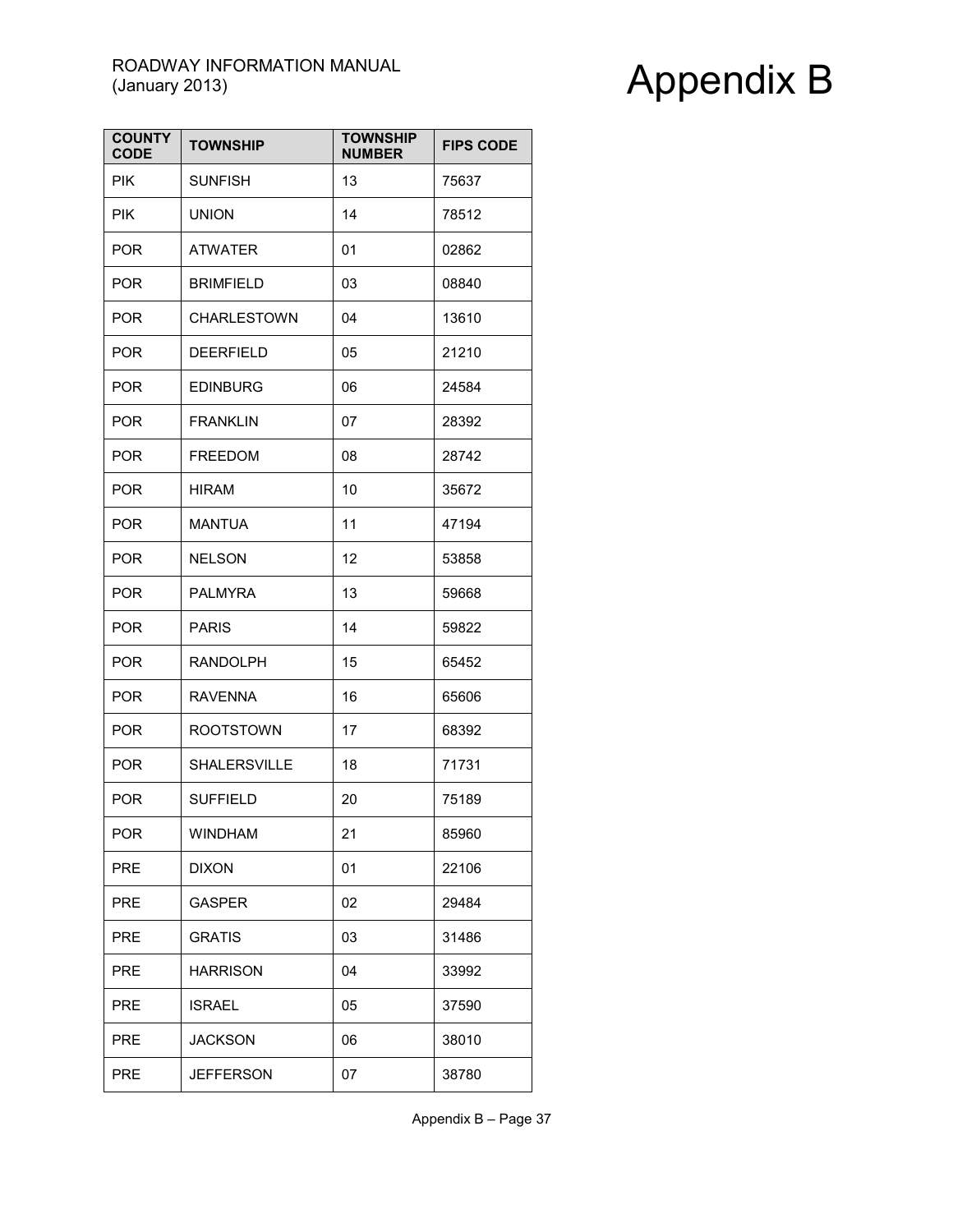| <b>COUNTY</b><br><b>CODE</b> | <b>TOWNSHIP</b>      | <b>TOWNSHIP</b><br><b>NUMBER</b> | <b>FIPS CODE</b> |
|------------------------------|----------------------|----------------------------------|------------------|
| <b>PRE</b>                   | LANIER               | 08                               | 41846            |
| <b>PRE</b>                   | <b>MONROE</b>        | 09                               | 51548            |
| <b>PRE</b>                   | <b>SOMERS</b>        | 10                               | 72964            |
| <b>PRE</b>                   | <b>TWIN</b>          | 11                               | 77994            |
| <b>PRE</b>                   | <b>WASHINGTON</b>    | 12                               | 81564            |
| PUT                          | <b>BLANCHARD</b>     | 01                               | 06880            |
| PUT.                         | <b>GREENSBURG</b>    | 02                               | 32228            |
| <b>PUT</b>                   | <b>JACKSON</b>       | 03                               | 38024            |
| <b>PUT</b>                   | <b>JENNINGS</b>      | 04                               | 38976            |
| <b>PUT</b>                   | <b>LIBERTY</b>       | 05                               | 43288            |
| <b>PUT</b>                   | <b>MONROE</b>        | 06                               | 51562            |
| PUT.                         | <b>MONTEREY</b>      | 07                               | 51660            |
| <b>PUT</b>                   | <b>OTTAWA</b>        | 08                               | 58996            |
| PUT.                         | <b>PALMER</b>        | 09                               | 59612            |
| PUT.                         | <b>PERRY</b>         | 10                               | 62036            |
| <b>PUT</b>                   | PLEASANT             | 11                               | 63380            |
| <b>PUT</b>                   | <b>RILEY</b>         | 12                               | 67174            |
| <b>PUT</b>                   | <b>SUGAR CREEK</b>   | 13                               | 75206            |
| <b>PUT</b>                   | <b>UNION</b>         | 14                               | 78526            |
| <b>PUT</b>                   | VAN BUREN            | 15                               | 79450            |
| <b>RIC</b>                   | <b>BLOOMINGGROVE</b> | 01                               | 07230            |
| <b>RIC</b>                   | <b>BUTLER</b>        | 02                               | 10646            |
| <b>RIC</b>                   | CASS                 | 03                               | 12420            |
| <b>RIC</b>                   | <b>FRANKLIN</b>      | 04                               | 28406            |
| <b>RIC</b>                   | <b>JACKSON</b>       | 05                               | 38038            |
| <b>RIC</b>                   | JEFFERSON            | 06                               | 38794            |
| <b>RIC</b>                   | <b>MADISON</b>       | 07                               | 46578            |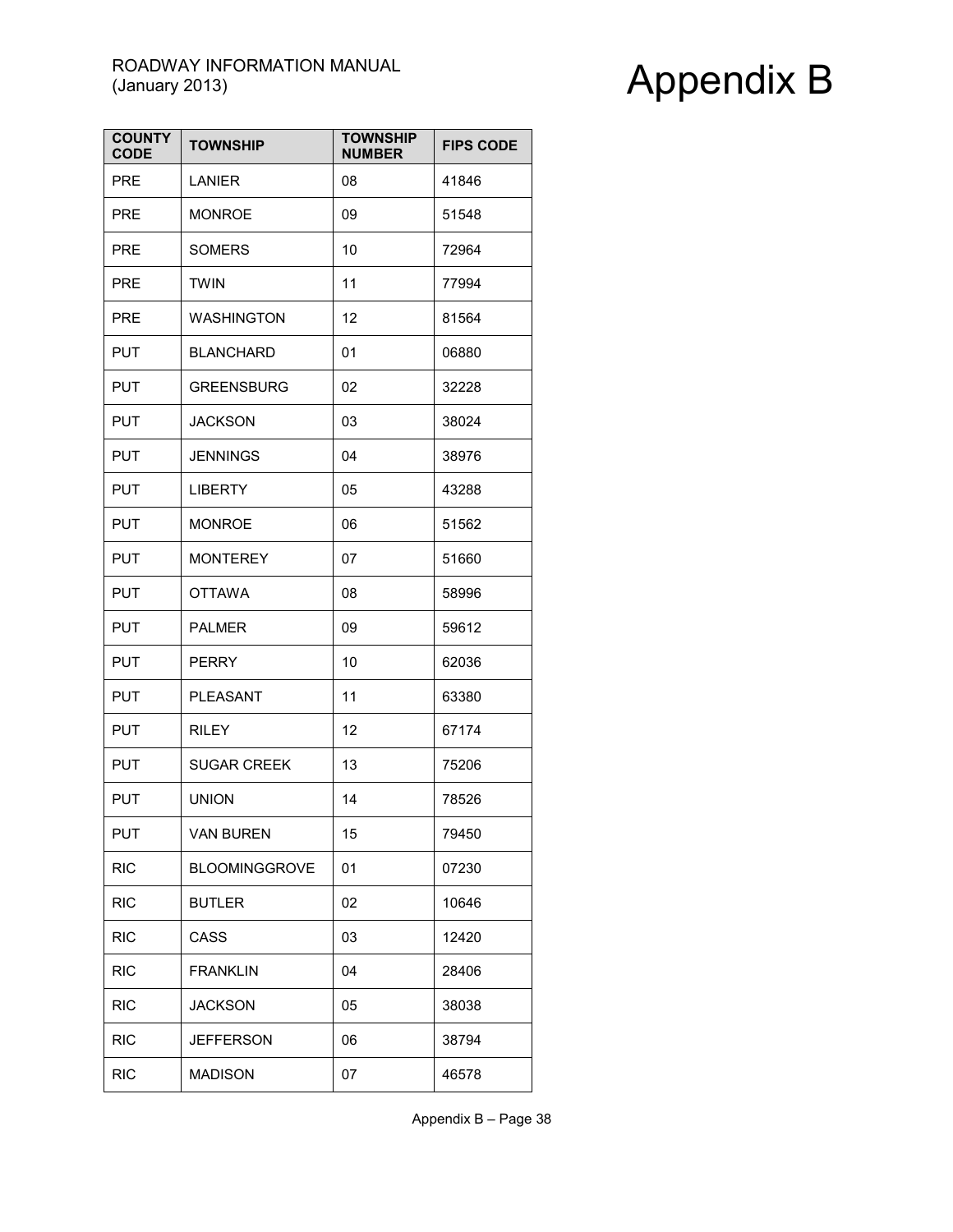| <b>COUNTY</b><br><b>CODE</b> | <b>TOWNSHIP</b>    | <b>TOWNSHIP</b><br><b>NUMBER</b> | <b>FIPS CODE</b> |
|------------------------------|--------------------|----------------------------------|------------------|
| <b>RIC</b>                   | <b>MIFFLIN</b>     | 08                               | 50092            |
| <b>RIC</b>                   | <b>MONROE</b>      | 09                               | 51576            |
| <b>RIC</b>                   | <b>PERRY</b>       | 10                               | 62050            |
| <b>RIC</b>                   | <b>PLYMOUTH</b>    | 11                               | 63814            |
| <b>RIC</b>                   | SANDUSKY           | 12                               | 70394            |
| <b>RIC</b>                   | <b>SHARON</b>      | 13                               | 71830            |
| <b>RIC</b>                   | SPRINGFIELD        | 14                               | 74128            |
| <b>RIC</b>                   | TROY               | 15                               | 77616            |
| <b>RIC</b>                   | <b>WASHINGTON</b>  | 16                               | 81578            |
| <b>RIC</b>                   | <b>WELLER</b>      | 17                               | 82628            |
| <b>RIC</b>                   | <b>WORTHINGTON</b> | 18                               | 86618            |
| <b>ROS</b>                   | <b>BUCKSKIN</b>    | 01                               | 10016            |
| <b>ROS</b>                   | <b>COLERAIN</b>    | 02                               | 16630            |
| <b>ROS</b>                   | CONCORD            | 03                               | 18238            |
| <b>ROS</b>                   | <b>DEERFIELD</b>   | 04                               | 21224            |
| <b>ROS</b>                   | <b>FRANKLIN</b>    | 05                               | 28420            |
| <b>ROS</b>                   | <b>GREEN</b>       | 06                               | 31822            |
| <b>ROS</b>                   | <b>HARRISON</b>    | 07                               | 34006            |
| <b>ROS</b>                   | <b>HUNTINGTON</b>  | 08                               | 36890            |
| <b>ROS</b>                   | <b>JEFFERSON</b>   | 09                               | 38808            |
| <b>ROS</b>                   | <b>LIBERTY</b>     | 10                               | 43302            |
| <b>ROS</b>                   | <b>PAINT</b>       | 11                               | 59542            |
| <b>ROS</b>                   | <b>PAXTON</b>      | 12                               | 61308            |
| <b>ROS</b>                   | <b>SCIOTO</b>      | 13                               | 70898            |
| <b>ROS</b>                   | <b>SPRINGFIELD</b> | 14                               | 74129            |
| <b>ROS</b>                   | TWIN               | 15                               | 78008            |
| <b>ROS</b>                   | <b>UNION</b>       | 16                               | 78540            |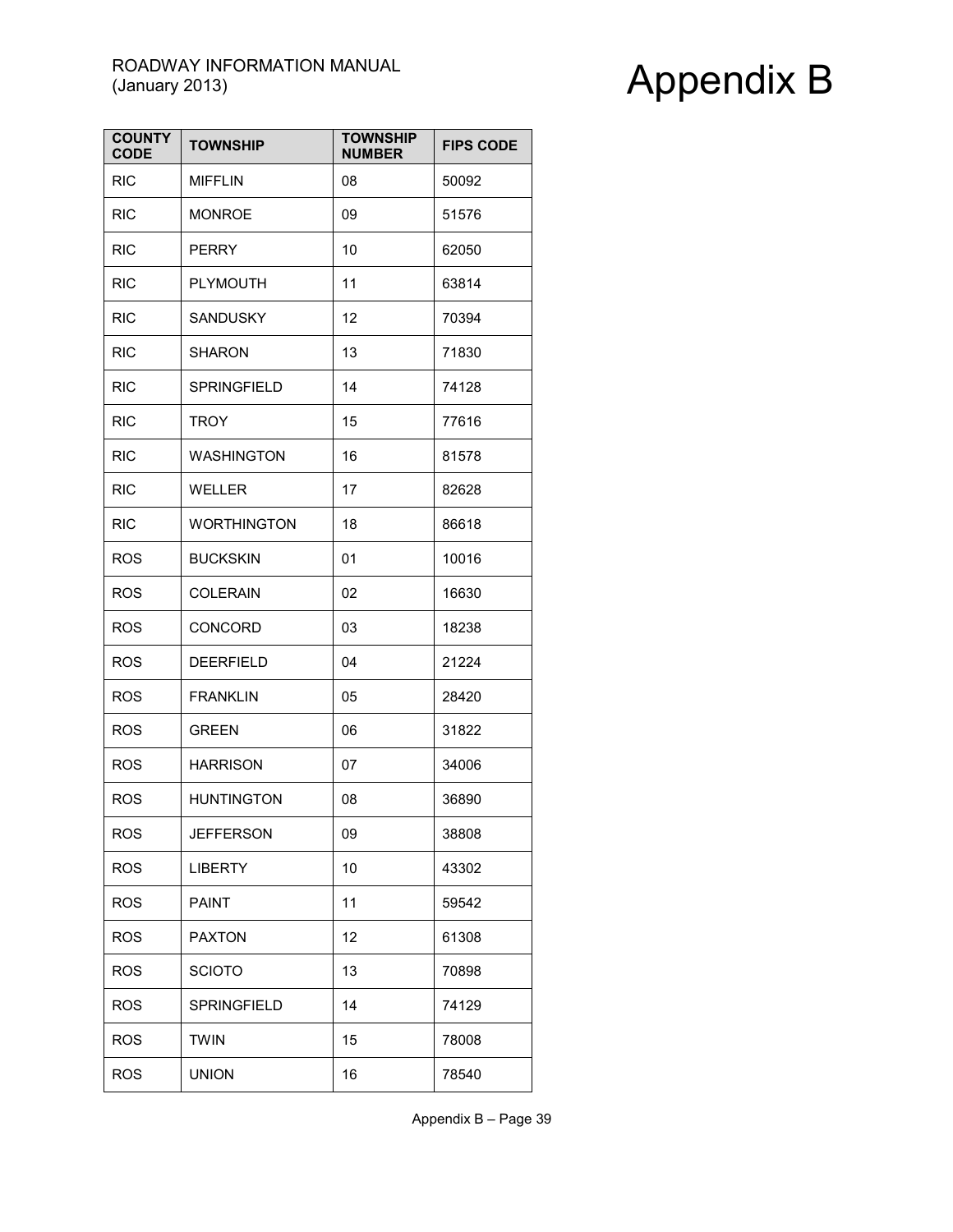| <b>COUNTY</b><br><b>CODE</b> | <b>TOWNSHIP</b>    | <b>TOWNSHIP</b><br><b>NUMBER</b> | <b>FIPS CODE</b> |
|------------------------------|--------------------|----------------------------------|------------------|
| <b>SAN</b>                   | <b>BALLVILLE</b>   | 01                               | 03730            |
| SAN                          | <b>GREEN CREEK</b> | 04                               | 31990            |
| SAN                          | <b>JACKSON</b>     | 05                               | 38052            |
| SAN                          | <b>MADISON</b>     | 06                               | 46592            |
| SAN                          | <b>RICE</b>        | 07                               | 66460            |
| SAN                          | RILEY              | 08                               | 67188            |
| SAN                          | SANDUSKY           | 09                               | 70408            |
| <b>SAN</b>                   | SCOTT              | 10                               | 71087            |
| <b>SAN</b>                   | TOWNSEND           | 11                               | 77162            |
| <b>SAN</b>                   | <b>WASHINGTON</b>  | 12                               | 81592            |
| SAN                          | <b>WOODVILLE</b>   | 13                               | 86506            |
| SAN                          | YORK               | 14                               | 87080            |
| SCI                          | <b>BLOOM</b>       | 01                               | 06992            |
| SCI                          | <b>BRUSH CREEK</b> | 02                               | 09764            |
| SCI                          | CLAY               | 03                               | 15560            |
| SCI                          | <b>GREEN</b>       | 04                               | 31836            |
| SCI                          | <b>HARRISON</b>    | 05                               | 34020            |
| SCI                          | JEFFERSON          | 06                               | 38815            |
| SCI                          | <b>MADISON</b>     | 07                               | 46606            |
| SCI                          | MORGAN             | 08                               | 52150            |
| SCI                          | <b>NILE</b>        | 10                               | 55902            |
| SCI                          | <b>PORTER</b>      | 11                               | 64206            |
| SCI                          | <b>RARDEN</b>      | 12                               | 65522            |
| SCI                          | <b>RUSH</b>        | 13                               | 69092            |
| SCI                          | <b>UNION</b>       | 14                               | 78554            |
| SCI                          | VALLEY             | 15                               | 79170            |
| SCI                          | <b>VERNON</b>      | 16                               | 79828            |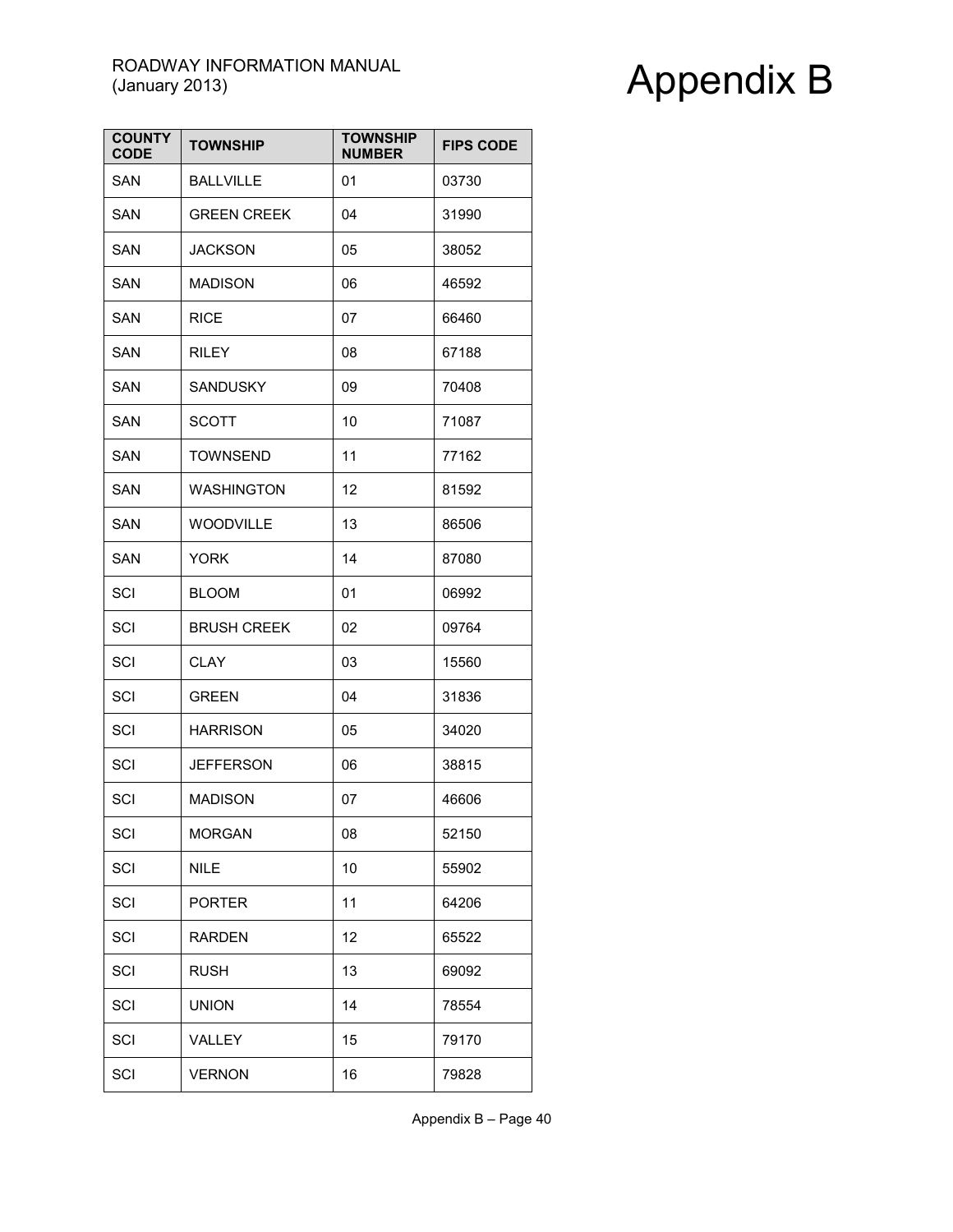| <b>COUNTY</b><br><b>CODE</b> | <b>TOWNSHIP</b>   | <b>TOWNSHIP</b><br><b>NUMBER</b> | <b>FIPS CODE</b> |
|------------------------------|-------------------|----------------------------------|------------------|
| SCI                          | <b>WASHINGTON</b> | 17                               | 81606            |
| <b>SEN</b>                   | <b>ADAMS</b>      | 01                               | 00324            |
| <b>SEN</b>                   | <b>BIG SPRING</b> | 02                               | 06432            |
| <b>SEN</b>                   | <b>BLOOM</b>      | 03                               | 07006            |
| <b>SEN</b>                   | <b>CLINTON</b>    | 04                               | 16154            |
| <b>SEN</b>                   | <b>EDEN</b>       | 05                               | 24346            |
| <b>SEN</b>                   | <b>HOPEWELL</b>   | 06                               | 36400            |
| <b>SEN</b>                   | <b>JACKSON</b>    | 07                               | 38066            |
| <b>SEN</b>                   | <b>LIBERTY</b>    | 08                               | 43316            |
| <b>SEN</b>                   | <b>LOUDON</b>     | 09                               | 45052            |
| <b>SEN</b>                   | <b>PLEASANT</b>   | 10                               | 63394            |
| <b>SEN</b>                   | REED              | 11                               | 65942            |
| <b>SEN</b>                   | <b>SCIPIO</b>     | 12                               | 71024            |
| SEN                          | <b>SENECA</b>     | 13                               | 71355            |
| <b>SEN</b>                   | THOMPSON          | 14                               | 76632            |
| <b>SEN</b>                   | <b>VENICE</b>     | 15                               | 79674            |
| <b>SHE</b>                   | <b>CLINTON</b>    | 01                               | 16168            |
| <b>SHE</b>                   | <b>CYNTHIAN</b>   | 02                               | 19834            |
| <b>SHE</b>                   | <b>DINSMORE</b>   | 03                               | 22050            |
| <b>SHE</b>                   | <b>FRANKLIN</b>   | 04                               | 28434            |
| <b>SHE</b>                   | <b>GREEN</b>      | 05                               | 31850            |
| SHE                          | <b>JACKSON</b>    | 06                               | 38080            |
| <b>SHE</b>                   | <b>LORAMIE</b>    | 07                               | 44884            |
| <b>SHE</b>                   | <b>MCLEAN</b>     | 08                               | 46172            |
| <b>SHE</b>                   | ORANGE            | 09                               | 58660            |
| <b>SHE</b>                   | <b>PERRY</b>      | 10                               | 62064            |
| <b>SHE</b>                   | SALEM             | 11                               | 69960            |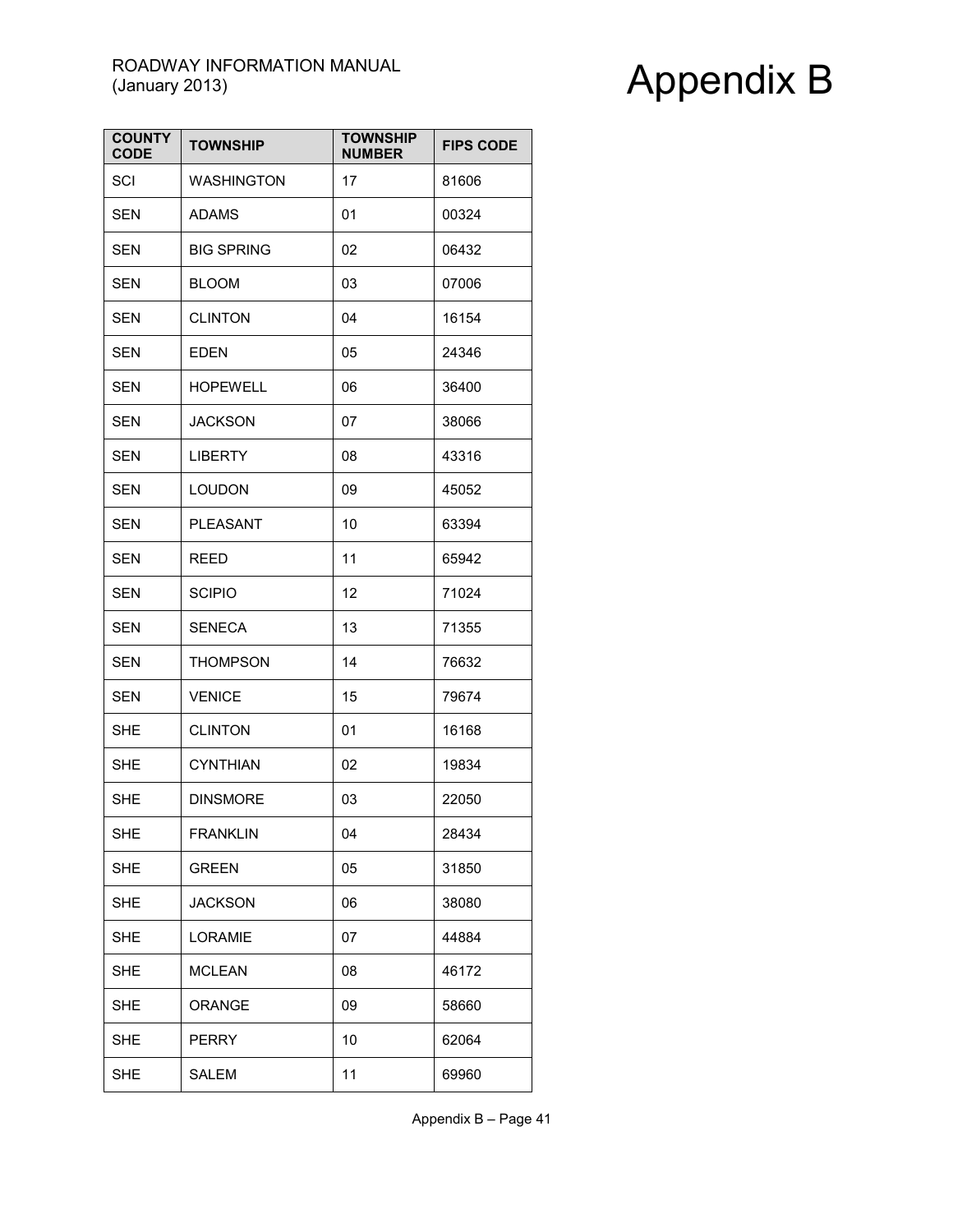| <b>COUNTY</b><br><b>CODE</b> | <b>TOWNSHIP</b>                    | <b>TOWNSHIP</b><br><b>NUMBER</b> | <b>FIPS CODE</b> |
|------------------------------|------------------------------------|----------------------------------|------------------|
| <b>SHE</b>                   | <b>TURTLE CREEK</b>                | 12                               | 77854            |
| <b>SHE</b>                   | VAN BUREN                          | 13                               | 79464            |
| <b>SHE</b>                   | <b>WASHINGTON</b>                  | 14                               | 81620            |
| <b>STA</b>                   | <b>BETHLEHEM</b>                   | 01                               | 06180            |
| <b>STA</b>                   | <b>CANTON</b>                      | 02                               | 12014            |
| <b>STA</b>                   | <b>JACKSON</b>                     | 03                               | 38094            |
| <b>STA</b>                   | LAKE                               | 04                               | 41314            |
| <b>STA</b>                   | LAWRENCE                           | 05                               | 42168            |
| <b>STA</b>                   | <b>LEXINGTON</b>                   | 06                               | 43022            |
| <b>STA</b>                   | MARLBORO                           | 07                               | 47936            |
| <b>STA</b>                   | <b>NIMISHILLEN</b>                 | 08                               | 55944            |
| <b>STA</b>                   | <b>OSNABURG</b>                    | 09                               | 58926            |
| <b>STA</b>                   | <b>PARIS</b>                       | 10                               | 59850            |
| <b>STA</b>                   | PERRY                              | 11                               | 62078            |
| <b>STA</b>                   | PIKE                               | 12                               | 62694            |
| <b>STA</b>                   | <b>PLAIN</b>                       | 13                               | 62988            |
| STA                          | SANDY                              | 14                               | 70436            |
| <b>STA</b>                   | <b>SUGAR CREEK</b>                 | 15                               | 75208            |
| <b>STA</b>                   | <b>TUSCARAWAS</b>                  | 16                               | 77910            |
| STA                          | WASHINGTON                         | 17                               | 81634            |
| <b>SUM</b>                   | BATH                               | 03                               | 04248            |
| <b>SUM</b>                   | <b>BOSTON</b>                      | 04                               | 07776            |
| <b>SUM</b>                   | <b>COPLEY</b>                      | 06                               | 18658            |
| <b>SUM</b>                   | <b>COVENTRY</b>                    | 07                               | 19036            |
| <b>SUM</b>                   | <b>FRANKLIN</b>                    | 09                               | 28448            |
| <b>SUM</b>                   | <b>NORTHFIELD</b><br><b>CENTER</b> | 17                               | 56490            |
| <b>SUM</b>                   | <b>RICHFIELD</b>                   | 20                               | 66544            |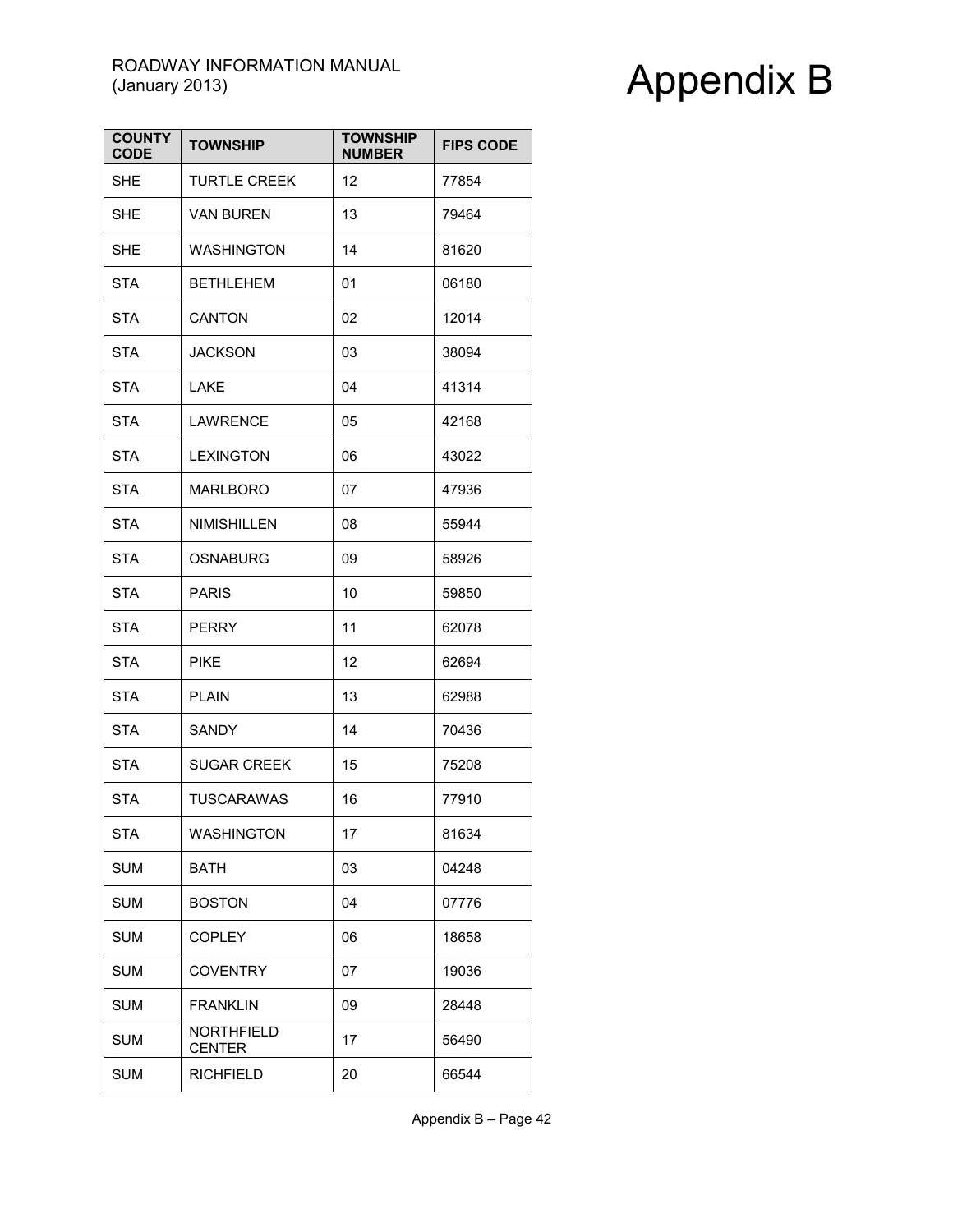| <b>COUNTY</b><br><b>CODE</b> | <b>TOWNSHIP</b>       | <b>TOWNSHIP</b><br><b>NUMBER</b> | <b>FIPS CODE</b> |
|------------------------------|-----------------------|----------------------------------|------------------|
| <b>SUM</b>                   | <b>SAGAMORE HILLS</b> | 21                               | 69428            |
| <b>SUM</b>                   | <b>SPRINGFIELD</b>    | 23                               | 74130            |
| <b>SUM</b>                   | <b>TWINSBURG</b>      | 26                               | 78064            |
| <b>TRU</b>                   | <b>BAZETTA</b>        | 01                               | 04444            |
| TRU                          | <b>BLOOMFIELD</b>     | 02                               | 07160            |
| <b>TRU</b>                   | <b>BRACEVILLE</b>     | 03                               | 08056            |
| TRU                          | <b>BRISTOL</b>        | 04                               | 08938            |
| <b>TRU</b>                   | <b>BROOKFIELD</b>     | 05                               | 09190            |
| TRU                          | <b>CHAMPION</b>       | 06                               | 13470            |
| <b>TRU</b>                   | <b>FARMINGTON</b>     | 07                               | 26684            |
| <b>TRU</b>                   | <b>FOWLER</b>         | 08                               | 28098            |
| TRU                          | <b>GREENE</b>         | 09                               | 32046            |
| TRU                          | <b>GUSTAVUS</b>       | 10                               | 32732            |
| TRU                          | <b>HARTFORD</b>       | 11                               | 34230            |
| TRU                          | <b>HOWLAND</b>        | 12                               | 36554            |
| <b>TRU</b>                   | <b>HUBBARD</b>        | 13                               | 36596            |
| TRU                          | <b>JOHNSTON</b>       | 14                               | 39298            |
| <b>TRU</b>                   | <b>KINSMAN</b>        | 15                               | 40502            |
| <b>TRU</b>                   | <b>LIBERTY</b>        | 16                               | 43344            |
| TRU                          | MECCA                 | 18                               | 48678            |
| <b>TRU</b>                   | <b>MESOPOTAMIA</b>    | 19                               | 49210            |
| <b>TRU</b>                   | <b>NEWTON</b>         | 20                               | 55636            |
| TRU                          | SOUTHINGTON           | 21                               | 73397            |
| <b>TRU</b>                   | <b>VERNON</b>         | 22                               | 79856            |
| <b>TRU</b>                   | <b>VIENNA</b>         | 23                               | 80052            |
| <b>TRU</b>                   | WARREN                | 24                               | 80906            |
| <b>TRU</b>                   | WEATHERSFIELD         | 25                               | 82446            |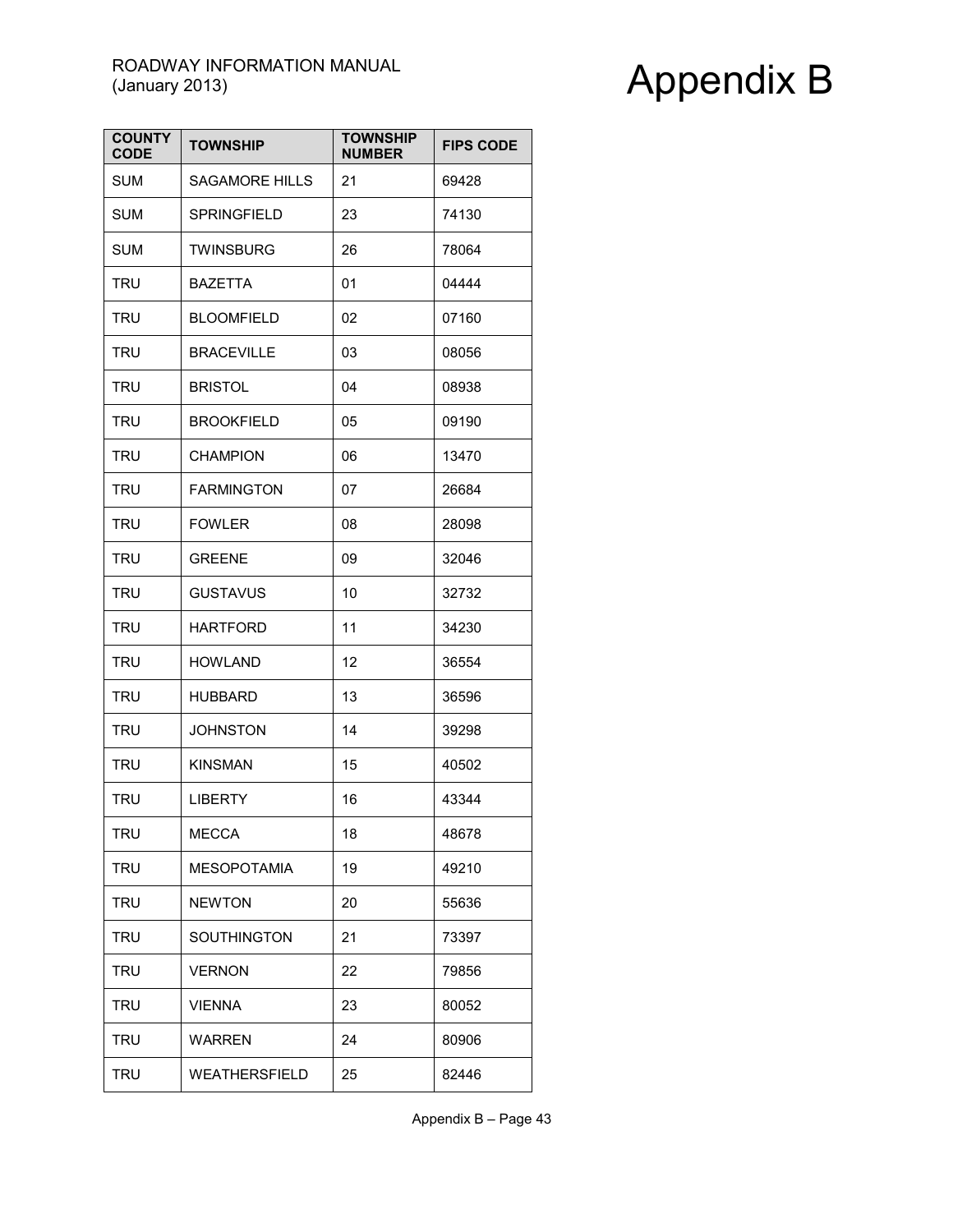| <b>COUNTY</b><br><b>CODE</b> | <b>TOWNSHIP</b>    | <b>TOWNSHIP</b><br><b>NUMBER</b> | <b>FIPS CODE</b> |
|------------------------------|--------------------|----------------------------------|------------------|
| <b>TUS</b>                   | <b>AUBURN</b>      | 01                               | 02918            |
| <b>TUS</b>                   | <b>BUCKS</b>       | 02                               | 09988            |
| <b>TUS</b>                   | <b>CLAY</b>        | 03                               | 15574            |
| <b>TUS</b>                   | <b>DOVER</b>       | 04                               | 22470            |
| <b>TUS</b>                   | <b>FAIRFIELD</b>   | 05                               | 26082            |
| <b>TUS</b>                   | <b>FRANKLIN</b>    | 06                               | 28462            |
| <b>TUS</b>                   | <b>GOSHEN</b>      | 07                               | 31066            |
| <b>TUS</b>                   | <b>JEFFERSON</b>   | 08                               | 38836            |
| <b>TUS</b>                   | <b>LAWRENCE</b>    | 09                               | 42182            |
| <b>TUS</b>                   | <b>MILL</b>        | 10                               | 50232            |
| <b>TUS</b>                   | <b>OXFORD</b>      | 11                               | 59304            |
| <b>TUS</b>                   | <b>PERRY</b>       | 12                               | 62092            |
| <b>TUS</b>                   | RUSH               | 13                               | 69106            |
| <b>TUS</b>                   | SALEM              | 14                               | 69974            |
| <b>TUS</b>                   | SANDY              | 15                               | 70443            |
| <b>TUS</b>                   | <b>SUGAR CREEK</b> | 16                               | 75217            |
| <b>TUS</b>                   | <b>UNION</b>       | 17                               | 78568            |
| TUS                          | <b>WARREN</b>      | 18                               | 80920            |
| <b>TUS</b>                   | <b>WARWICK</b>     | 19                               | 81060            |
| <b>TUS</b>                   | <b>WASHINGTON</b>  | 20                               | 81648            |
| <b>TUS</b>                   | <b>WAYNE</b>       | 21                               | 82292            |
| TUS                          | <b>YORK</b>        | 22                               | 87094            |
| UNI                          | <b>ALLEN</b>       | 01                               | 01336            |
| UNI                          | <b>CLAIBOURNE</b>  | 02                               | 15112            |
| <b>UNI</b>                   | <b>DARBY</b>       | 03                               | 20170            |
| UNI                          | <b>DOVER</b>       | 04                               | 22484            |
| <b>UNI</b>                   | <b>JACKSON</b>     | 05                               | 38108            |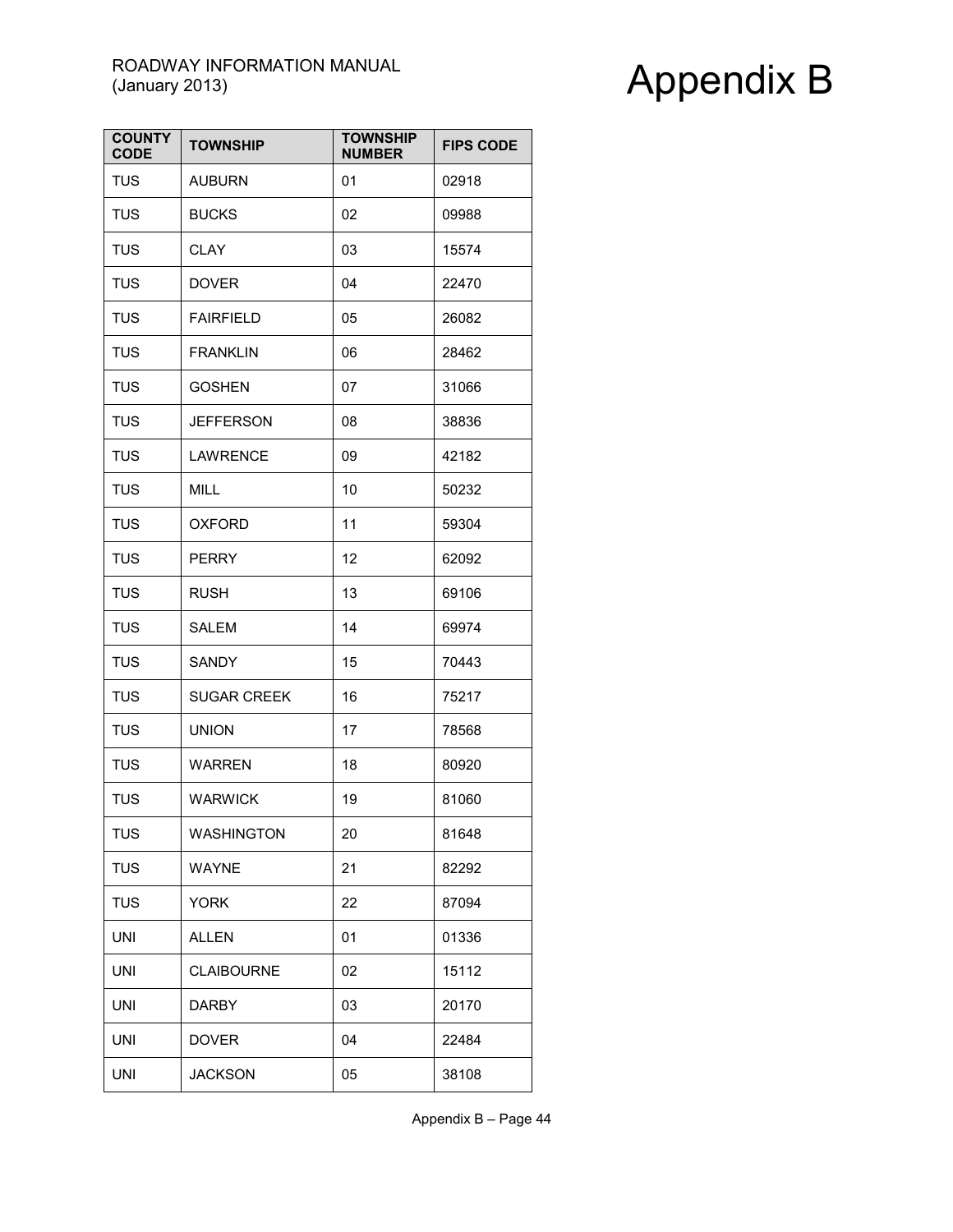| <b>COUNTY</b><br><b>CODE</b> | <b>TOWNSHIP</b>   | <b>TOWNSHIP</b><br><b>NUMBER</b> | <b>FIPS CODE</b> |
|------------------------------|-------------------|----------------------------------|------------------|
| <b>UNI</b>                   | <b>JEROME</b>     | 06                               | 39046            |
| UNI                          | <b>LEESBURG</b>   | 07                               | 42490            |
| <b>UNI</b>                   | <b>LIBERTY</b>    | 08                               | 43358            |
| UNI                          | MILL CREEK        | 09                               | 50288            |
| <b>UNI</b>                   | <b>PARIS</b>      | 10                               | 59864            |
| UNI                          | <b>TAYLOR</b>     | 11                               | 76194            |
| UNI                          | <b>UNION</b>      | 12                               | 78582            |
| UNI                          | <b>WASHINGTON</b> | 13                               | 81662            |
| <b>UNI</b>                   | <b>YORK</b>       | 14                               | 87122            |
| <b>VAN</b>                   | <b>HARRISON</b>   | 01                               | 34034            |
| <b>VAN</b>                   | <b>HOAGLIN</b>    | 02                               | 35756            |
| VAN                          | <b>JACKSON</b>    | 03                               | 38122            |
| VAN                          | <b>JENNINGS</b>   | 04                               | 38990            |
| VAN                          | <b>LIBERTY</b>    | 05                               | 43372            |
| VAN                          | <b>PLEASANT</b>   | 06                               | 63408            |
| <b>VAN</b>                   | <b>RIDGE</b>      | 07                               | 66978            |
| <b>VAN</b>                   | <b>TULLY</b>      | 08                               | 77756            |
| VAN                          | <b>UNION</b>      | 09                               | 78596            |
| <b>VAN</b>                   | <b>WASHINGTON</b> | 10                               | 81676            |
| VAN                          | WILLSHIRE         | 11                               | 85750            |
| <b>VAN</b>                   | <b>YORK</b>       | 12                               | 87136            |
| VIN                          | <b>BROWN</b>      | 01                               | 09526            |
| VIN                          | <b>CLINTON</b>    | 02                               | 16210            |
| <b>VIN</b>                   | <b>EAGLE</b>      | 03                               | 23100            |
| VIN                          | <b>ELK</b>        | 04                               | 24892            |
| <b>VIN</b>                   | <b>HARRISON</b>   | 05                               | 34048            |
| <b>VIN</b>                   | <b>JACKSON</b>    | 06                               | 38136            |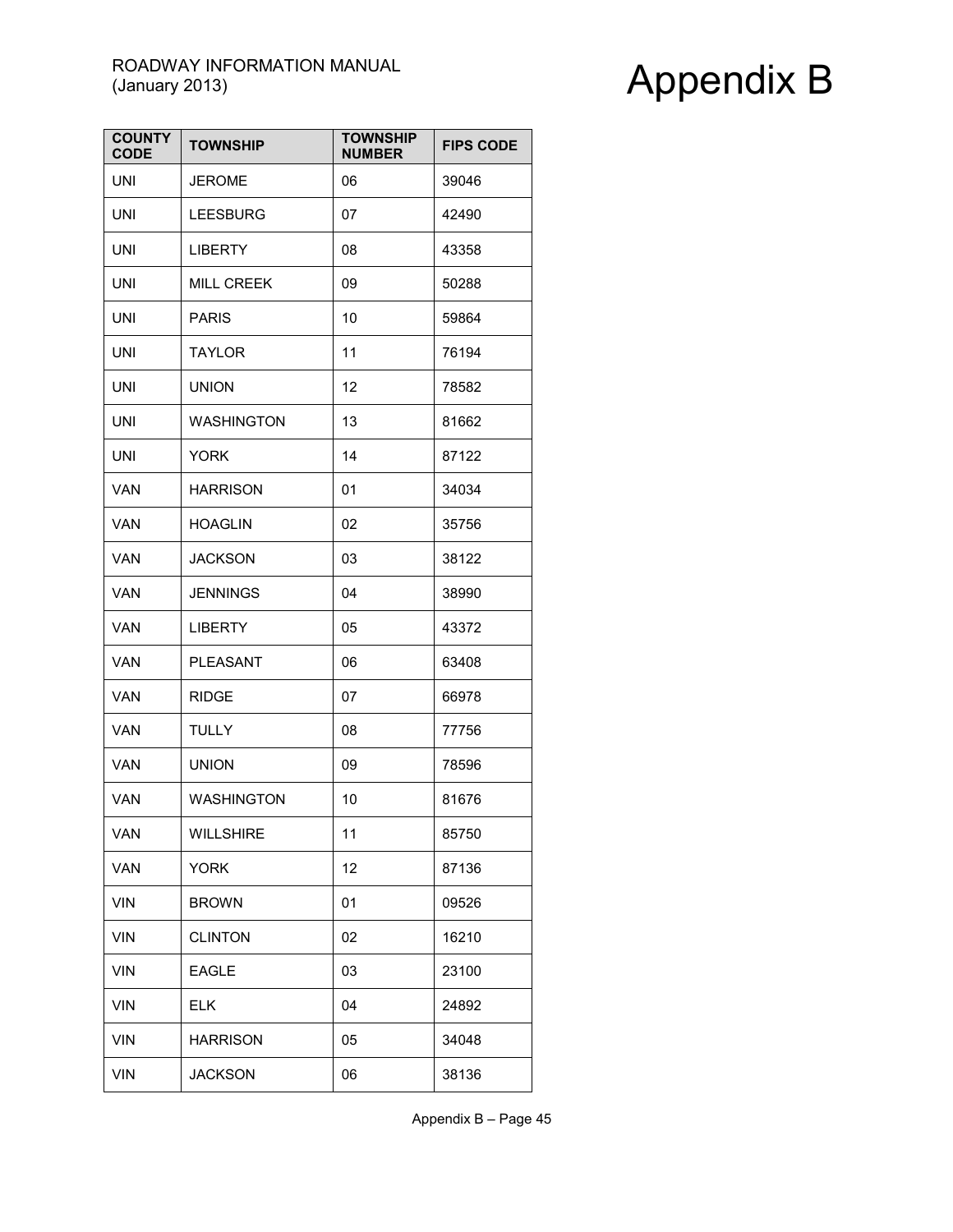| <b>COUNTY</b><br><b>CODE</b> | <b>TOWNSHIP</b>     | <b>TOWNSHIP</b><br><b>NUMBER</b> | <b>FIPS CODE</b> |
|------------------------------|---------------------|----------------------------------|------------------|
| <b>VIN</b>                   | <b>KNOX</b>         | 07                               | 40880            |
| <b>VIN</b>                   | <b>MADISON</b>      | 08                               | 46620            |
| <b>VIN</b>                   | RICHLAND            | 09                               | 66768            |
| <b>VIN</b>                   | <b>SWAN</b>         | 10                               | 75854            |
| <b>VIN</b>                   | <b>VINTON</b>       | 11                               | 80192            |
| <b>VIN</b>                   | <b>WILKESVILLE</b>  | 12                               | 85204            |
| WAR                          | <b>CLEAR CREEK</b>  | 01                               | 15700            |
| <b>WAR</b>                   | <b>DEERFIELD</b>    | 02                               | 21238            |
| <b>WAR</b>                   | <b>FRANKLIN</b>     | 03                               | 28490            |
| WAR                          | HAMILTON            | 04                               | 33068            |
| <b>WAR</b>                   | <b>HARLAN</b>       | 05                               | 33474            |
| <b>WAR</b>                   | <b>MASSIE</b>       | 06                               | 48216            |
| WAR                          | SALEM               | 07                               | 69988            |
| <b>WAR</b>                   | <b>TURTLE CREEK</b> | 08                               | 77868            |
| <b>WAR</b>                   | <b>UNION</b>        | 09                               | 78610            |
| <b>WAR</b>                   | <b>WASHINGTON</b>   | 10                               | 81690            |
| <b>WAR</b>                   | <b>WAYNE</b>        | 11                               | 82306            |
| <b>WAS</b>                   | <b>ADAMS</b>        | 01                               | 00338            |
| <b>WAS</b>                   | <b>AURELIUS</b>     | 02                               | 03072            |
| <b>WAS</b>                   | <b>BARLOW</b>       | 03                               | 03898            |
| <b>WAS</b>                   | <b>BELPRE</b>       | 04                               | 05438            |
| <b>WAS</b>                   | <b>DECATUR</b>      | 05                               | 21098            |
| <b>WAS</b>                   | <b>DUNHAM</b>       | 06                               | 22918            |
| <b>WAS</b>                   | <b>FAIRFIELD</b>    | 07                               | 26096            |
| <b>WAS</b>                   | <b>FEARING</b>      | 08                               | 26810            |
| <b>WAS</b>                   | <b>GRANDVIEW</b>    | 09                               | 31276            |
| <b>WAS</b>                   | <b>INDEPENDENCE</b> | 10                               | 37268            |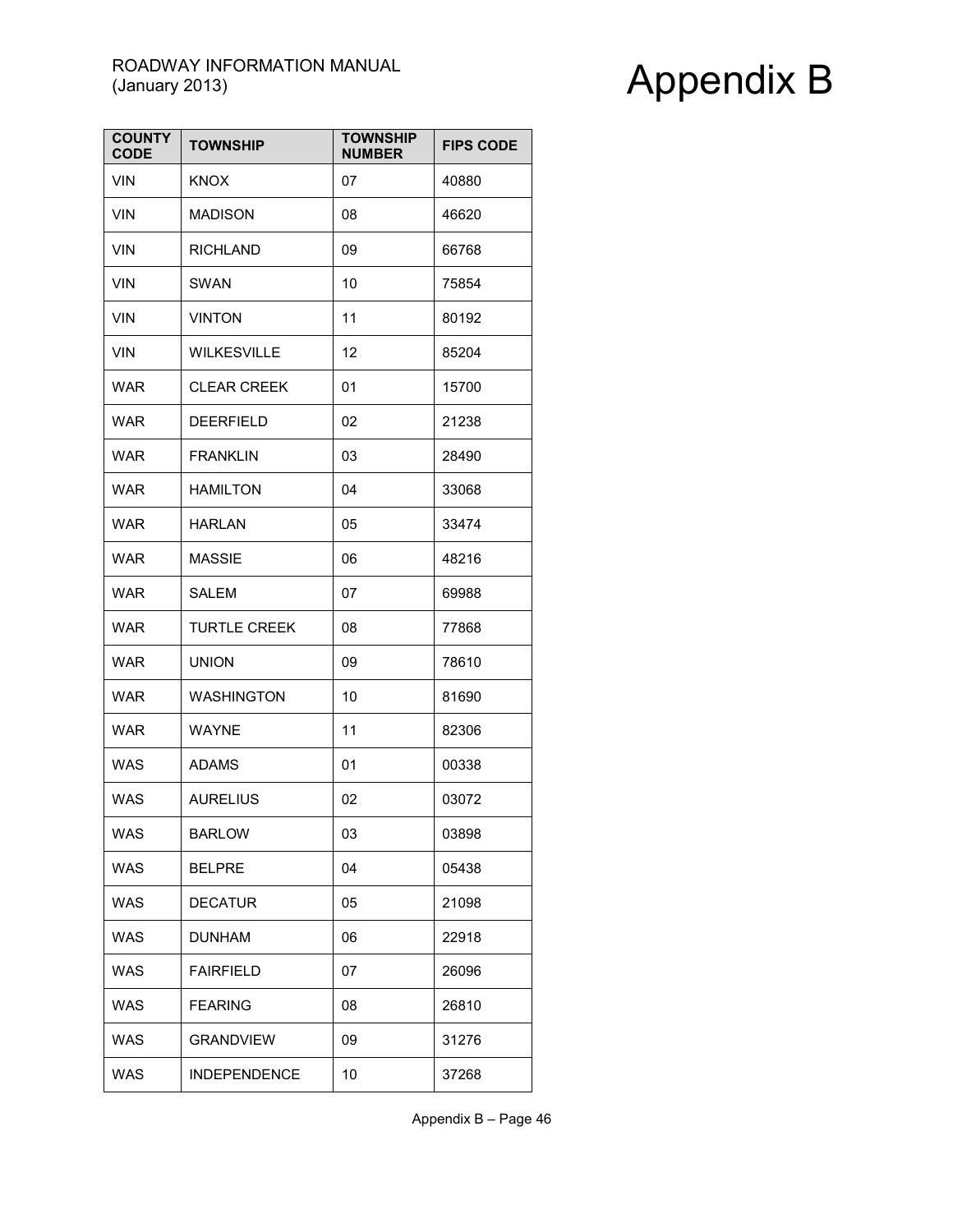| <b>COUNTY</b><br><b>CODE</b> | <b>TOWNSHIP</b>    | <b>TOWNSHIP</b><br><b>NUMBER</b> | <b>FIPS CODE</b> |
|------------------------------|--------------------|----------------------------------|------------------|
| WAS                          | <b>LAWRENCE</b>    | 11                               | 42196            |
| <b>WAS</b>                   | <b>LIBERTY</b>     | 12                               | 43386            |
| <b>WAS</b>                   | <b>LUDLOW</b>      | 13                               | 45360            |
| WAS                          | <b>MARIETTA</b>    | 14                               | 47642            |
| WAS                          | <b>MUSKINGUM</b>   | 15                               | 53452            |
| <b>WAS</b>                   | <b>NEWPORT</b>     | 16                               | 55356            |
| WAS                          | PALMER             | 17                               | 59626            |
| WAS                          | <b>SALEM</b>       | 18                               | 70002            |
| WAS                          | WARREN             | 19                               | 80934            |
| <b>WAS</b>                   | WATERFORD          | 20                               | 81774            |
| <b>WAS</b>                   | <b>WATERTOWN</b>   | 21                               | 81844            |
| <b>WAS</b>                   | <b>WESLEY</b>      | 22                               | 82838            |
| WAY                          | BAUGHMAN           | 01                               | 04276            |
| <b>WAY</b>                   | CANAAN             | 02                               | 11276            |
| <b>WAY</b>                   | <b>CHESTER</b>     | 03                               | 14044            |
| WAY                          | <b>CHIPPEWA</b>    | 04                               | 14240            |
| WAY                          | <b>CLINTON</b>     | 05                               | 16224            |
| <b>WAY</b>                   | <b>CONGRESS</b>    | 06                               | 18322            |
| <b>WAY</b>                   | <b>EAST UNION</b>  | 07                               | 24136            |
| WAY                          | FRANKLIN           | 08                               | 28504            |
| <b>WAY</b>                   | <b>GREEN</b>       | 09                               | 31878            |
| <b>WAY</b>                   | <b>MILTON</b>      | 10                               | 50666            |
| WAY                          | <b>PAINT</b>       | 11                               | 59556            |
| <b>WAY</b>                   | <b>PLAIN</b>       | 12                               | 62995            |
| <b>WAY</b>                   | <b>SALT CREEK</b>  | 13                               | 70198            |
| <b>WAY</b>                   | <b>SUGAR CREEK</b> | 14                               | 75231            |
| <b>WAY</b>                   | WAYNE              | 15                               | 82320            |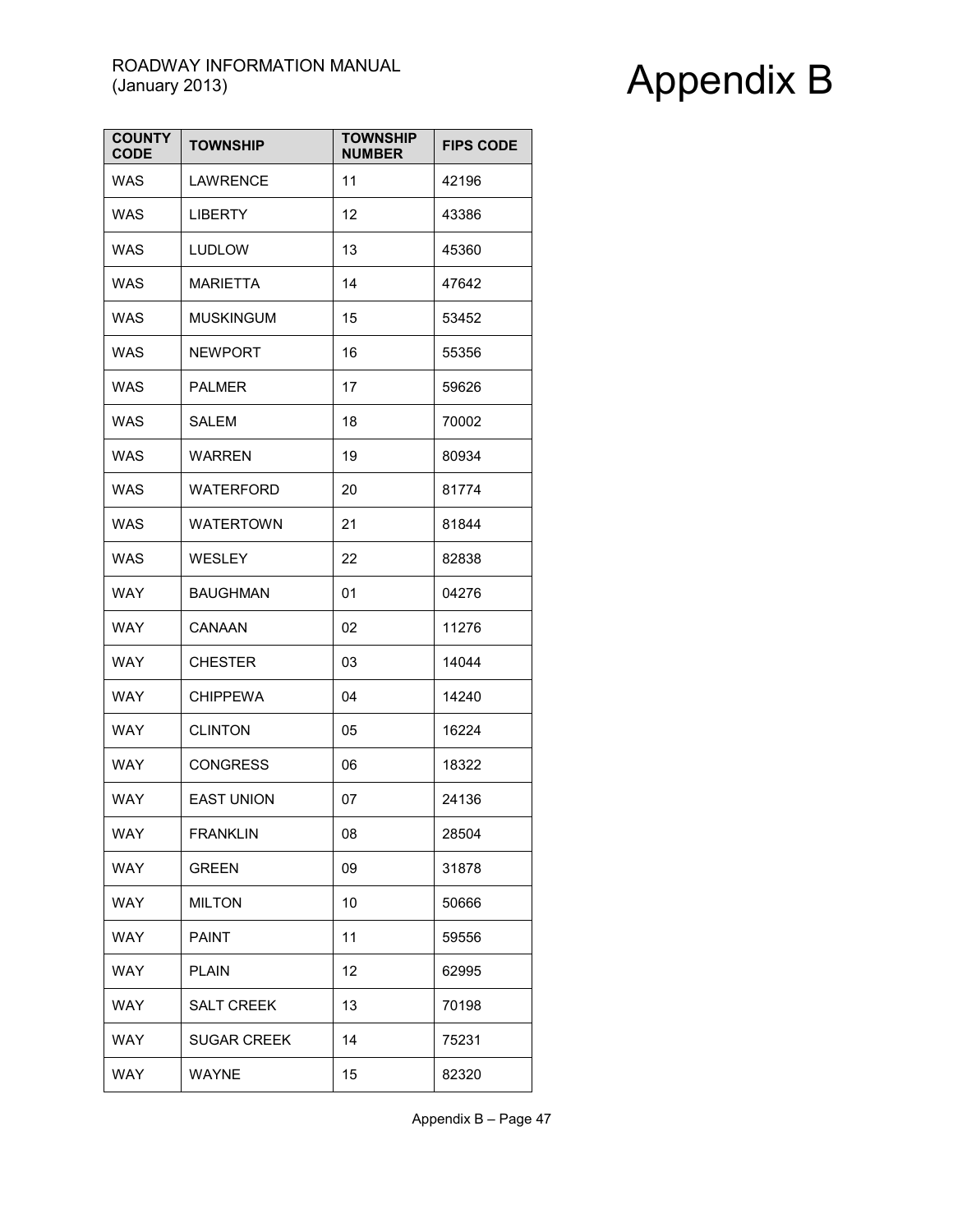| <b>COUNTY</b><br><b>CODE</b> | <b>TOWNSHIP</b>     | <b>TOWNSHIP</b><br><b>NUMBER</b> | <b>FIPS CODE</b> |
|------------------------------|---------------------|----------------------------------|------------------|
| <b>WAY</b>                   | <b>WOOSTER</b>      | 16                               | 86562            |
| <b>WIL</b>                   | <b>BRADY</b>        | 01                               | 08140            |
| <b>WIL</b>                   | <b>BRIDGEWATER</b>  | 02                               | 08630            |
| <b>WIL</b>                   | <b>CENTER</b>       | 03                               | 13008            |
| <b>WIL</b>                   | <b>FLORENCE</b>     | 04                               | 27530            |
| <b>WIL</b>                   | <b>JEFFERSON</b>    | 05                               | 38864            |
| WIL                          | <b>MADISON</b>      | 06                               | 46634            |
| WIL                          | <b>MILL CREEK</b>   | 07                               | 50302            |
| <b>WIL</b>                   | <b>NORTHWEST</b>    | 08                               | 57162            |
| <b>WIL</b>                   | <b>PULASKI</b>      | 09                               | 64920            |
| <b>WIL</b>                   | SAINT JOSEPH        | 10                               | 69638            |
| <b>WIL</b>                   | <b>SPRINGFIELD</b>  | 11                               | 74131            |
| <b>WIL</b>                   | <b>SUPERIOR</b>     | 12                               | 75819            |
| <b>WOO</b>                   | <b>BLOOM</b>        | 01                               | 07020            |
| <b>WOO</b>                   | <b>CENTER</b>       | 02                               | 13015            |
| <b>WOO</b>                   | <b>FREEDOM</b>      | 03                               | 28756            |
| <b>WOO</b>                   | <b>GRAND RAPIDS</b> | 04                               | 31220            |
| <b>WOO</b>                   | <b>HENRY</b>        | 05                               | 34986            |
| <b>WOO</b>                   | JACKSON             | 06                               | 38164            |
| <b>WOO</b>                   | LAKE                | 07                               | 41328            |
| <b>WOO</b>                   | <b>LIBERTY</b>      | 08                               | 43400            |
| <b>WOO</b>                   | <b>MIDDLETON</b>    | 09                               | 49812            |
| <b>WOO</b>                   | <b>MILTON</b>       | 10                               | 50680            |
| <b>WOO</b>                   | <b>MONTGOMERY</b>   | 11                               | 51744            |
| <b>WOO</b>                   | <b>PERRY</b>        | 12                               | 62106            |
| <b>WOO</b>                   | <b>PERRYSBURG</b>   | 13                               | 62162            |
| <b>WOO</b>                   | PLAIN               | 14                               | 63002            |